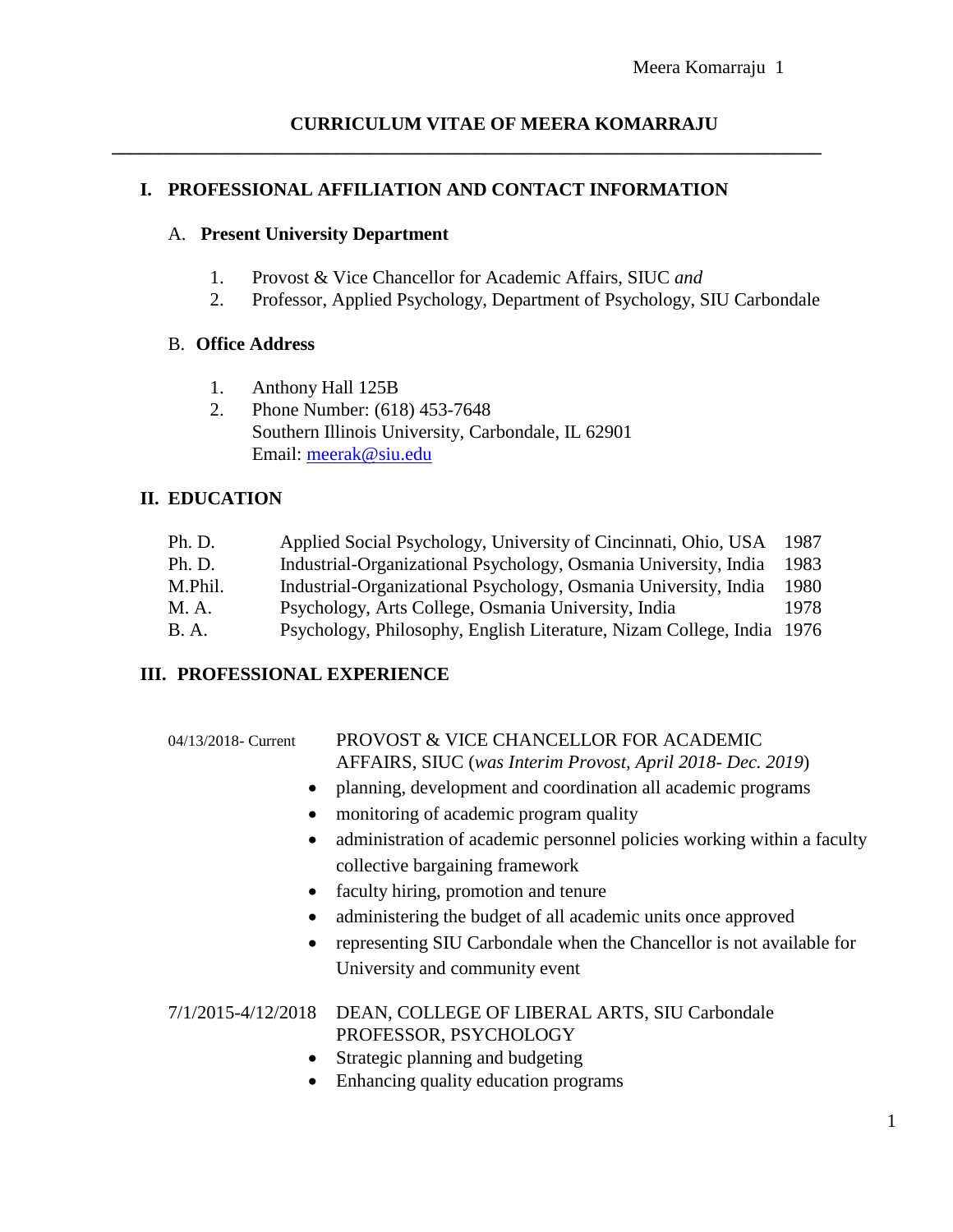- Developing a culture of degree completion
- Faculty recruitment and staff development
- Enhancing graduate programming, research and grantsmanship
- Resource enhancement through fundraising

#### 7/1/14-6/30/2015 CHAIR and PROFESSOR

Department of Psychology, SIU Carbondale

- chief fiscal and academic officer responsible for administering the budget
- curriculum, programming, and personnel issues
- Prepare course schedules, curricular changes
- Prepare annual review letters
- Coordinate graduate training assignments, graduation requirements
- Process tenure and promotion dossiers
- Strengthen alumni relations
- Handle complaints, problems, crises
- Hire new faculty members, negotiate resources for adjunct faculty
- Hire new office staff, train, provide performance feedback

PSYC102: Introduction to Psychology: Supervised four graduate student lecturers, create course lectures, discussion activities, quizzes, exams, manage website Instructor: PSYC394/594L: Practicum in the Teaching of Psychology: Supervise ~20 Psyc102 Teaching Assistants Instructor: PSYC202: Careers in Psychology

1/1/14-6/30/15 CHAIR and ASSOCIATE PROFESSOR

Department of Psychology, SIU Carbondale

- Chief fiscal and academic officer responsible for administering the department's budget, curriculum, programming, and personnel.
- PSYC102: Introduction to Psychology: Instructor, and supervision of three graduate student lecturers, ~20 Teaching Assistants, create lecture content, discussion activities, course exams, manage course website
- PSYC394/594L: Practicum in the Teaching of Psychology
- PSYC202: Careers in Psychology

7/1/12-12/31/13 ASSOCIATE DEAN Student & Curricular Affairs (50%) College of Liberal Arts, SIU Carbondale

- Develop and supervise effective recruitment and retention activities for the College
- Coordinate curriculum-related activities in the College, including assessment, program development, program modification, program review and articulation
- Coordinate student-affairs functions of the College, including studentsuccess initiatives, scholarships, living-learning community activities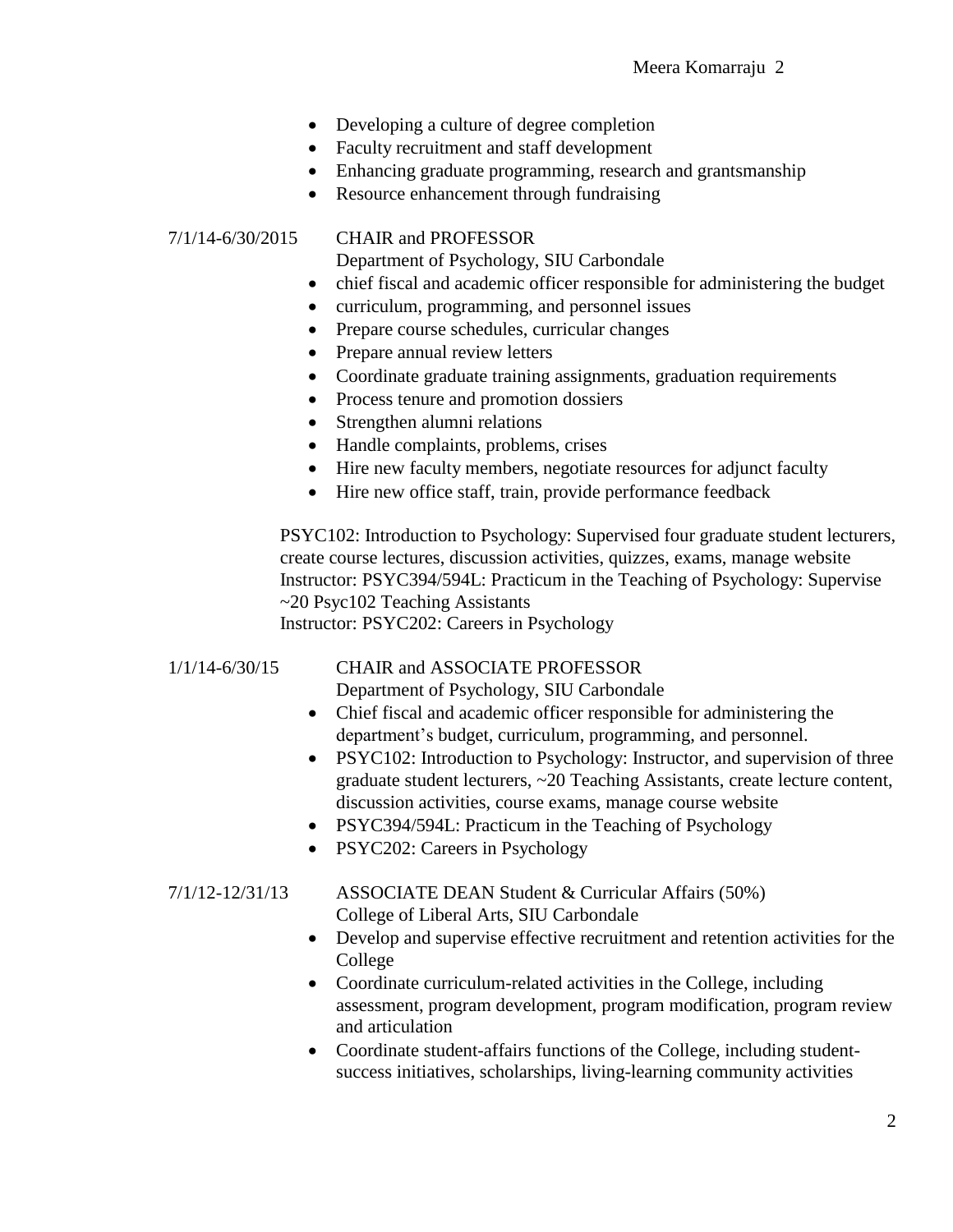- Process and decide academic reinstatement, academic misconduct and academic grievances
- Coordinate undergraduate activities within the College and with offices across campus (e.g., Enrollment management, University College, Career Services, Housing, Student Services); and facilitate productive alumni relations

ASSOCIATE PROFESSOR (50%), Department of Psychology PSYC102: Introduction to Psychology: Instruct and supervise three graduate Student lecturers, ~20 Teaching Assistants, create course exams, manage website PSYC394/594L: Practicum in the Teaching of Psychology PSYC202: Careers in Psychology: Instruct and supervise five Teaching Assistants

8/09-8/12 ASSOCIATE PROFESSOR Department of Psychology, SIU Carbondale Instructor &/Coordinator, PSYC102: Introduction to Psychology. Teach two sections of PSYC102, enrolling ~900-1000 students each semester, supervise two graduate student co-lecturers and ~20 Teaching Assistants. Teach PSYC202, Careers in Psychology PSYC394/594, Practicum in the Teaching of Psychology.

- 1/12-5/12 VISITING SCHOLAR Department of Psychology, Northwestern University, Evanston, Chicago Collaborated with Prof. Alice Eagly on a research study, Workplace Diversity: Race, Ethnicity and Gender in Perceptions of Leadership
- 1/03-8/12 DIRECTOR, UNDERGRADUATE PROGRAM

Department of Psychology, SIU Carbondale Responsible for managing and enhancing the undergraduate program including about 450 majors (approval of majors, minors, course substitutions, advising current & transfer students, increase student enrollment and retention, increase engagement in the classroom as well as in the major, etc.), supervising graduate student UG Advisors, chair weekly UG committee department level meetings, and implement recruitment, retention, and enrichment related initiatives

- 8/05-8/09 ASSISTANT PROFESSOR, Department of Psychology, SIU Carbondale Instructor &/Coordinator, PSYC102: Introduction to Psychology. Teach two sections of PSYC102, enrolling ~900-1000 students each semester, supervise two graduate student co-lecturers and ~20 Teaching Assistants. Teach PSYC202, Careers in Psychology [starting in 2008] PSYC394/594, Practicum in the Teaching of Psychology
- 1/00-8/05 Lecturer, Department of Psychology, SIU Carbondale
- 6/04-8/04 Adjunct Faculty, Department of Management, SIU Carbondale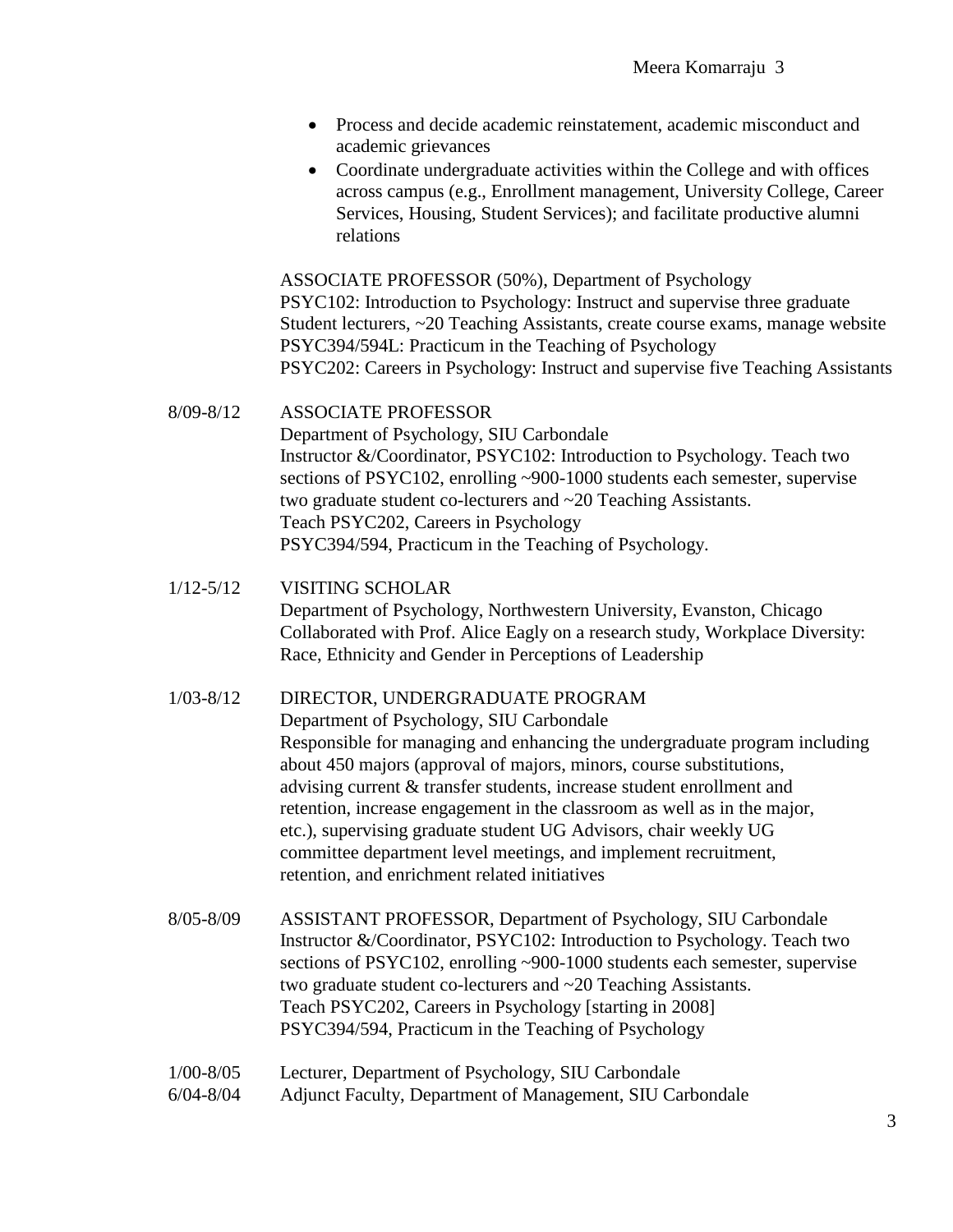| $6/00 - 7/00$ | Adjunct Faculty, Department of Management, SIU Carbondale                       |
|---------------|---------------------------------------------------------------------------------|
| 8/99-12/99    | Lecturer, Departments of Psychology & Management, SIU Carbondale                |
| $1/99 - 5/99$ | Visiting Assistant Professor, Department of Management, SIU Carbondale          |
| 8/98-12/98    | Lecturer, Department of Management, SIU Carbondale                              |
|               | Lecturer, Transfer Education, John A. Logan Community College,                  |
| $1/98 - 5/98$ | Visiting Assistant Professor, Department of Management, SIU Carbondale          |
| $8/94 - 8/96$ | Research Associate, Center for Rural Health & Social Development, SIU           |
|               | Carbondale                                                                      |
| $8/91 - 5/97$ | Lecturer, Department of Psychology and Department of Management, SIU            |
|               | Carbondale                                                                      |
| $8/86 - 5/87$ | Lecturer, Department of Psychology; Senior Research Associate, Applied          |
|               | Research Consultants, SIU Carbondale                                            |
| $9/85 - 5/86$ | Instructor, University of Cincinnati                                            |
| $3/85 - 5/85$ | Graduate Student Instructor, Department of Psychology, University of Cincinnati |
| $7/84 - 2/85$ | Research Associate, Eating Disorders Clinic, University of Cincinnati           |
| $9/83 - 7/84$ | Trainee Consultant, Behavioral Sciences Laboratory, University of Cincinnati    |
| $6/83 - 8/83$ | Graduate Student Instructor, Department of Psychology, University of Cincinnati |
| $9/82 - 6/83$ | Trainee Consultant, Institute for Consultation & Training, Univ. of Cincinnati  |
| 1979 - 1981   | Instructor, Osmania University, Hyderabad, India                                |
|               |                                                                                 |

During ~20 years of teaching, taught 3 *graduate* level courses:

PSYC594: Practicum in the College Teaching of Psychology

PSYC533: Cross-Cultural Psychology

BA540: Managerial & Organizational Behavior

Taught 13 *undergraduate level* courses:

PSYC102: Introduction to Psychology

PSYC202: Careers in Psychology

PSYC211: Research Methods & Statistics

PSYC311: Field Research Methods

PSYC301: Child Psychology

PSYC305: Psychology of Personality

PSYC307: Social Psychology

PSYC323: Organizational Psychology

PSYC394: Practicum in College Teaching of Psychology

PSYC420: Advanced Industrial-Organizational Psychology

MGMT208: Business Statistics

MGMT304: Management & Supervision

MGMT341: Organizational Behavior

## **IV.RESEARCH AND CREATIVE ACTIVITY**

#### A. **Research Interests and Specialties:**

1. Influence of Leaders' Ethnicity and Gender on Perceptions of Leaders' Effectiveness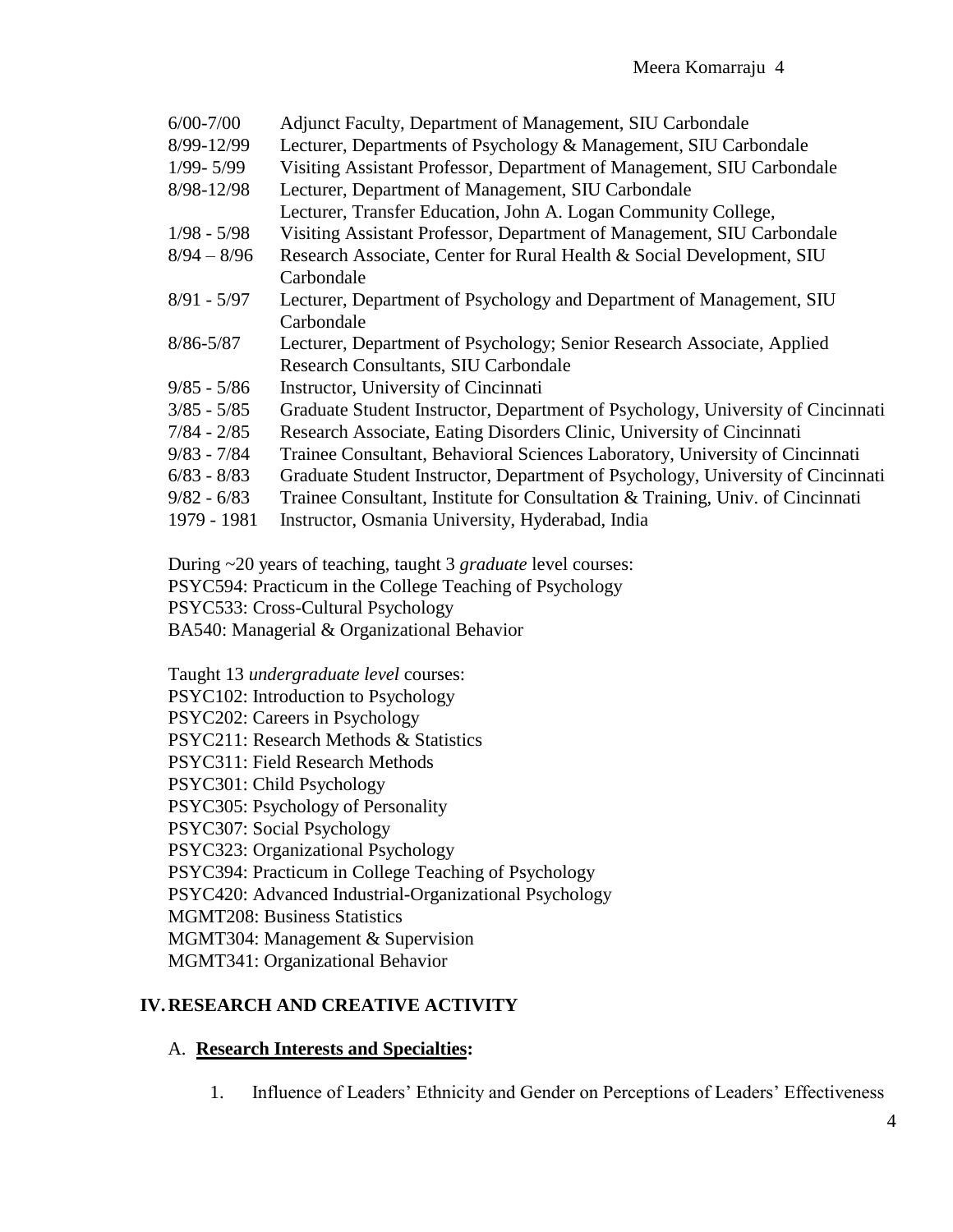- 2. Role of Cognitive and Non-Cognitive Factors (Personality Traits, Information Processing Strategies, Implicit Theories of Intelligence, Implicit Identity, Academic Self-Efficacy, and Career Self-Efficacy) in relation to Motivation and Performance
- 3. Role of Sociocultural Factors (socioeconomic status, ethnic minority status, academic integration, social integration, teacher behaviors, and student-faculty interactions) in relation to Motivation and Performance
- 4. Instructors' Personality Traits, Teaching Self-Efficacy, and Teaching Enjoyment, in relation to Performance Ratings

## B. **Current Research Projects:**

- 1. **Komarraju, M**., Dollinger, S. J., Vilosh Veeramani. & Franklin, A. Enjoyment of Teaching and Big Five Personality Traits Predict Performance Ratings. [Preparing manuscript for submission to *Journal of Research in Personality.*]
- 2. Nadler, D. & **Komarraju, M.** A structural equation model exmaining the influence of social class, student dependency style, student-environment fit, and satisfaction, on academic outcomes [Preparing manuscript for submission to *Journal of Educational Psychology*).

# C. **Grants Received: 11 [total ~\$1,152,077.00)**

- 1. 2017: Illinois Board of Higher Education, No Child Left Behind (\$750,000 for SIUC). *Prepare ELL/Bilingual and Dual-Credit Teachers in Southern Illinois* PIs**: Komarraju, M**. & Keefer, M.
- 2. 2016-2018, National Science Foundation, Secure and Trustworthy Cyberspace Program. \$150,000 for SIUC (\$300,000 total - \$150, 000 for SIUC). PI: Weng, N. Co-PI: Wang, H., Senior Personnel: **Komarraju, M.** EDU: Collaborative: *Integrating Embedded Systems Security into Computer Engineering and Science Curricula.*  Collaborating institutions: University of North Carolina at Charlotte (Harini Ramaprasad), University of Texas at San Antonio (Meng Yu), and Virginia Commonwealth University (Wei Zhang).
- 3. 2013, College Teaching Fund, King's College, University of London. £10, 620.00  $(*\$16,461).$ PI: Yiend, J. & Collaborators: Lea, S., Quinn, B., Hay, D., Denney, F., **Komarraju, M**., et al. *Enhancing Feedback through Tutorial Teaching: a PGR-PGT College Model*
- 4. 2012, APA Board of Educational Affairs & Education Directorate, \$500.00. **Komarraju, M.** & Weis, R. To support the STP Teaching Program at the Midwestern Psychological Association
- 5. 2008-2010, National Science Foundation, \$200,000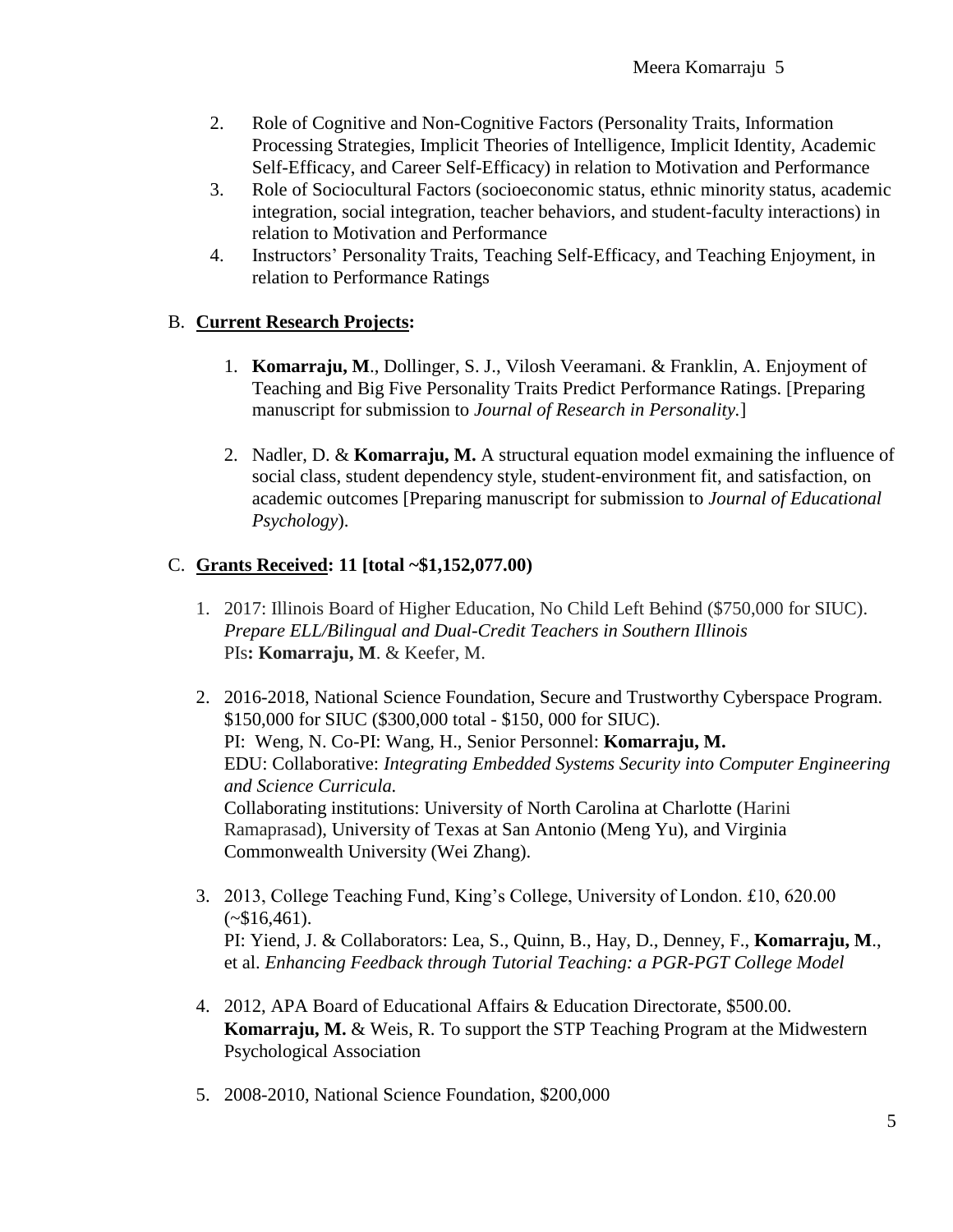PI: Kumar, S., **Co-PIs: Komarraju, M**. & Walker, G. *C 2P <sup>2</sup> Oriented Laboratory Instruction in Geotechnical Engineering using Digital Videos and Evaluation of its Impact on Student Learning*

- 6. 2007-2008, SIU Carbondale, Faculty Seed Grant, \$19,000 **PI: Komarraju, M.** *Examining college students' implicit and explicit attitudes toward academic motivation and achievement*
- 7. 2006, SIU Carbondale, Excellence through Commitment to Undergraduate Teaching Enhancement Award ~\$3,000 **PI: Komarraju, M.**  *Increasing student "engagement" by enhancing the content, website, and multimedia features of an introductory psychology course*
- 8. 2005, SIU Carbondale, Center for Graduate Teaching Excellence, \$3,706, PIs: **Komarraju, M**. & DiLalla. D. *Departmental Initiative: Enhancing Psyc102 TA training. To enhance Teaching Assistant training and a Teaching Practicum for graduate and undergraduate teaching assistants in the Psychology department*
- 9. 2004, SIU Carbondale, Center for Graduate Teaching Excellence, \$4,596, PIs: Vaux, A. & **Komarraju, M**. *Departmental Initiative: Psychology and Anthropology. To extend Teaching Assistant Training and a Teaching Practicum to graduate students in the Psychology department and the Anthropology department*
- 10. 2003, SIU Carbondale, Center for Graduate Teaching Excellence**,** \$4,814, PIs: Vaux, A. & **Komarraju, M.** *Departmental Initiatives: Psychology Department. To extend Teaching Assistant Training and a Teaching Practicum to all graduate students in the Psychology Department*
- 11. 1993, Universiti Sains Malaysia, Penang, Short Term Research Grant **Komarraju, M**. & Ariffin, R. *Nature of the Dual Career Phenomenon in Malaysia*

#### D. **Grants Applied for (under review): 0**

#### E. **Grants Applied for (not awarded): 9**

1. 2016: Air Force Office of Scientific Research (AFOSR) (under review) PI: Nojoumian, M. & Co-PI: **Komarraju, M.** *Human-Inspired Adaptive Trust and Influence Controllers for Care-Giving Robotic Assistants Serving Veterans and Elderly People*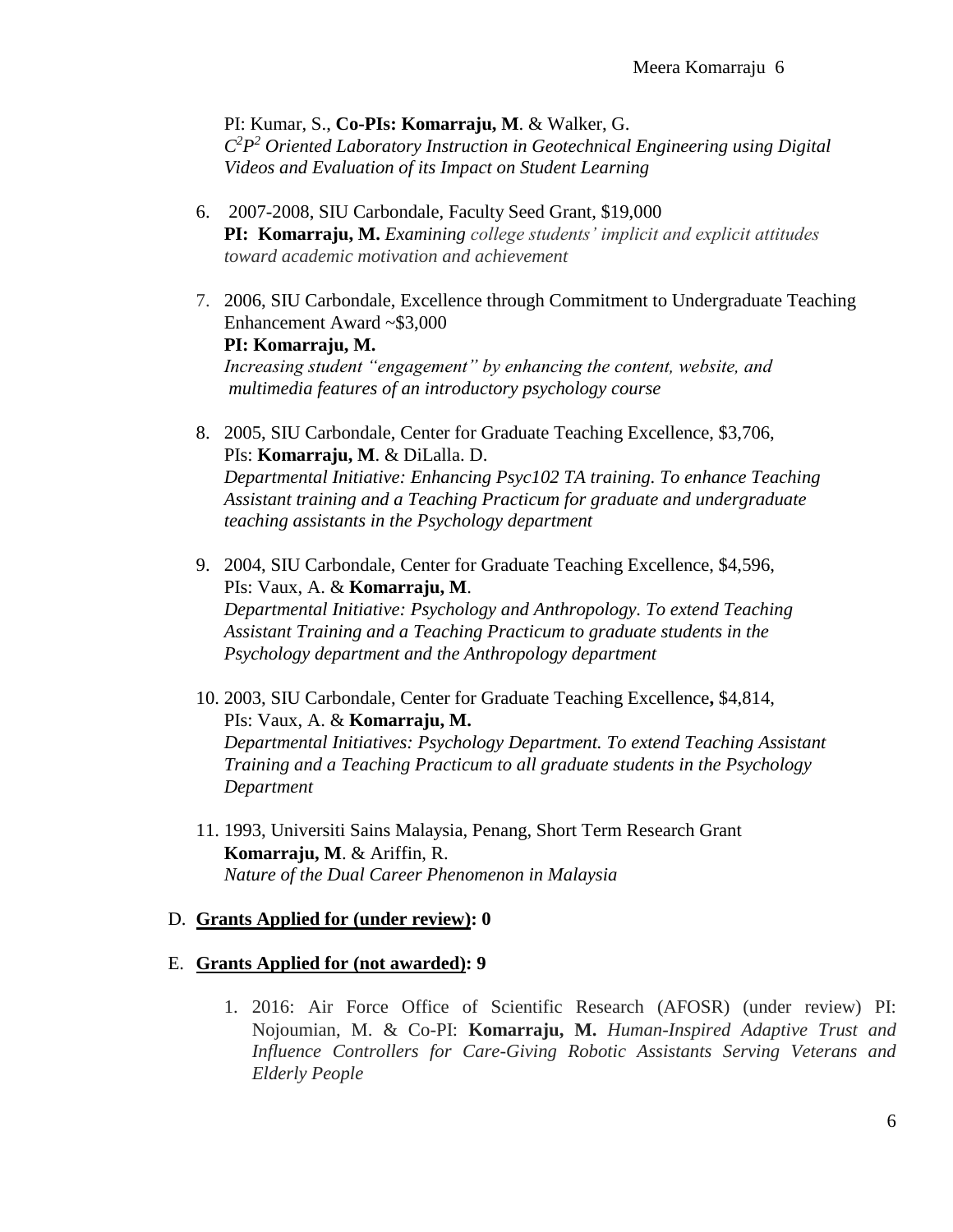- 2. 2016: Grant submitted to APS Teaching Grant: PIs: Dinius, C., Pilot, Z., Habib, R., & **Komarraju, M**. Reducing Statistics Anxiety from Stereotype Threat in Psychology Research Methods and Statistics using a Flipped Classroom Model in Female, First-Generation, and Minority Psychology Majors.
- 3. 2016. National Science Foundation (NSF). PI: Nojoumian, M. & Co-PI: **Komarraju, M.** *CHS: Small: Collaborative Research: Human-Inspired Trust and Influence Models: Disabled and Elderly People Living with Care-Giving Robotic Assistants*
- 4. 2014: Grant Submitted to NSF. PIs: Weng, N., Tragoudas, S., Stewart, K., Vespa, L. J. and **Senior Personnel**: **Komarraju, M.** *SFS: Capacity Building: Collaborative Project: Towards a Standardized Cyber Security Curriculum Structure*
- 5. 2011: Grant to US Department of Education. Institute of Education Sciences, Postsecondary Competition Goal Two: Development Project. **PI: Komarraju**, M, Co-PI: Smith, L.M. *Providing Structure and Support for Increasing the Recruitment, Persistence and Success of At-Risk College Students*
- 6. 2011: Grant to National Science Foundation. PI: Wang, H., **Co-PIs**: Weng, N., **& Komarraju**, M. Research Initiate Grant: *Clapping: An Enhanced Project-Based Learning Approach in Engineering Education*
- 7. 2010: Grant submitted to the National Science Foundation. PIs: Vishwanathan, **Co-PIs**: Agrawal, O., **Komarraju, M**., & Pourbhagrat, F. *Emulated Corporate Environment: Sustained Student Engagement towards Entrepreneurship*
- 8. 2009: SIU Carbondale, Excellence through Commitment to Undergraduate Teaching Enhancement Award [grant award cancelled] **PI: Komarraju, M.** *Improving and developing PSYC 202, Careers in Psychology, to increase student learning and boost freshmen retention*
- 9. 1995: Grant proposal submitted to the Agency for Health Care Policy and Research. **PIs**: Balasubramanian, S. & **Komarraju, M.** *Consumers' Evaluation of Health Care Quality.*
- 10. 1995: Grant proposal submitted to the Department of Rural Health, National Institute of Mental Health. **PIs: Komarraju, M.** & Sarvela, P. *Mental Health and the Rural Elderly: Assessing their needs, perceptions and attitudes toward mental health services*

#### F. **Honors and Awards:**

2019-2020 *Invited Member*, served as Provost of a Public University on the Joint Advisory Council led by the IBHE, IL Community College Board, and state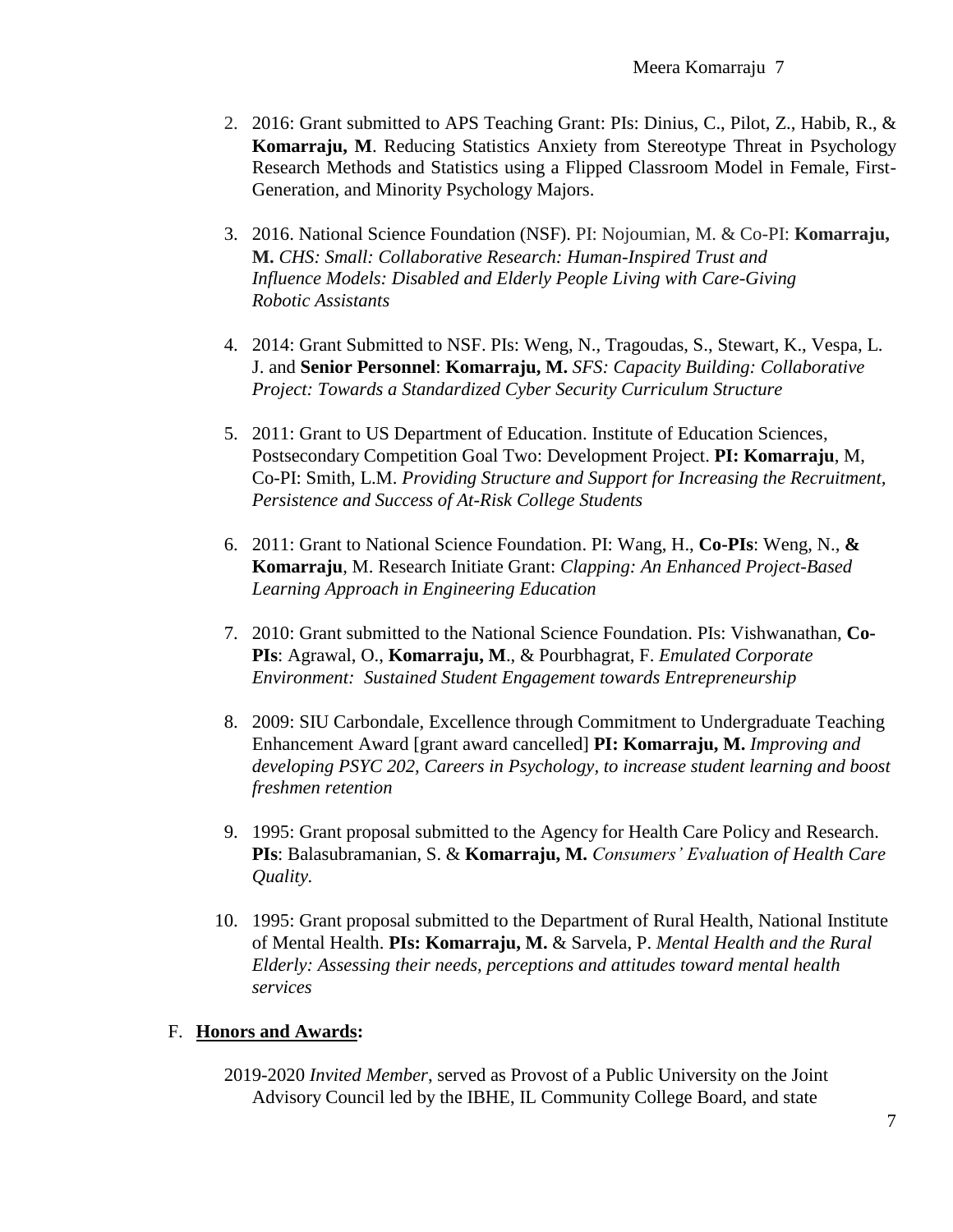legislators; charged via Senate Joint Resolution 41 on developmental education reform with expanding effective academic support for IL college students

- 2018 *Invited Reviewer*, NSF's Federal Cyber Service: Scholarship for Service (SFS)
- 2018 *Invited Speaker*, School of Law Women in Leadership: Overcoming Implicit Bias and Other Career Barriers, SIU Carbondale, IL.
- 2017 *Invited Speaker*, *Importance of Work Life Balance*. Illinois Farm Bureau Farm Management Association, Marion, IL
- 2017 *Invited Speaker*, School of Law Women in Leadership: Overcoming Implicit Bias and Other Career Barriers, SIU Carbondale, IL.
- 2016 *Invited Speaker*, Charles D. Tenney Distinguished Lecture Series, a University Honors Program event: *Leadership and the Pursuit of Excellence: What life has taught me.*
- 2015 *Invited Speaker*, "*Managing the Budget Crisis – Dean's Perspective*" Administrative Professional (AP) Staff Council, SIUC, Fall luncheon
- 2015 *Invited Speaker*, "*Leadership: Pursuing Excellence.*" For the American Association of University Women (AAUW – Carbondale Chapter)
- 2014 *Nominee*, US Professor of the Year Award, *The Carnegie Foundation for the Advancement of Teaching and Council for Advancement and Support of Education*
- 2014 *Invited Speaker*, Midwestern Psychological Association, Non-Cognitive Factors that Predict and Increase Student Motivation and Performance
- 2013 Awarded *APA Fellow Status*, Division 2 (Society for the Teaching of Psychology) on the basis of evaluated evidence of outstanding contribution in the field of psychology
- 2013 Awarded *MPA Fellow Status*, by the Midwestern Psychological Association. Fellow status is the highest honor MPA can award a member. Selection requires evidence of significant contributions to the discipline of psychology and/or service to MPA in terms of scholarship, productivity, leadership, and visibility
- 2013 Awarded *10 Year Service Award as Faculty Associate* by University Housing, SIU Carbondale, for participation in the Living Learning Community Program. 11<sup>th</sup> floor, Schneider Hall
- 2013 *Invited Keynote Speaker*, Learning and Teaching Seminar series 2012-2013,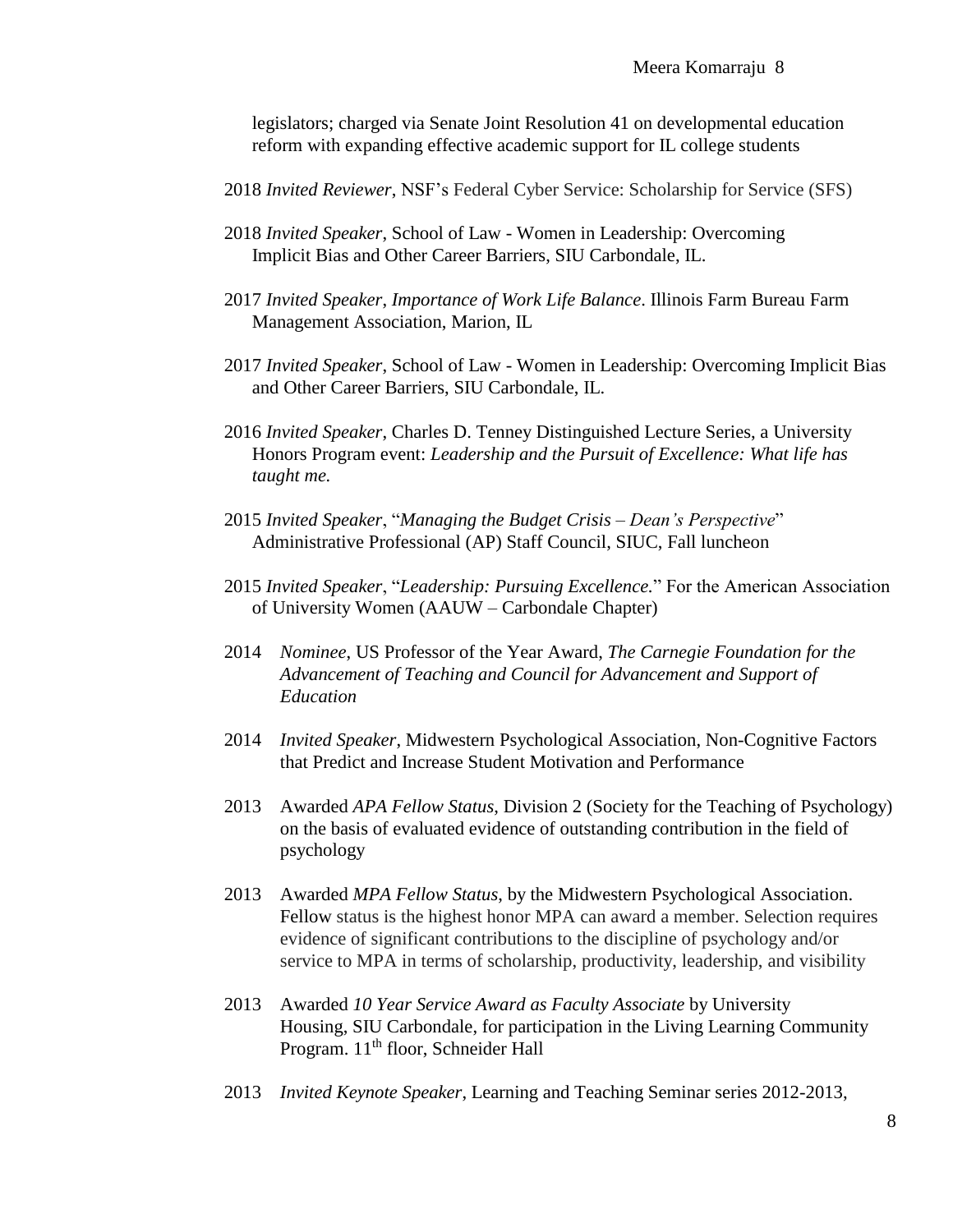Institute of Psychiatry at The Maudsley, King's College, University of London, March 13, *Student-faculty interactions and their association with student motivation and achievement*

- 2013 Speaker, University of Portsmouth, United Kingdom *Increasing Student Success: What Can Instructors Do?* Faculty of Science
- 2012 Awarded *University-wide Outstanding Teacher of the Year*, Faculty Excellence Award, May
- 2012 First Annual Pi Kappa Alpha *Teacher of the Year Award*, SIU Carbondale
- 2012 *Invited Member*, Editorial Board, *Learning and Individual Differences* journal
- 2012 *Invited Reviewer*, NSF's Federal Cyber Service: Scholarship for Service (SFS)
- 2012 *President*, Faculty Senate consisting of 36 Senators, SIU Carbondale
- 2012 *Invited Opening Plenary Speaker*, STP-APS Preconference Teaching Institute, Chicago, May. *Increasing Student Success: What Can Instructors Do?*
- 2012 *Invited Speaker*, Midwest Institute for Students and Teachers of Psychology (MISTOP), College of DuPage, Glen Ellyn, IL, February *What can Instructors do to Increase Student Engagement, Motivation, and Performance?*
- 2009 *Nominee*, US Professor of the Year Award, *The Carnegie Foundation for the Advancement of Teaching and Council for Advancement and Support of Education*
- 2008 *Selected Participant* in APA's *National Conference on Undergraduate Education in Psychology: Blueprint for the Discipline's Future.* University of Puget Sound in Tacoma, Washington, June 22-June 27; the proceedings of this conference yielded authorship in an APA Handbook chapter.
- 2007 Awarded the *Outstanding Faculty Member Teaching in the Core Curriculum,* SIU Carbondale Excellence through Commitment Award
- 2004 Awarded the *Outstanding Term Teacher of the Year Award*, College of Liberal Arts
- 2002 Awarded the *Outstanding Term Teacher of the Year Award*, College of Liberal Arts
- 2002 Nominee for the *Outstanding Core Curriculum Teacher of the Year* Award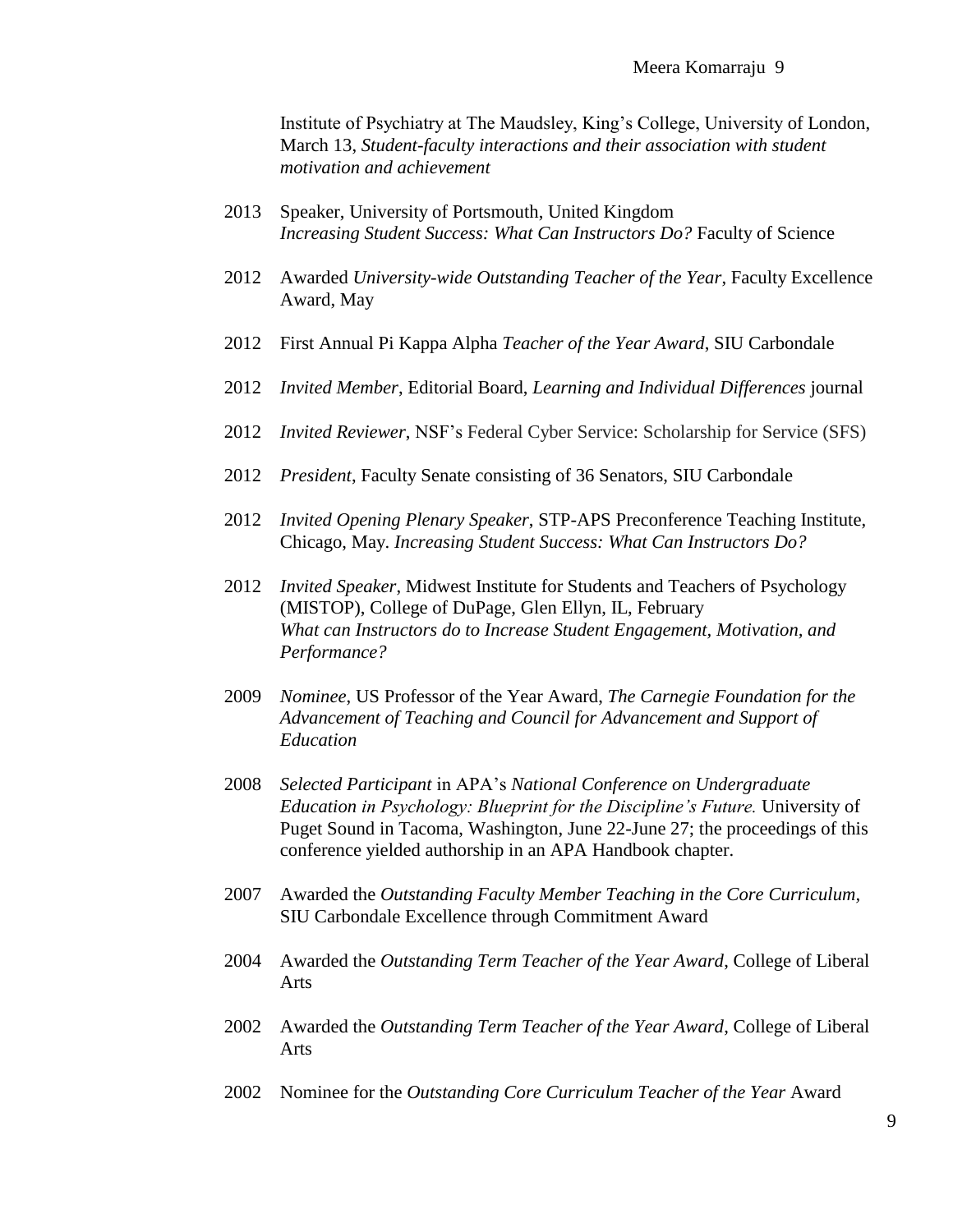- 1985 Summer, Awarded the University of Cincinnati Summer Research Fellowship
- 1982-1986: Awarded a *Graduate Assistantship* by the Department of Psychology, University of Cincinnati
- 1978-1982: Awarded the University Grants Commission of India, *Junior Research Fellowship*, for M.Phil. and Ph.D. programs, at Osmania University, India
- 1978: Awarded the *Raja Bahadur Venkatrama Reddy Gold Medal* for securing the first rank in the Masters program in Psychology, Osmania University, India
- 1980: Represented Osmania University, *Inter-University Team-Handball Championships*, India
- 1977-1978: Awarded the *Best All-Round Student: Henry Grime's Gold Medal* by the Y's Men International Club, Hyderabad, India
- 1977, 1979: Captained the *Andhra Pradesh State Women's Team-Handball team* at the National Team-Handball Championships, India
- 1976-1978: Awarded the *Indian National Merit Scholarship* for Masters in Psychology
- 1976: Awarded the *H.E.H. Nizam's Gold Medal* for securing the first rank in Philosophy in the Bachelors program, Osmania University, India
- 1976-1978: Represented Arts College of Osmania University at the *Inter-College* tabletennis and basketball championships, India

#### G. **Papers and Posters at Professional Meetings: 122**

#### **\* indicates graduate/undergraduate student co-author**

- 1. Morrison, M. M. & **Komarraju, M.** (2020). Establishing the Psychometric Properties of the Perceptions Towards Interracial/Interethnic Couples Scale (PTICS) in a Student Sample. Poster submitted to *Association for Psychological Science,* May 2020, Chicago.
- 2. Boysen, G., Dunn, D., Franz, S., **Komarraju, M**., & Segrist, D. (2019). So You Want to be a Psychology Professor? Landing an Academic Job at Different Types of Colleges. Symposium at the *American Psychological Association Convention*, August 9, Chicago, IL.
- 3. Abdel-khaliq, N.\* , Nelson, N.\* , Morrison, M. M., & **Komarraju, M. (**2019). Surprisingly similar: Parallel perceptions of biracial college students' work habits. Poster presented at the annual meeting of the *Middle Tennessee Psychological Association, Murfreesboro, TN.*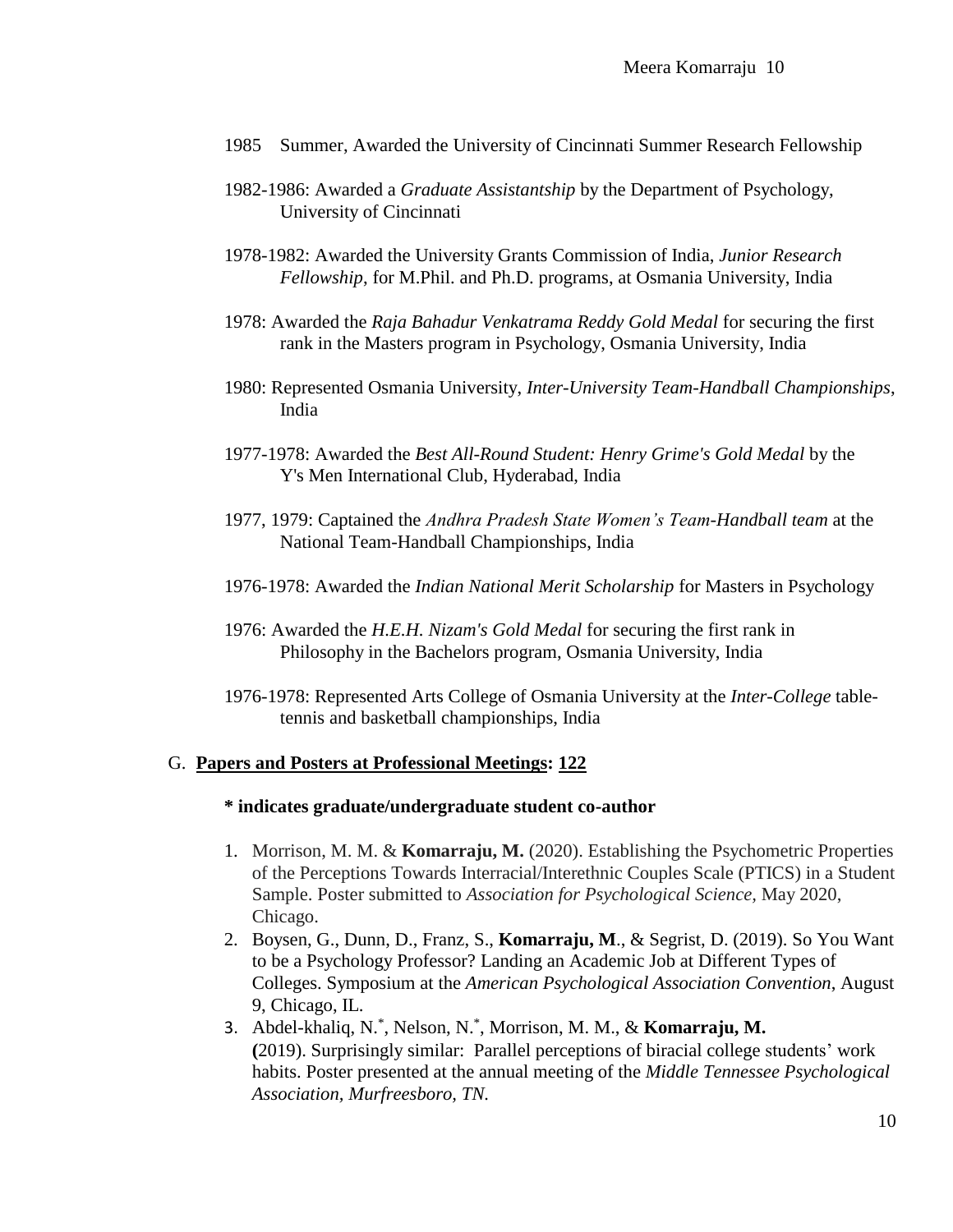- 4. Morrison, M. M., & **Komarraju, M.** (2019, April). Developing a scale to measure Perceptions towards Interracial/Interethnic Couples (PTICS). Talk presented at the annual meeting of the *Midwestern Psychological Association, Chicago, IL.*
- 5. \*Veeramani, V. & **Komarraju, M,** (2018). Perceiving and Responding to Microaggressions: Role of Color-Blind Racial Attitudes. Paper presented at the *Academy of Management Conference*, Chicago, August 10-14.
- 6. \*Veeramani, V., \*Morrison, M.M., \*Birkla, D., \*Brooks, V., \*McGrath, K., \*Wood, S. & **Komarraju, M,** (2018). It's Not That Simple: Effects of Ethnicity and Gender on Job-Related Attributes. Poster presented at the *Midwestern Psychological Association* Conference, Chicago, IL.
- 7. \*Morrison, M. M., \*Veeramani, V., \*Franklin, A., \*Miller, M. J., \*Weber, M., & **Komarraju, M. (**2018). Social Dominance Predicts the Perceived Cooperativeness of Racial/Ethnic Groups. Poster presented at the *Midwestern Psychological Association Conference*, Chicago, IL.
- 8. \*Martell, R. M. & **Komarraju, M.** (2017). Beyond Race: The Interplay of Race and Acculturation on Leader Perception. Paper presented at the *Midwest Academy of Management Conference,* Chicago, IL.
- 9. \*Morrison, M., **Komarraju, M.,** & Veeramani, V. (2017). Shades of Black: Effects of Race, Class, and Age on Perceptions of Students. Poster presented at the *Midwestern Psychological Association Conference*, May, Chicago.
- 10. \*Neuhoff, E., Kochenour, A., & **Komarraju, M.,** & (2017). Effects of Leadership Style on Work-Place Helping Behaviors in Undergraduates. Poster presented at the *Midwestern Psychological Association Conference*, May, Chicago.
- 11. Gartzia, L., Kulich, C., & **Komarraju, M**. (2017). Contextualizing the Think Crisis-Think Female Stereotype: When are female leaders really preferred? Paper presented within the Symposium on Leadership and Management, at the *European Association of Work and Organizational Psychology,* 2017, Dublin, Ireland, May 17-20.
- 12. **Komarraju, M.,** Nadler, D., Chance, R. (2016). Academic self-efficacy and Ethnic Identity predict Class Attendance and Expected Academic Performance for Ethnic Minority College Students. Poster presented at the *Society for Teaching of Psychology's Annual Conference on the Teaching of Psychology (ACT),* October, Decatur, Georgia.
- 13. **\***Palmer, J. C., **Komarraju, M**., Carter, M. Z., Kowalchuk, R. K., & Karau, S. J. (2016). *Angel on one shoulder: Perceived organizational support, dark personalities, and counterproductive work behaviors.* Paper presented at the *Southern Management Association (SMA) Annual Meeting*, October, Charlotte, NC.
- 14. \*Morrison, M., **Komarraju, M.,** Kowalchuk, R. (2016). Effect of Sample and Relationship Type on Cohesion and Consensus Facets of Dyadic Adjustment. Poster presented at the *Association for Psychological Science*, May, Chicago.
- 15. **Komarraju, M**., Dollinger, S., \*Veeramani, V. (2016). Big Five Personality Traits and Teaching Enjoyment Predict Teaching Performance. Poster presented at the *Midwestern Psychological Association Conference*, May, Chicago.
- 16. \*Narusis, J. & **Komarraju, M**. (2016). Long-Term Orientation and the Perceived Effectiveness of Authentic Leadership Behaviors. Poster to be presented at the *American Psychological Association Convention*, August, Denver, Colorado.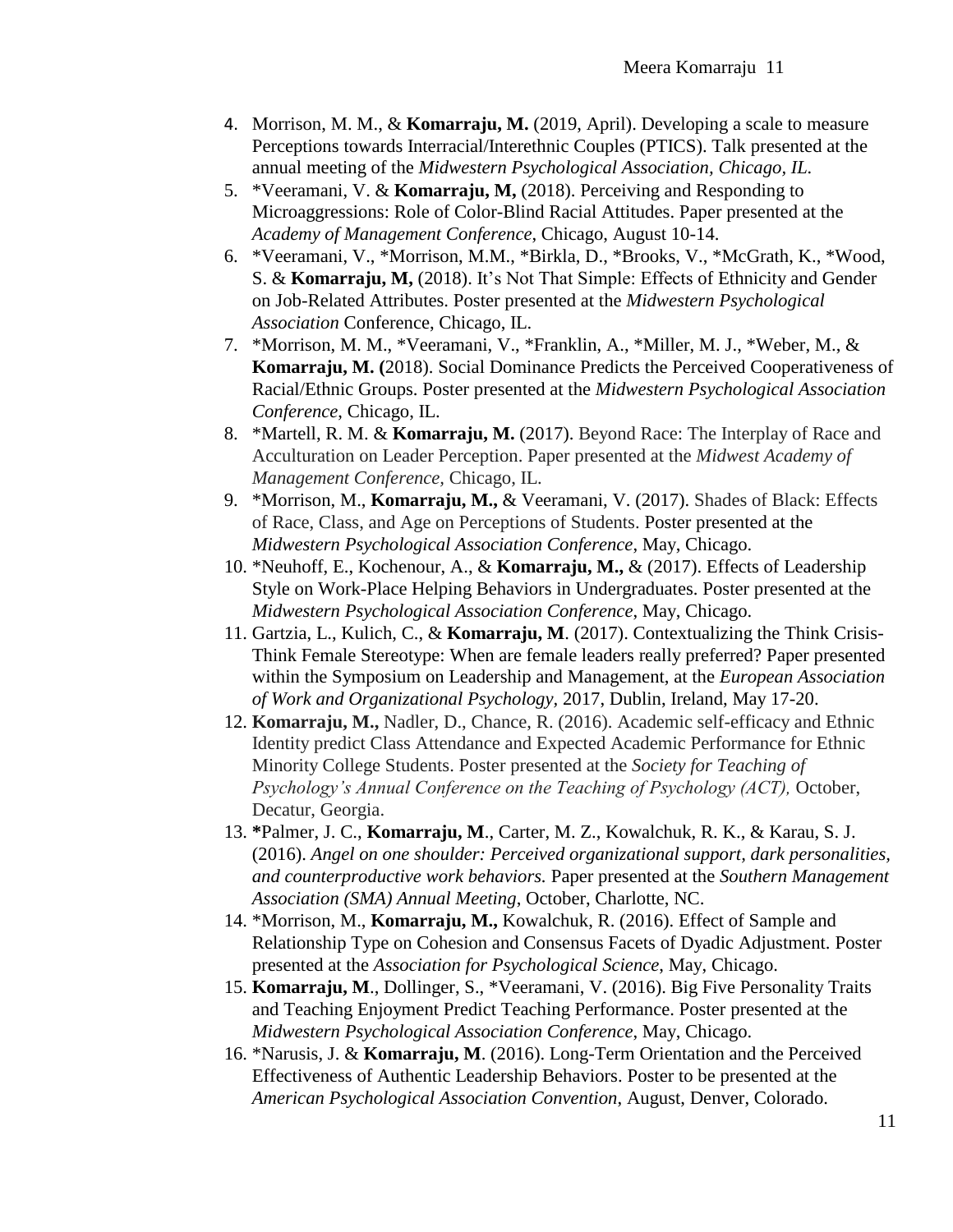- 17. \*Palmer, J. C., & **Komarraju, M**., (February 2016). Perceived ethical leadership inhibits narcissistic employees' counterproductive work behaviors. Poster presented at the 24th *Annual Society of Consulting Psychology Mid-Winter Conference*, February, Orlando, Florida.
- 18. Strawbridge, R., Tognin, S., Fernandes, C., Williams, B. P., Koutsantoni, K., Oakley, M., Cooper, J. D., Hay, D., **Komarraju, M**., Kravariti, E., Lea, S., & Yiend, J. (2015). [Enhancing Feedback Through Tutorial Teaching: a Pgr-Pgt Model.](http://www.psychologicalscience.org/convention/icps_program/search/viewProgram.cfm?Abstract_ID=33218&AbType=&AbAuthor=&Subject_ID=&Day_ID=all&keyword=komarraju) Poster presented at the *International Conference of Psychological Science.* March 2015, Amsterdam.
- 19. \*Morrison, M. & **Komarraju, M**. (2015). Effect of Culture on Couples' Relationship Satisfaction, Dyadic Adjustment, and Commitment. Poster presented at the *Association for Psychological Science Convention,* New York.
- 20. \*Nadler, D., \*Morrison, M., **Komarraju, M.,** & Littleford, L. (2015). Gender and race/ethnicity of instructors and students influence perceptions of diversity course instructors. Poster presented at the *Association for Psychological Science Convention*, New York.
- 21. \*Saliji, T., \*Nadler, D., \*Morrison, M. & **Komarraju M.** (2015). Leader's Race/Ethnicity and Type of Performance Influence Perceptions of Leadership. Poster presented at the *Association for Psychological Science Convention*, New York.
- 22. **Komarraju, M**., \*Nadler, D.R., \*Morrison, M. M., \*Palmer, J., & Eagly, A. (2015). Biased Workers or A Changing of Times? How Students and Workers differ in their Perceptions of Leaders. Paper presented at the Leadership Symposium at the *Midwestern Psychological Association Conference*, Chicago, April 30-May 2.
- 23. **Komarraju, M**., \*Nadler, D.R., \*Morrison, M. M., \*Palmer, J., & Eagly, A. (2015). The Obama Generation: Leader Ethnicity and Gender Effect Leadership Perceptions Poster presented at the *Midwestern Psychological Association Conference*, Chicago, April 30-May 2
- 24. \*Naursis, J. & **Komarraju, M.** (2015). Authentic Leadership in the United States and India. Paper presented at the *Midwestern Psychological Association Conference*, Chicago, April 30-May 2.
- 25. \*Narusis, J. & **Komarraju, M.** (2015). The Relationship between Individual Level Cultural Values and the Perceived Effectiveness of Authentic Leadership. Paper presented at the Leadership Symposium at the *Midwestern Psychological Association Conference*, Chicago, April 30-May 2.
- 26. \*Morrison, M. & **Komarraju, M**. (2015). Are Intracultural or Intercultural Romantic Relationships more Successful? Paper presented at the *Midwestern Psychological Association Conference*, Chicago, April 30-May 2.
- 27. \*Doerner, J. & **Komarraju, M.** (2015). Effects of Exclusion Attributions for Out-ofthe-Loop Ostracism on Social Pain. Poster presented at the *Midwestern Psychological Association Conference*, Chicago, April 30-May 2.
- 28. Chance, R.C., **Komarraju, M.,** & Estrada, M. (2014). Not so Black and White: Understanding Group Differences in GPA. Poster presented at *Society for the Psychological Study of Social Issues*, Portland, OR, June 27-29.
- 29. \*Lambert, J., \*Younan, B., \*Chance, R., & **Komarraju, M**. (2014). College Students' Academic Performance and Coping Strategies Predict Institutional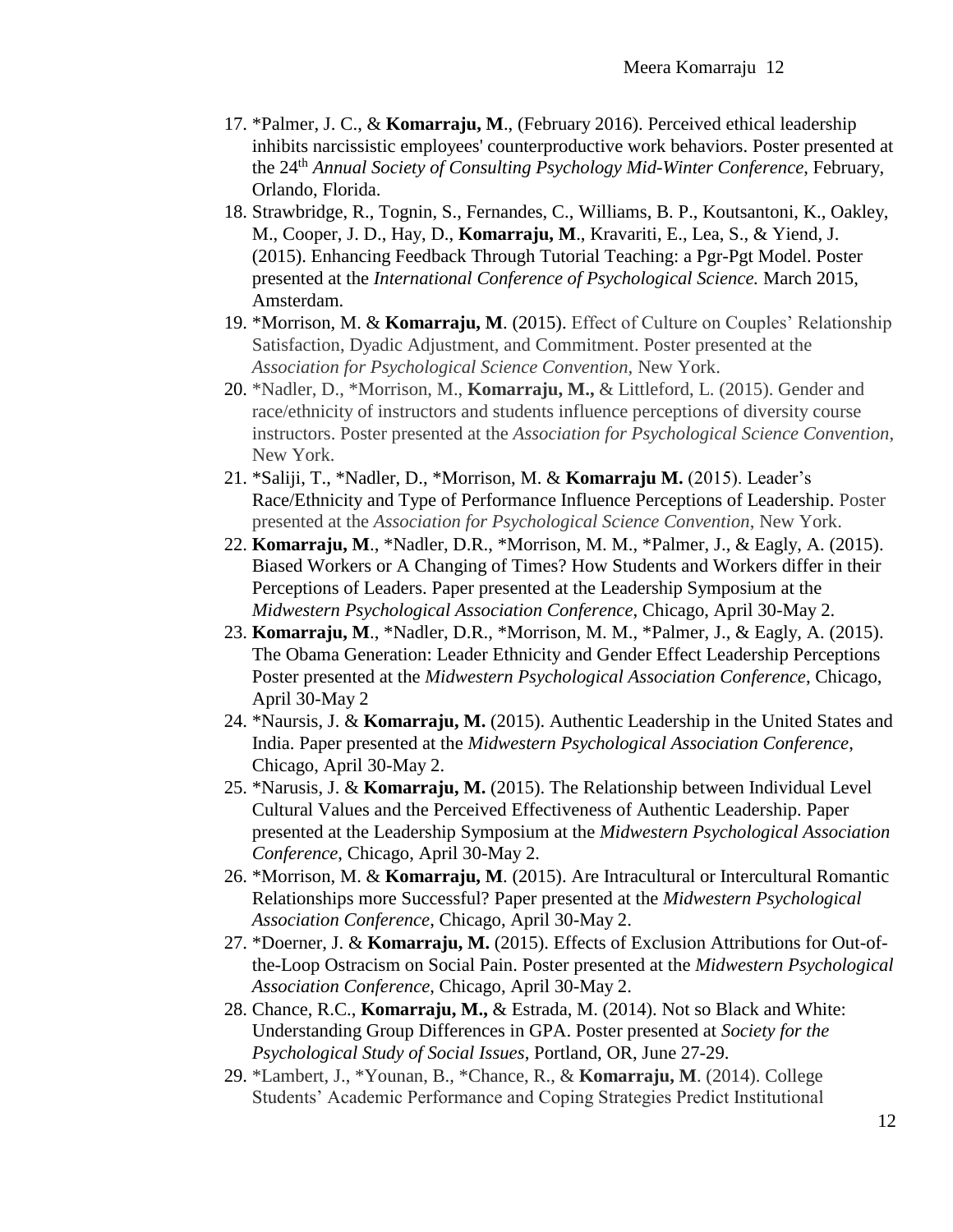Commitment, Poster presented at the *Midwestern Psychological Association Conference*, Chicago, May 1-3.

- 30. \*Steltenpohl, C. N., **Komarraju, M.,** & \*Morrison, M. (2014). Effect of a Psychology Major on Reactions to Diversity Related Material. Poster presented at the *Midwestern Psychological Association Conference*, Chicago, May 1-3.
- 31. \*Steltenpohl, C. N., \*Morrison, M., & **Komarraju, M.** (2014). Framing and Gender Effects on Reactions to Ethnically Diverse Material. Poster presented at the *Midwestern Psychological Association Conference*, Chicago, May 1-3.
- 32. \*Gilson, N. L. & **Komarraju, M.** (2014). Person-Environment Fit Promotes Organizational Attraction and Acceptance Intentions during Pre-Hire Employment Phase. Poster presented at the *Midwestern Psychological Association Conference*, Chicago, May 1-3.
- 33. \*Saliji, T., **Komarraju, M.,** \*Nadler, D. R., & \*Morrison, M. (2014). Race/ethnicity and Type of Performance Impact Perceptions of Leadership. Poster presented at the *Midwestern Psychological Association*, Chicago, May 1-3.
- 34. \*Nadler, D. R. & **Komarraju, M.** (2014). Fitting In and Feeling Satisfied: Important Predictors of First-year Students' Success. Oral presentation presented at *Midwestern Psychological Association*, Chicago, May 1-3.
- 35. \*Nadler, D. & **Komarraju, M.** (2014). Who I Am and How I Work: Predicting Black Students' Academic Performance. Poster presented at the *Society for Personality and Social Psychology Conference, Austin, Texas,* February 13-15.
- 36. \*Chance, R., & **Komarraju, M.** (2014). Towards Understanding Black Male Integration into Higher Education. Poster presented at the *Society for Personality and Social Psychology Conference, Austin, Texas,* February 13-15.
- 37. Johnson, J. E., **Komarraju, M.,** Christopher, A. N., McCarthy, M. (2013). Psychology Program Evaluation and Publication: Perspectives from the Trenches. Symposium presented at the *American Psychological Association Conference*, July 31-August 4, Hawaii.
- 38. **Komarraju, M.,** Eagly, A., & \*Nadler, D. (2013). Leader's Race/Ethnicity and Gender Determine Perceptions of Leadership. Poster presented at the *Association for Psychological Science,* May 23-26, Washington DC.
- 39. Gartzia, L, **Komarraju, M.,** & Eagly A. (2013). Crisis Management: When are female CEOs preferred? Poster presented at the 16<sup>th</sup> Congress of *the European* Association of Work and Organizational Psychology, May 22<sup>nd</sup>-25<sup>th</sup> in Münster, Germany.
- 40. **Komarraju**, M., Littleford, L. N., & \*Nadler, D. R. (2013). Race/Ethnicity Affects Perceived Qualities of Professors in Diversity Courses. Poster presented at the *Midwestern Psychological Association Conference*, May 3-5, Chicago, IL.
- 41. \*Gilliam, A. \*Jayos, F. I. B., \*Wells, A., \*Winn, N. A., \*Artis, Y. S., \*Nadler, D.R. & **Komarraju, M.** (2013). Shades of Grey: Ethnic Differences in Ethnocultural Empathy. Poster presented at the Southern Illinois University Research Forum, April.
- 42. \*Winn, N., \*Wells, A., \*Jayos, F. I. B., \*Gilliam, A., \*Artis, Y. S., \*Nadler, D.R., & **Komarraju, M.** (2013). Gender Differences in Stereotypical Expectations of Leaders. Poster presented at the Southern Illinois University Research Forum, April.
- 43. **Komarraju, M.,** Eagly, A., \*Nadler, D., & \*Morrison, M. (2013). Effect of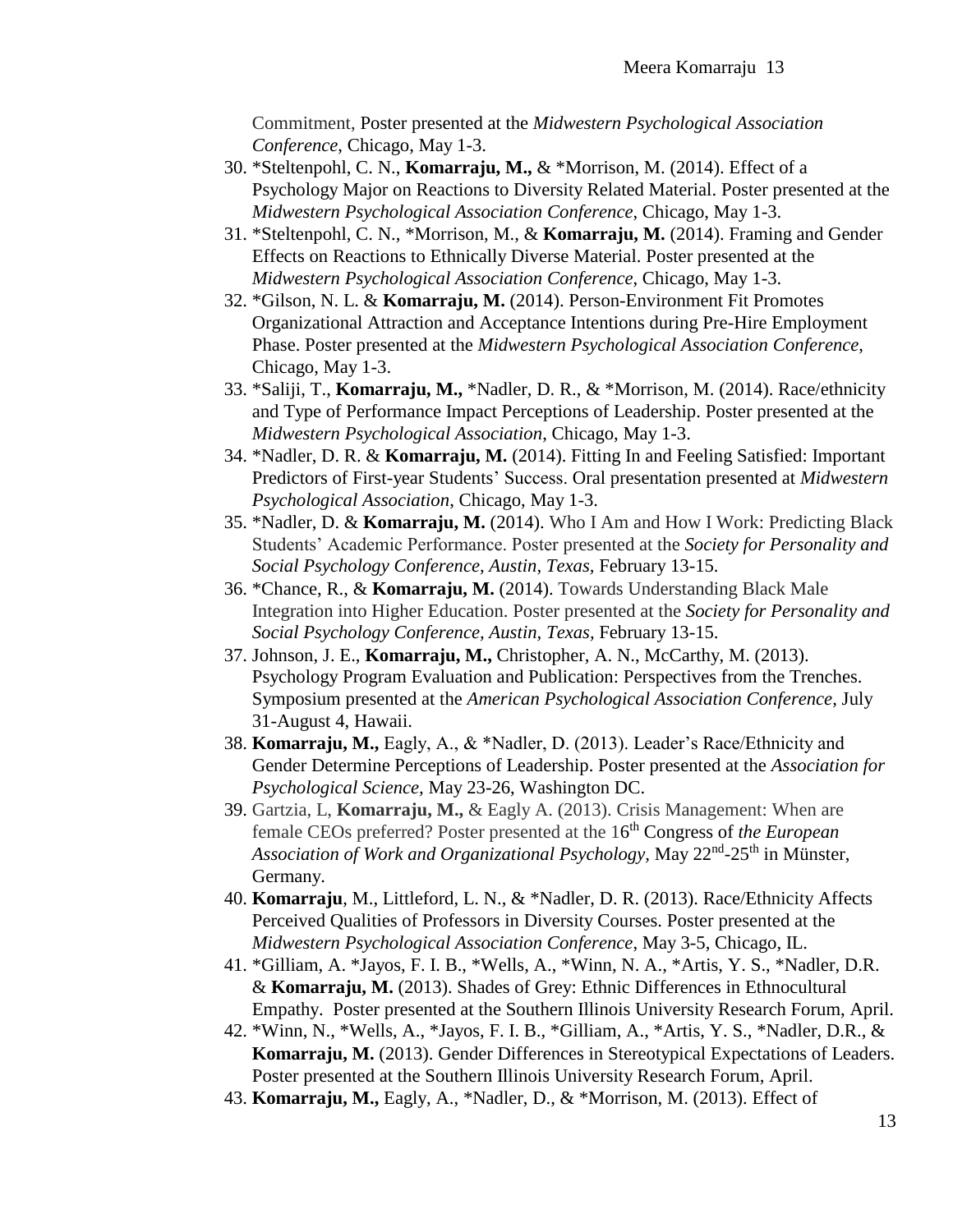race/ethnicity, gender, and job type on leader-job fit. Poster presented at the *National Conference Faculty Women of Color in the Academy*, April 3-5. University of Illinois at Urbana-Champaign, IL

- 44. **Komarraju, M**., \*Chance, R., \*Nadler, D., & \*Vance, T. (2013). Specific Strategies for Facilitating the Academic Success of Minority Students. Symposium presented at the *National Multicultural Summit and Conference,* Houston, TX. January 17-18.
- 45. \*Chance, R. C., \*Henderson, R., **Komarraju, M.,** \*Burton, K., \*Osifalujo, A., & \*Hayes, R. (2012). Black Male Retention and Engagement in Higher Education. Paper presented at the University of Akron's Fifth Black Male Summit, April 13-14.
- 46. \*Nadler, D. R. & **Komarraju, M**. (2012). African American Students' Test Performance: Autonomy Support and Academic Identification. Poster presented at the *Society for the Psychological Study of Social Issues.* Charlotte, NC.
- 47. **Komarraju, M.,** \*Nadler, D.R., \*Chance, R. C., & Quarles, L. (2012). Conscientiousness, Academic Self-Efficacy and Implicit Intelligence Theories Predict College Attendance. Poster presented at the *Association for Psychological Science Conference*, Chicago, IL.
- 48. Addison, W. E., **Komarrraju, M**. Landrum, E. R., Puccio, P., Stowell, J. R. (2012). The Role of Faculty in Advancing the Principles for Quality Undergraduate Education in Psychology. Symposium presented at the *Society for the Teaching of Psychology*-*Midwestern Psychological Association Conference,* Chicago, IL.
- 49. \*Nadler D. R., \*Chance, R. C., **Komarraju, M**., \*Lewis, J. A., \*Valgoi, M. (2012). Diversity in Higher Education: Research and Teaching Experiences. Symposium presented at the *Society for the Teaching of Psychology*- *Midwestern Psychological Association Conference,* Chicago, IL.
- 50. **Komarraju, M**., Swanson, J., \*Nadler, D., \*Klotz, J., \*Jensen, L. (2012). Improving Students' Career Self-Efficacy, Motivation, and Satisfaction. Poster presented at the *Society for the Teaching of Psychology*- *Midwestern Psychological Association Conference,* Chicago, IL.
- 51. **Komarraju, M.,** \*Nadler, D.R., & \*Chance, R. C. (2012) The Absenteeism Culture Scale: Classroom Attendance and Performance. Poster presented at the *Midwestern Psychological Association Conference,* Chicago, IL.
- 52. **Komarraju, M.,** \*Chance, R. C., & \*Nadler, D. R. (2012). Come to Class! Attendance and Ability Predict Academic Performance. Poster presented at the *Midwestern Psychological Association Conference,* Chicago, IL.
- 53. \*Nadler, D.R. & **Komarraju, M**. (2012). Stereotype Threat or Stereotype Boost on Task Performance? Poster presented at the *Midwestern Psychological Association Conference,* Chicago, IL.
- 54. \*Ellis, S., \*Hawkins, A., \*Burton Jr., K.,\* Goh, J. X., \*Nadler, D. R., & **Komarraju,** M. (2012, April). *Retention Differences between First Generation and Non-First Generation College Students.* Poster presented at the Southern Illinois University Carbondale Research Forum, Carbondale, IL
- 55. Addison, W., Stowell, J., **Komarraju, M**., & Puccio, P. (2012). How Psychology Teachers Can Promote the Principles of Quality Undergraduate Education in Psychology. Symposium presented at the Midwest Institute for Students and Teachers of Psychology (MISTOP). February 24-25, Glen Ellyn, IL.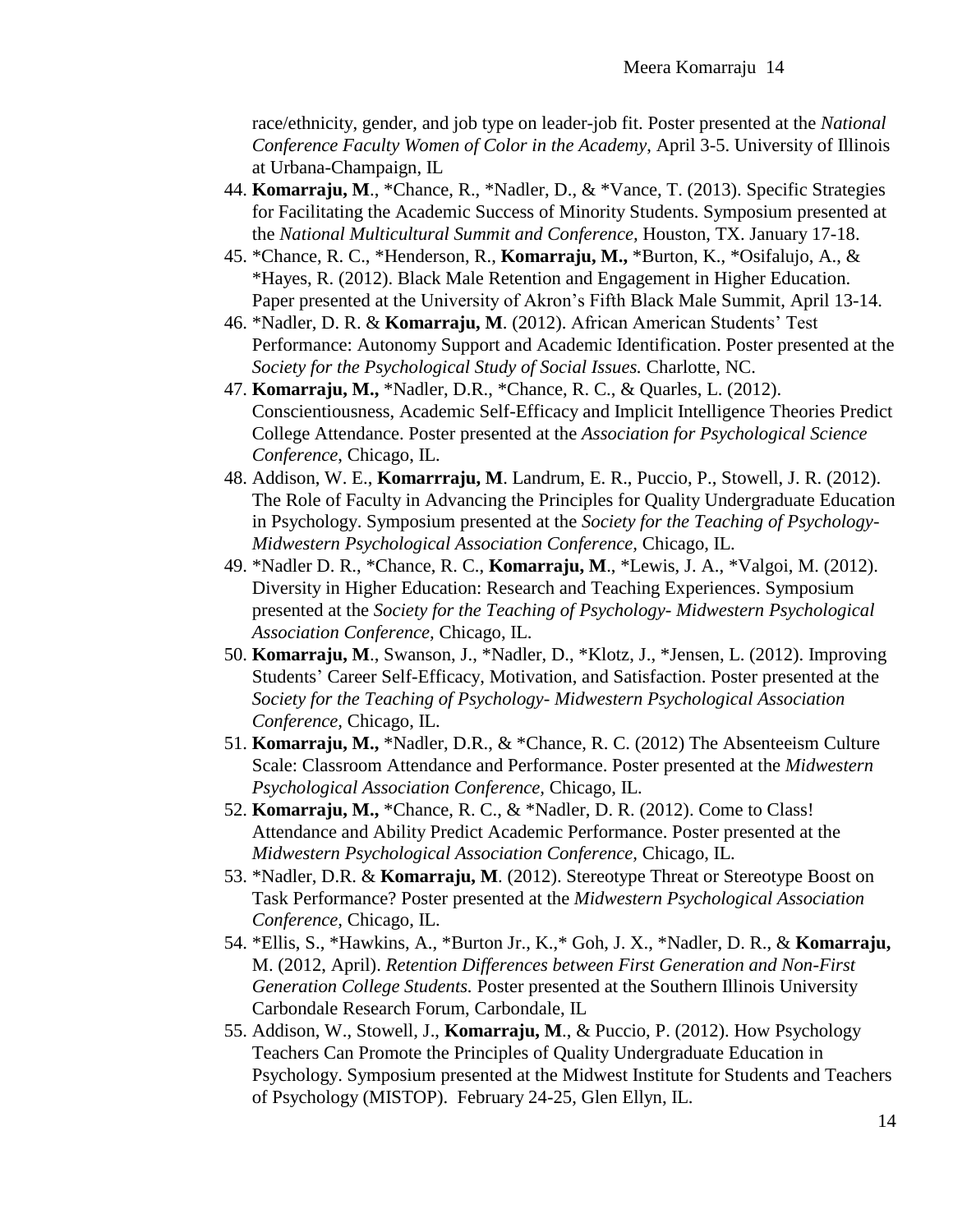- 56. Komarraju, M., \*Chance, R.C., & \*Nadler, D. R. (2011, October). *Ethnic Differences in Identity Orientation and Commitment to the University.* Poster presented at the Diversity Research Symposium, Ball State University, Muncie, IN.
- 57. **Komarraju, M.,** \*Chance, R.C., \*Tincher, C. G., \*Nadler, D., \*Avdic, A., \*Williams, T., \*Doerflein, C., & \*Jordan, A. (2011). Conscientiousness, Role Orientation, and Social Integration as Predictors of University Commitment. Poster presented at the *Association for Psychological Science Conference*, Washington D.C.
- 58. **Komarraju, M.,** Karau, S. J., \*Tincher, C. & Godbole, V. S. (2011). Learning Styles and Academic Motivation in College Students from India. Poster presented at the *Association for Psychological Science Conference*, Washington D.C., May 2011.
- 59. \*Belur, V., & **Komarraju, M.** (2011). Training needs of South and East Asian therapists in the US. Poster presented at the *Association for Psychological Science Conferenc*e, Washington D.C., May.
- 60. \*Jordan, A., & **Komarraju, M.,** (2011). Ability, Motivation, and Faculty Interactions in Relation to Academic Self-concept. Poster presented at the *Association for Psychological Science Conference*, Washington D.C., May.
- 61. \*Briggs, C., **Komarraju, M.,** Amos, M., Loconsole, Z., Allen, J., & Peden, L. (2011). Assessing the Success of a First-Year College Success Course. Poster presented at the *Association for Psychological Science Conference*, Washington D.C.
- 62. **Komarraju**, M., Swanson, J. L., Appleby, D., Thomas, J. H. & McDaniel, C. R. (2011). Teaching and Evaluating a Career Planning Course for Psychology Majors. Symposium presented at the *STP-Midwestern Psychological Association Conference,* Chicago, IL.
- 63. **Komarraju,** M., \*Tincher, C. G., & \*Williams, T. (2011). Great Expectations: Student Identity and Beliefs about Intelligence. Poster presented at the *STP-Midwestern Psychological Association Conference,* Chicago, IL.
- 64. **Komarraju**, M., \*Chance, R. C., \*Tincher, C. G., & \*Jordan, A. (2011). Ethnic Differences in Identity Orientation and Commitment to the University. Poster presented at the *Midwestern Psychological Association Conference,* Chicago, IL.
- 65. **Komarraju**, M., \*Nadler, D., \*Tincher, C. G., & \*Doerflein, C. (2011). Social Integration as a Predictor of Commitment to the University. Paper presented at the *Midwestern Psychological Association Conference,* Chicago, IL.
- 66. \*Avdic, A. & **Komarraju, M.** (2011). Internal Determinants of Intrinsic Motivation. Poster presented at the *Midwestern Psychological Association Conference,* Chicago, IL.
- 67. **Komarraju, M**. & Dollinger, S. J. (2010). Enjoyment of Teaching: Predicting Teaching Assistants' Performance Ratings. Poster presented at the *Association for Psychological Science Convention* in Boston, MA.
- 68. **Komarraju, M**., Dial, C., & \*Tincher, C. (2010). "I Can't Do That!" Task Difficulty and Students' Implicit/Explicit Cognitions of Success and Belonging. Poster presented at the *Association for Psychological Science Convention* in Boston, MA.
- 69. **Komarraju,** M., Swanson, J. L., & \*Tincher, C. (2010). A Course to Increase Psychology Majors' Career Self-Efficacy. Poster presented at the 32<sup>nd</sup> Annual *National Institute on the Teaching of Psychology Conference*, St. Pete Beach, Florida.
- 70. **Komarraju**, M. & \*Tincher, C. (2010). Quit or Continue? Goal Orientation and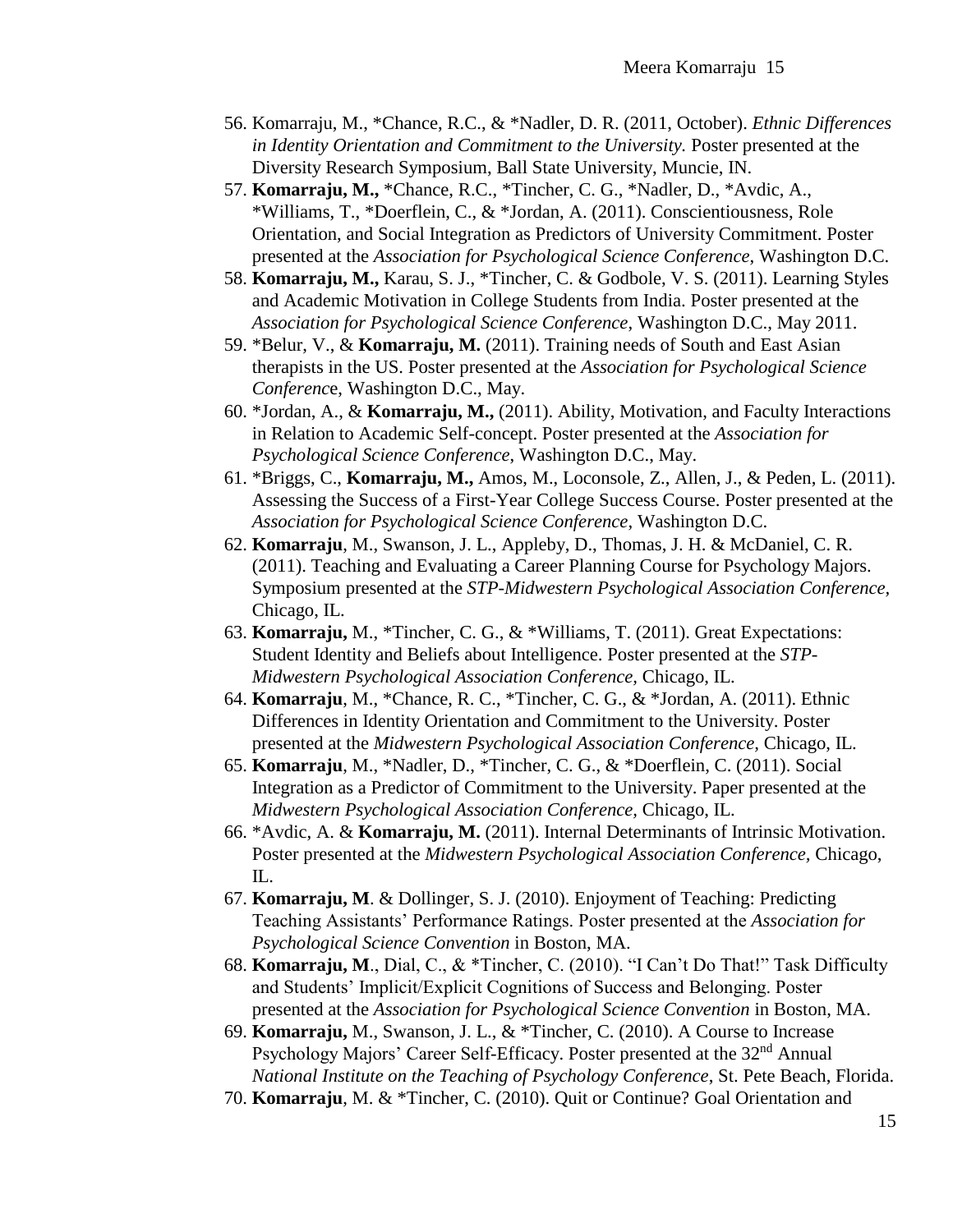Implicit Theories of Intelligence. Poster presented at the *Midwestern Psychological Association Conference*, Chicago, IL.

- 71. **Komarraju**, M., \*Tincher, C., & \*Chamness, B. (2010). The Big Freshman Transition: Creating a Sense of Belonging. Poster presented at the *Midwestern Psychological Association Conference*, Chicago, IL.
- 72. **Komarraju**, M. & \*Nguyen, D. (2010). The Academic Motivations Scale: Validating the motivational continuum. Paper presented at the *Midwestern Psychological Association Conference*, Chicago, IL.
- 73. **Komarraju**, M., \*Ramsey, A., & Rinella, V. (2010). Do High School GPA and ACT scores reveal College Readiness? Paper presented at the *Midwestern Psychological Association Conference*, Chicago, IL.
- 74. **Komarraju**, M., \*Ramsey, A., & Rinella, V. (2010). Academic Discipline and ACT Scores as Predictors of College GPA. Poster presented at the *Midwestern Psychological Association Conference*, Chicago, IL.
- 75. Bhalla, M., Buskist, W., Halpern, D., **Komarraju, M,** & Prohaska, V. (May, 2009). Blueprint for the future: An update from the national conference on undergraduate education in psychology. Symposium at the Teaching Institute, *Association for Psychological Science* Conference, San Francisco, CA.
- 76. **Komarraju,** M., \*Tincher, C., & \*Avdic, A. (May, 2009). Role of Implicit Assumptions, Self-Efficacy and Effort-Regulation in predicting College Performance. Poster presented at the *Association for Psychological Science* Conference, San Francisco, CA.
- 77. **Komarraju**, M., Dial, C., & Banaji, M. (May, 2009). College students' implicit theory of intelligence and attitude towards scholarly pursuits. Poster presented at the *Association for Psychological Science* Conference, San Francisco, CA.
- 78. \*Tincher, C., \*Avdic, A. & **Komarraju,** M. (May, 2009). To Stay Or Not To Stay? A Qualitative Analysis of College Freshmen. Poster presented at the *Association for Psychological Science* Conference, San Francisco, CA.
- 79. **Komarraju**, M., \*Tincher, C., & \*Avdic, A. (2009, May). A Social-Cognitive Approach to Academic Goals and Theories of Intelligence. Poster presented at the *Midwestern Psychological Association Conference,* Chicago, IL.
- 80. Kite, M. E., **Komarraju,** M., Nida, S. A., & Puccio, P. (May, 2009). Enhancing the Quality of the Undergraduate Experience. Invited Symposium, *Midwestern Psychological Association Conference,* Chicago, IL.
- 81. **Komarraju**, M., Dial, C., & Banaji, M. (2009, February). Implicit Identities as Predictors of College Students' Self-Esteem and Motivation. Poster presented at the *Society for Personality and Social Psychology Conference,* Tampa, Florida.
- 82. \*Eubanks, A., **Komarraju**, M., & Vaux, A. (2009, February). Helping Attitude Mediates Relationship between Religious Altruism and Volunteer Motivation in College Students. Poster presented at the *Society for Personality and Social Psychology Conference,*Tampa, Florida.
- 83. Rocheleau, C., & Komarraju, M. (2009, February). The Future of Undergraduate Education: Report from Puget Sound, Teaching PreConference Symposium, *Society for Personality and Social Psychology Conference,* Tampa, Florida.
- 84. Wang, Y-W., **Komarraju**, M., McNeese, W., Paul, R.,\* Belur, V., & \*Amin, A.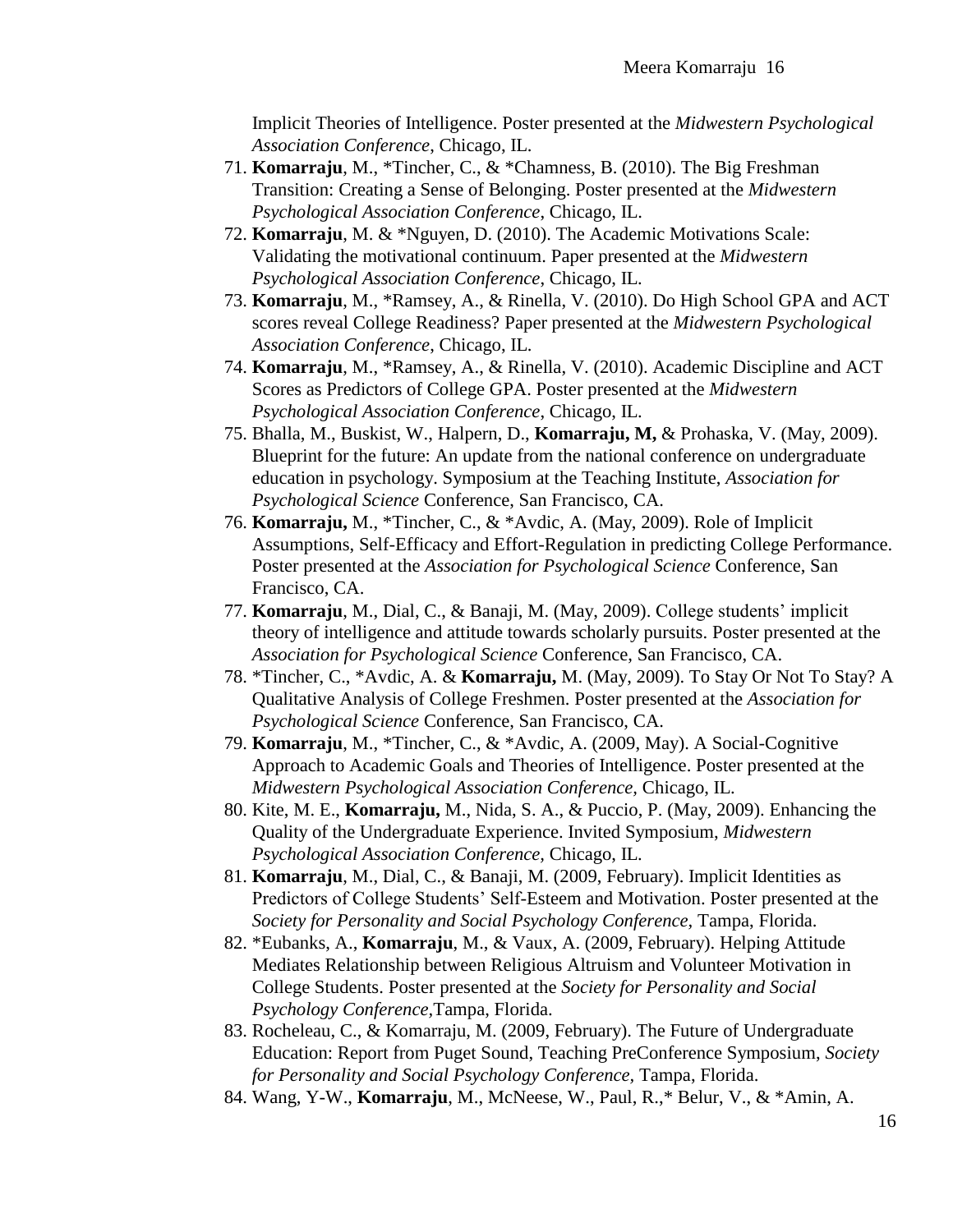(2008, August). Students' perspectives on cultural competency training in medical school. Paper presented at the *American Psychological Association Conference,* Boston, MA.

- 85. **Komarraju**, M., Dial, C., & Banaji, M. (2008, May). College students' implicit and explicit academic self-concept in relation to academic motivation. Poster presented at the *Association for Psychological Science* Conference, Chicago, IL.
- 86. **Komarraju**, M., & Dollinger, S. (2008, May). Interpersonal problems as predictors of conflict management styles. Poster presented at the *Association for Psychological Science* Conference, Chicago, IL.
- 87. **Komarraju**, M.,\* Bhattacharya, G., & \*Tincher, C. (2008, May). Predicting preferred teacher traits: Individual differences in students' motivation and academic selfconcept. Poster presented at the *Association for Psychological Science Conference,* Chicago, IL.
- 88. \* Tilton, E. & **Komarraju,** M. (2008, May). College students' implicit theories of intelligence and theory X/Y assumptions in relation to achievement and learning goals. Poster presented at *Midwestern Psychological Association* Conference, Chicago, IL.
- 89. \*Burnam, A., **Komarraju**, M., \*Middleton, S. C., & \*Avdic, A. (2008, May). Perfectionism as a Predictor of college students' academic motivation. Poster presented, *Midwestern Psychological Association,* Conference, Chicago, IL.
- 90. **Komarraju**, M. & \*Musulkin, S. (2008, Feb.). Differences in academic self-concept and perceived student-faculty interactions. Poster presented at the *Society for Personality and Social Psychology Conference,* Albuquerque, New Mexico.
- 91. \*Cundiff, N. & **Komarraju**, M. (2007, October). Gender differences in ethnocultural empathy and attitudes toward men and women in authority. Paper presented at the Fiftieth Annual *Midwest Academy of Management Conference*, Kansas City, MO. Paper selected for special session on Emerging Scholars: Past Presidents and Renaissance Scholars.
- 92. **Komarraju**, M., Dollinger, S. J., & \*Lovell, J. (2007, May). The Big Five Personality Traits as Predictors of Conflict Management Styles. Paper presented at the *Midwestern Psychological Association Conference*, Chicago, IL.
- 93. **Komarraju**, M. & \*Middleton, S. C. (2007, May). Individual Differences in Academic Self-concept in Relation to College Student Motivation. Poster presented at the *Midwestern Psychological Association* Conference, Chicago, IL.
- 94. \*Burnam, A. & **Komarraju**, M. (2007, May). Why do college students procrastinate? Poster presented at the *Midwestern Psychological Association Conference*, Chicago, IL.
- 95. \*Eubanks, A. & **Komarraju**, M. (2007, May). College students: What are their stressors and how do they cope? Paper presented at the *Midwestern Psychological Association Conference*, Chicago, IL.
- 96. \*Eubanks, A. & **Komarraju**, M. (2007, May). Gender Differences in Perceived Stress and use of Spiritually-based Coping. Poster presented at the *Midwestern Psychological Association Conference,* Chicago, IL.
- 97. \*Cundiff, N. & **Komarraju**, M. (2007, May). Perceptions of the Effectiveness of Prototypical and A-Prototypical leaders. Poster presented at the *Midwestern*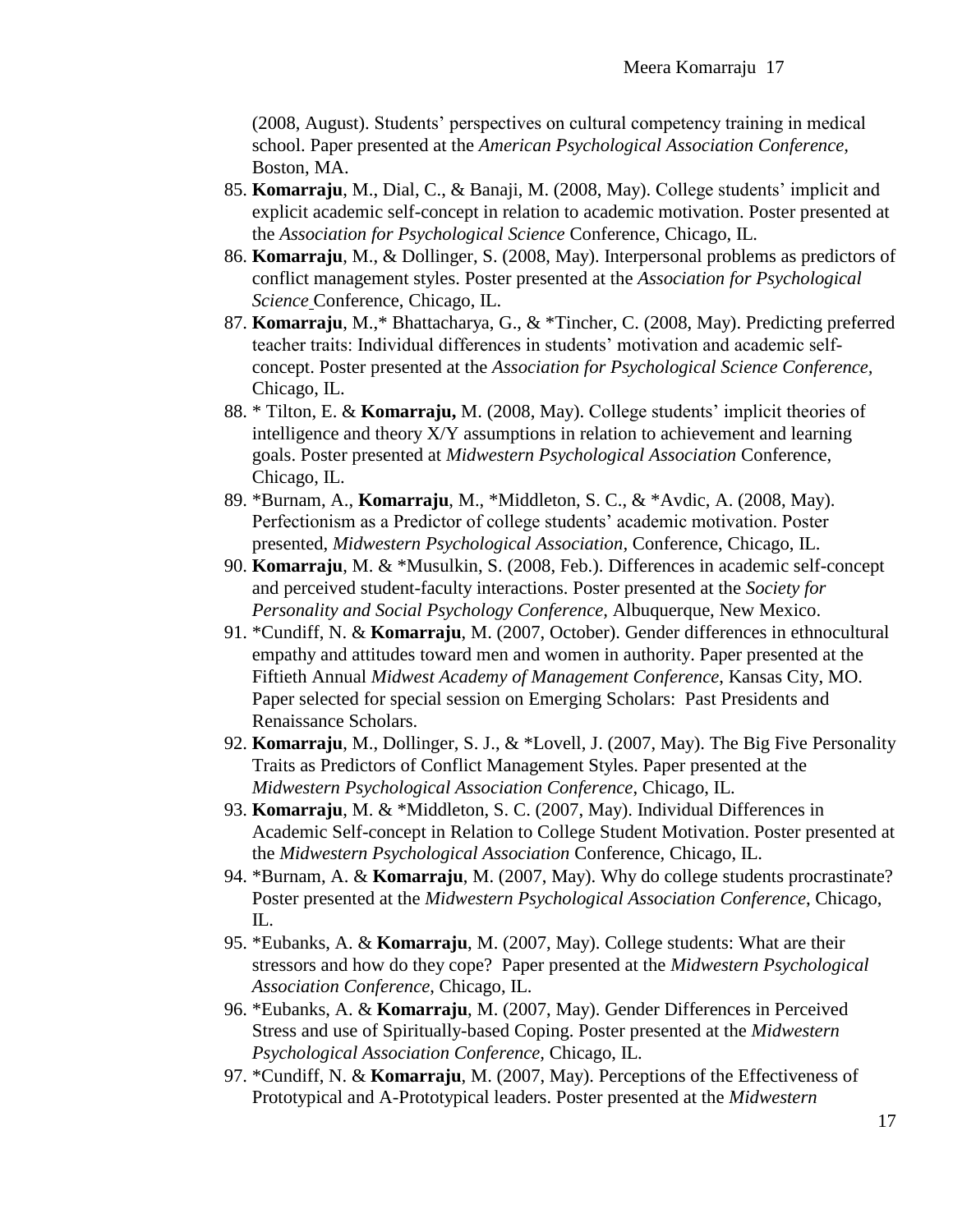*Psychological Association Conference*, Chicago, IL.

- 98. Dollinger, S. J., **Komarraju**, M. & \*Lovell, J. (2007, May). Is Individualism-Collectivism Associated with Interpersonal Problems? Paper presented at the *Midwestern Psychological Association Conference*, Chicago, IL.
- 99. Wang, Y-W., **Komarraju**, M., \*Belur, V., & \*Shen, F.C. (2007, January). Assessing changes in attitudes toward diversity and multicultural case conceptualization ability among first-year medical students. Paper presented at the *National Multicultural Summit*, Seattle, WA.
- 100. Paul, G., Wang, Y.-W., **Komarraju**, M., \*Shen, F. C., & \*Belur, V. (2006, October). First-year female medical students' attitudes toward diversity. Paper presented at the annual meeting of the *Association of American Medical Colleges*, Seattle, WA.
- 101. **Komarraju,** M. & Karau, S. J. (2006, May). Relationships Between the Big Five Personality Dimensions, Learning Styles, and Academic Achievement. Poster presented at the 18th Annual Convention of the *Association for Psychological Science*. New York, NY.
- 102. \* Musulkin, S., & **Komarraju**, M. (2006, May). Student-Faculty Interaction and its Relationship With College Students' Academic Self-concept and Academic Motivation. Paper presented at the *Midwestern Psychological Association*, Chicago, IL.
- 103. \* Vendig, R. & **Komarraju,** M. (2006, May). Perceived Qualities of an Ideal Teacher in relation to Academic Self-concept and Academic Motivation. Poster presented at the *Midwestern Psychological Association*, Chicago, IL.
- 104. **Komarraju**, M. & Karau, S. J. (2006, May). The Relationship between Learning Styles and Academic Motivation. Paper presented at the *Midwestern Psychological Association*, Chicago.
- 105. **Komarraju**, M. & Tadisina, S. (2006, May). The Relationship between the Big Five personality traits, Cultural Tendencies, and Spirituality. Paper presented at the *Midwestern Psychological Association*, Chicago.
- 106. \* Chavez, N., DiLalla, D. & **Komarraju**, M. (2006, Feb.). Correlates of Academic Achievement among Mexican Documented and Undocumented Immigrants. Poster presented at the *Winter Roundtable on Cultural Psychology and Education*.
- 107. **Komarraju**, M. & Dollinger, S. (2005, May). Cultural factors (Individualism-Collectivism) and Conflict management styles. Paper presented at the Annual Meeting of the *Midwestern Psychological Association.*
- 108. \*Gawrysiak, M., J., & **Komarraju**,M . (2005, April). The convergence of Science and spirituality: Exploring the implications of spiritual practices on mental and physical health. Poster presented at the Annual *Undergraduate Creative Research Forum*, Southern Illinois University, Carbondale
- 109. **Komarraju**, M. & \*Burke, P. (2005, January). Impact of Journal Writing on Teaching Assistants' Teaching Self-Efficacy and Attitude towards Teaching. Poster presented at the *National Institute for the Teaching of Psychology* conference.
- 110. **Komarraju**, M. & Tadisina, S. K. (2004, July). Nature of Spirituality and its impact on Subjective Well-being. Paper presented at the *American Psychological*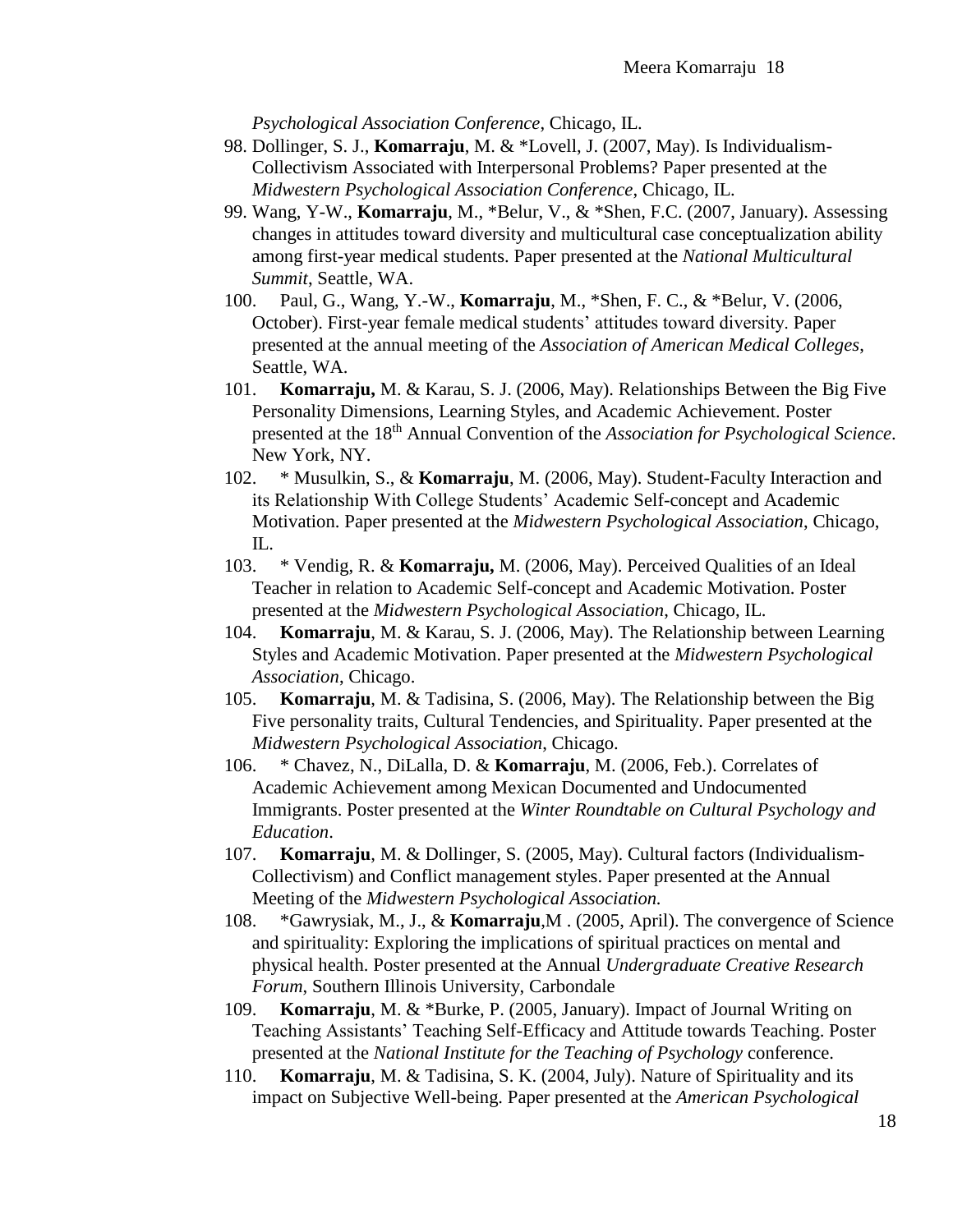*Association* Conference, July 2004.

- 111. **Komarraju**, M. & Karau, S.J. (2004, April). Academic Motivation and Perceptions of Instructional Technology. Paper presented at the *Midwestern Psychological Association* Annual Meeting.
- 112. Cokley, K., \*Daniels, K., **Komarraju**, M., & \*Patel, N. (2003, August). Environment Matters: Examining the Structure of Academic Self-Concept among African American Students in a Predominantly Black Versus Predominantly White College Setting. Poster presented at the 35th Annual Convention of the *Association of Black Psychologists*. New Orleans, LA.
- 113. **Komarraju**, M. & Karau, S.J. (2003, May) Impact of the Big Five Personality Dimensions on Academic Motivation. Poster presented at the *American Psychological Society*, Fifteenth Annual Convention, May 29-June 3, Atlanta, Georgia.
- 114. **Komarraju**, M. & Karau, S. J. (2003, May) Cross-cultural Differences in Academic Motivation: Malaysia and the United States. Paper presented at the *Midwestern Psychological Association* meeting.
- 115. \*Lovett, G. & **Komarraju**, M. (2003, May). Personality, Communication, and Relationship Satisfaction. Paper presented at the *Midwestern Psychological Association* annual meeting.
- 116. **Komarraju**, M. (2002). The Dual-Career Phenomenon in Malaysia. Paper presented at the *Midwestern Psychological Association Annual Conference* held at Chicago. May.
- 117. Tadisina, S.K.,\* Muhammad, A., & **Komarraju**, M. (1998). Universal or Culture-Specific? An Examination of some Determinates of Organizational Structure in the U.S. and Kuwait. *Proceedings of the Decision Sciences Institute Annual Meeting*, Las Vegas. November.
- 118. **Komarraju,** M. (1996). Profiles of families that are 'at-risk' versus those 'not-atrisk' of potential child abuse and neglect. Presented a poster session at the *Illinois Rural Health Association 7th Annual Conference,* Effingham, Illinois. May.
- 119. Nelson, R.E., Stebbins, L. & **Komarraju,** M. (1994). An Empirical Exploration of the Relationship between Organizational Culture and Industry. Presented at *The Social Construction of Industries and Markets: An International Conference*, Chicago. April.
- 120. **Komarraju**, M. (1987). Nature of Dream, and Perception of Time and Health in Academics at Developmental Transition Periods. Paper presented at the *Midwestern Psychological Association Conference,* Chicago, IL. May.
- 121. **Komarraju**, M. (1987). Attitudes toward Family and Work in Academics. Proceedings of the *Thirtieth Annual Midwest Academy of Management Conference*, Bloomington, Indiana. April.
- 122. **Komarraju**, M. & Varia, D. (1986). Adult Development in Asian Indian Women. Presented at the University of Cincinnati, *First Women's Studies Conference*, Cincinnati, OH. April.

## **V. PUBLICATIONS AND CREATIVE WORKS**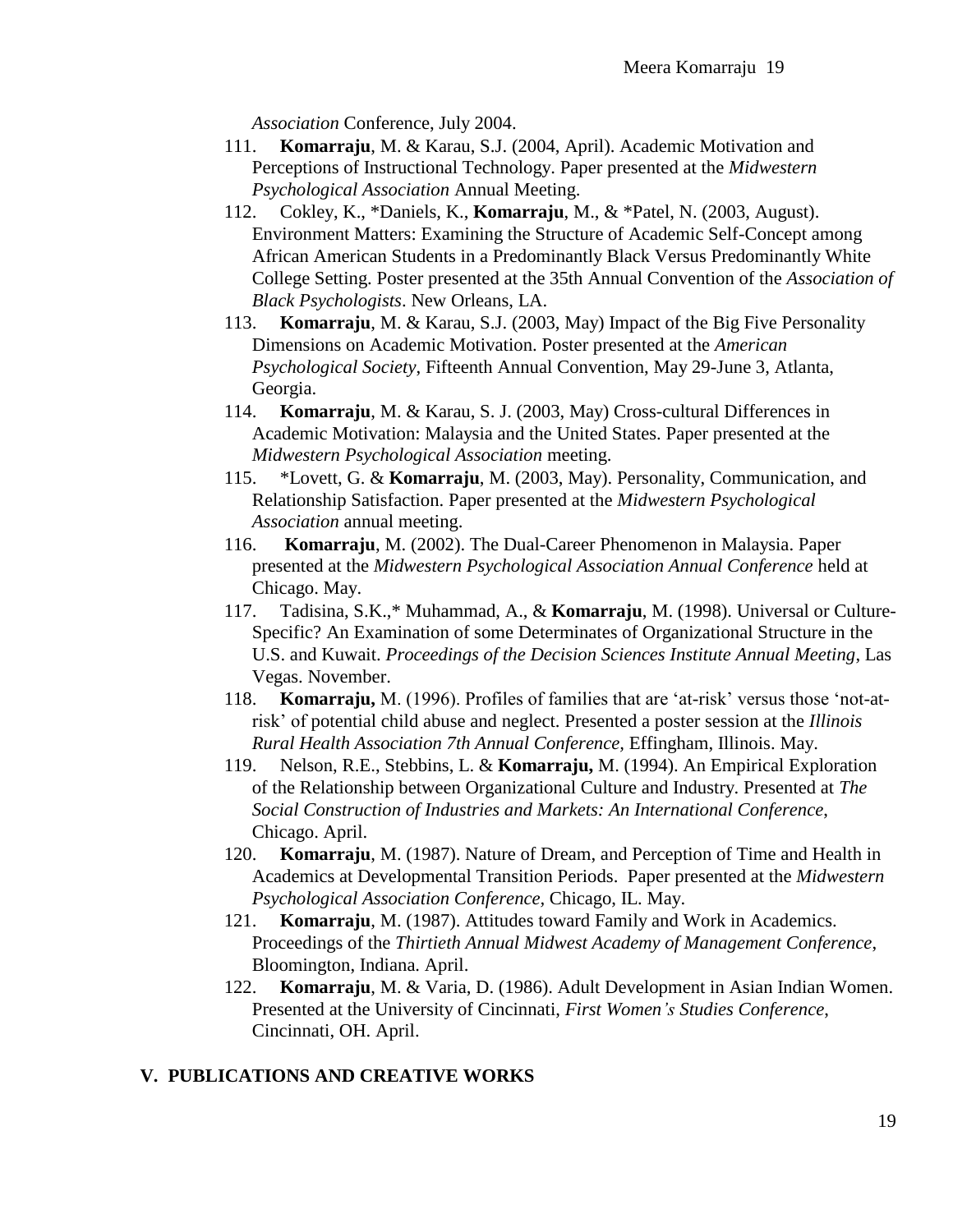## A. **Books:** NA

#### B. **Articles in Refereed Professional Journals: 32 \* indicates graduate/undergraduate student co-author**

- 1. Rattan, A., Savani, K., **Komarraju, M**., \*Morrison, M., Boggs, C., & Ambady, N. (2018) Meta-lay theories of scientific potential drive STEM sense of belonging. *Journal of Personality and Social Psychology, 115*(1), 54-75.
- 2. \*Palmer, J.C., **Komarraju, M**., Carter, M., & Karau, S. J. (2017). Angel on One Shoulder: Can Perceived Organizational Support Moderate the Relationship Between the Dark Triad Traits and Counterproductive Work Behavior? *Personality & Individual Differences, 110*, 31-37*.*
- 3. \*Nadler, D. & **Komarraju, M**. (2016). Negating stereotype threat: Autonomy support and academic identification boost performance of African American college students. *Journal of College Student Development, 57*, 667-679.
- 4. \*Burnam, A., **Komarraju**, M., \*Hamel, R., & \*Nadler, D. R. (2014). Do adaptive perfectionism and self-determined motivation reduce academic procrastination? *Learning and Individual Differences*, *36,* 165-172.
- 5. **Komarraju, M.** & Dial, C. (2014). Academic identity, self-efficacy, and self-esteem predict self-determined motivation and goals. *Learning and Individual Differences*, 32, 1-8.
- 6. **Komarraju, M.,** Swanson, J. L., & \*Nadler, D. (2014). Increased career self-efficacy predicts college students' motivation, and course and major satisfaction. *Journal of Career Assessment, 22,* 421-432.
- 7. **Komarraju, M**., \*Ramsey, A., & Rinella, V. (2013). Cognitive and non-cognitive predictors of college readiness and academic performance. *Learning and Individual Differences, 24,* 103-109.
- 8. **Komarraju, M**. & \*Nadler, D. (2013). Self-efficacy and academic achievement: Why do implicit beliefs, goals, and effort regulation matter? *Learning and Individual Differences, 25,* 67-72.
- 9. **Komarraju,** M. (2013). Ideal teacher behaviors: Student motivation and self-efficacy predict preferences. *Teaching of Psychology, 40, 2,* 104-110.
- 10. **Komarraju, M**., Dollinger, S. J., & \*Lovell, J. (2012). Agreeableness and conflict management styles: A cross-validated extension. *Journal of Organizational Psychology*, *12,* 19-31.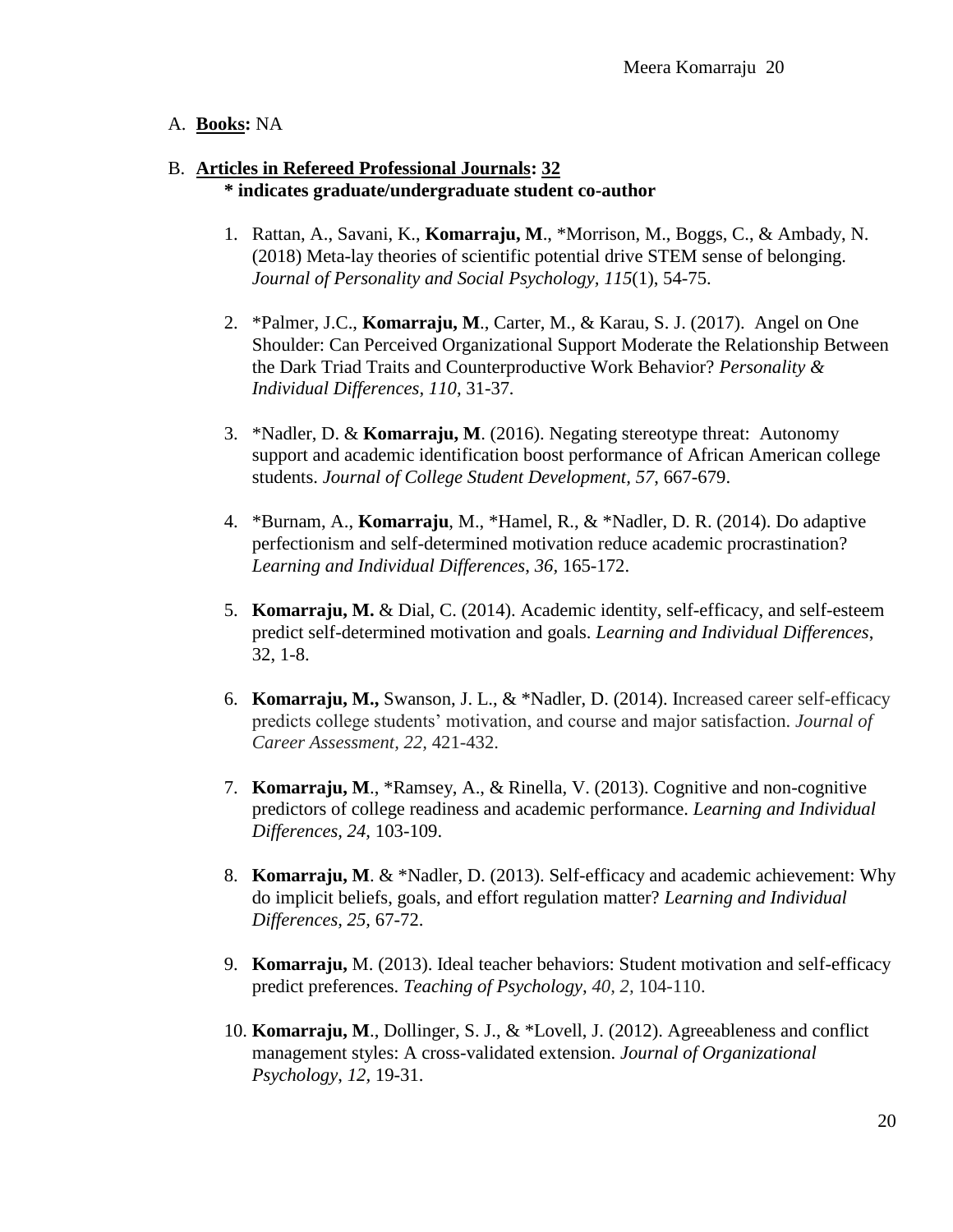- 11. **Komarraju**, **M**., Karau, S., Schmeck, R., & \*Avdic, A. (2011). The Big Five personality traits, learning styles, and academic achievement. *Personality & Individual Difference, 51,* 472-477.
- 12. **Komarraju**, M., \*Musulkin, S. & \*Bhattacharya, G. (2010). Role of student-faculty interactions in developing college students' academic self-concept, motivation, and achievement. *Journal of College Student Development*, *51*,332-342.
- 13. **Komarraju**, M., Karau, S., & Schmeck, R. (2009). Role of the Big Five personality traits in predicting college students' academic motivation and achievement. *Learning and Individual Differences, 19*, 47-52.
- 14. **Komarraju**, M. (2008). A social-cognitive approach to training teaching assistants. *Teaching of Psychology, 35*, 327-334.
- 15. **Komarraju**, M., Dollinger, S.J., \*Lovell, J. L (2008). Individualism-collectivism in horizontal and vertical directions as predictors of conflict management styles. *International Journal of Conflict Management, 19,* 1, 20-35.
- 16. **Komarraju**, M. & Karau, S. J. (2008). Relationships between instructional techniques and academic motivation. *Journal of Instructional Psychology, 35, 1, 70- 82.*
- 17. \*Cundiff, N. & **Komarraju**, M. (2008).Gender differences in ethnocultural empathy and attitudes toward men and women in authority. *Journal of Leadership & Organizational Studies, 15, 5-15.*
- 18. **Komarraju**, M. & Cokley, K. (2007). Horizontal and vertical aspects of individualism and collectivism: A comparison of African Americans and European Americans. *Cultural Diversity and Ethnic Minority Psychology, 14,* 336-343.
- 19. **Komarraju**, M., Karau, S. J., & Ramayah, T. (2007). Cross-cultural differences in the academic motivation of university students in Malaysia and the United States. *North American Journal of Psychology, 9,* 275-292.
- 20. \*Lovett-Hooper, G., **Komarraju,** M., Weston, R., & Dollinger, S. J. (2007). Is plagiarism a forerunner of other deviance? Imagined futures of academically dishonest students. *Ethics & Behavior, Special Issue: Academic Dishonesty,17, 3,*  323-336.
- 21. Cokley, K., **Komarraju**, M., \*Rosales, R., \* Shen, F., \* Pickett, R., & \*Patel, N. (2007). Assessment of quality of student-faculty interactions: A new scale for assessing the quality of student-faculty interactions. *Journal of the Professoriate, 1,*  53-67.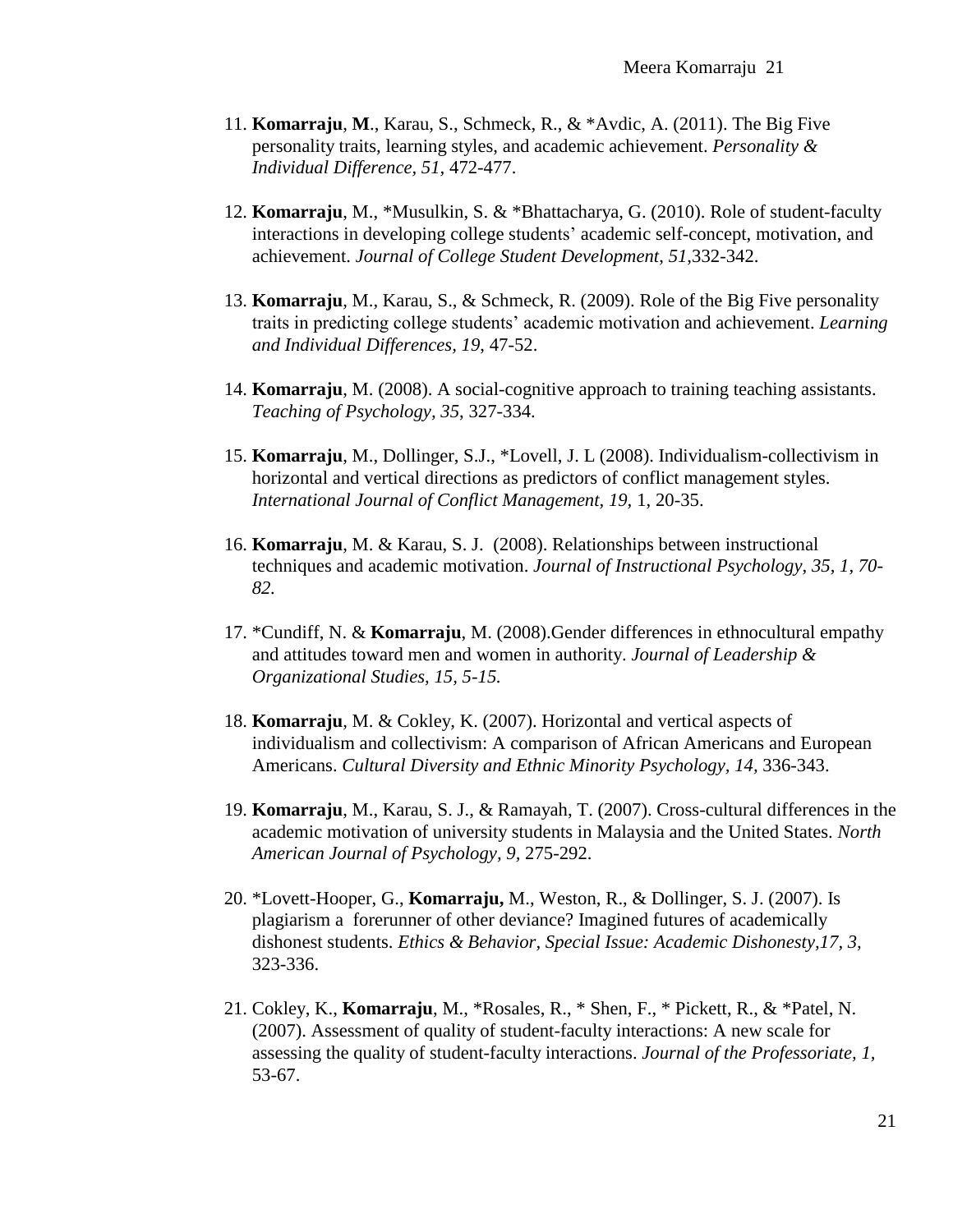- 22. Cokley, K, **Komarraju**, M., \*Pickett, R., \*Shen, F.\* Patel, N., \*Belur, V., & \*Rosales, R. (2007). Ethnic differences in endorsement of the Protestant work ethic: The role of ethnic identity and perceptions of social class. *Journal of Social Psychology, 147,* 75-89.
- 23. **Komarraju**, M. (2006a). Cross-national comparisons of work, spouse, and parental roles. In M.Pitt-Catsouphes, E.E. Kossek, & P.M. Raskin (Eds.), *Work-Family Encyclopedia*, http://wfnetwork.bc.edu
- 24. **Komarraju**, M. (2006b). Work-family conflict and sources of support amongst Malaysian dual-career university employees. *Asian Academy of Management, 11, 83- 96.*
- 25. **Komarraju**, M. & Karau, S. J. (2005). The relationship between the big five personality traits and academic motivation. *Personality and Individual Differences, 39*, 557-567.
- 26. Cokley, K., **Komarraju**, M., \*Patel, N., \*Castillon, J., \*Rosales, R., \*Piedrahita, S., \*Pickett, R., \*Ravitch, J., & \*Pang, L. (2004). Construction and initial validation of the student-professor interaction scale (SPIS). *The College Student Affairs Journal, 24,* 33-51.
- 27. Cokley, K., **Komarraju**, M., \*King, A., \*Cunningham, D., & \*Muhammad,G. (2003). Ethnic differences in the measurement of academic self-concept in a sample of African American and European American college students, *Educational and Psychological Measurement Journal, 63,* 707-722.
- 28. Leong, F, Austin, J., Sekaran, U. & **Komarraju**, M. (1998). An evaluation of the cross-cultural validity of Holland's theory: Career choices of workers in India. *Journal of Vocational Behavior,* Special issue on International Perspectives in Vocational Psychology*, 52,* 441-455.
- 29. Correa, M., Klein, E., Stone, E., Astrachan, J., Kossek, E., & **Komarraju**, M. (1988). Reactions to women in authority: The impact of gender on learning in group relations conferences. *The Journal of Applied Behavioral Science, 24,* 3, 219-235.
- 30. **Komarraju**, M. (1982). Interrelationships among certain psychological factors in a public sector as compared to a private sector organization. *Research Bulletin, 10,* 65-71.
- 31. **Komarraju,** M. (1981). Job involvement, job satisfaction, and intrinsic motivation. *Indian Journal of Applied Psychology, 18,* 2, 71-76.
- 32. **Komarraju**, M. (1981). Organizational climate and productivity. *Managerial Psychology, 2,* 1, 61-67.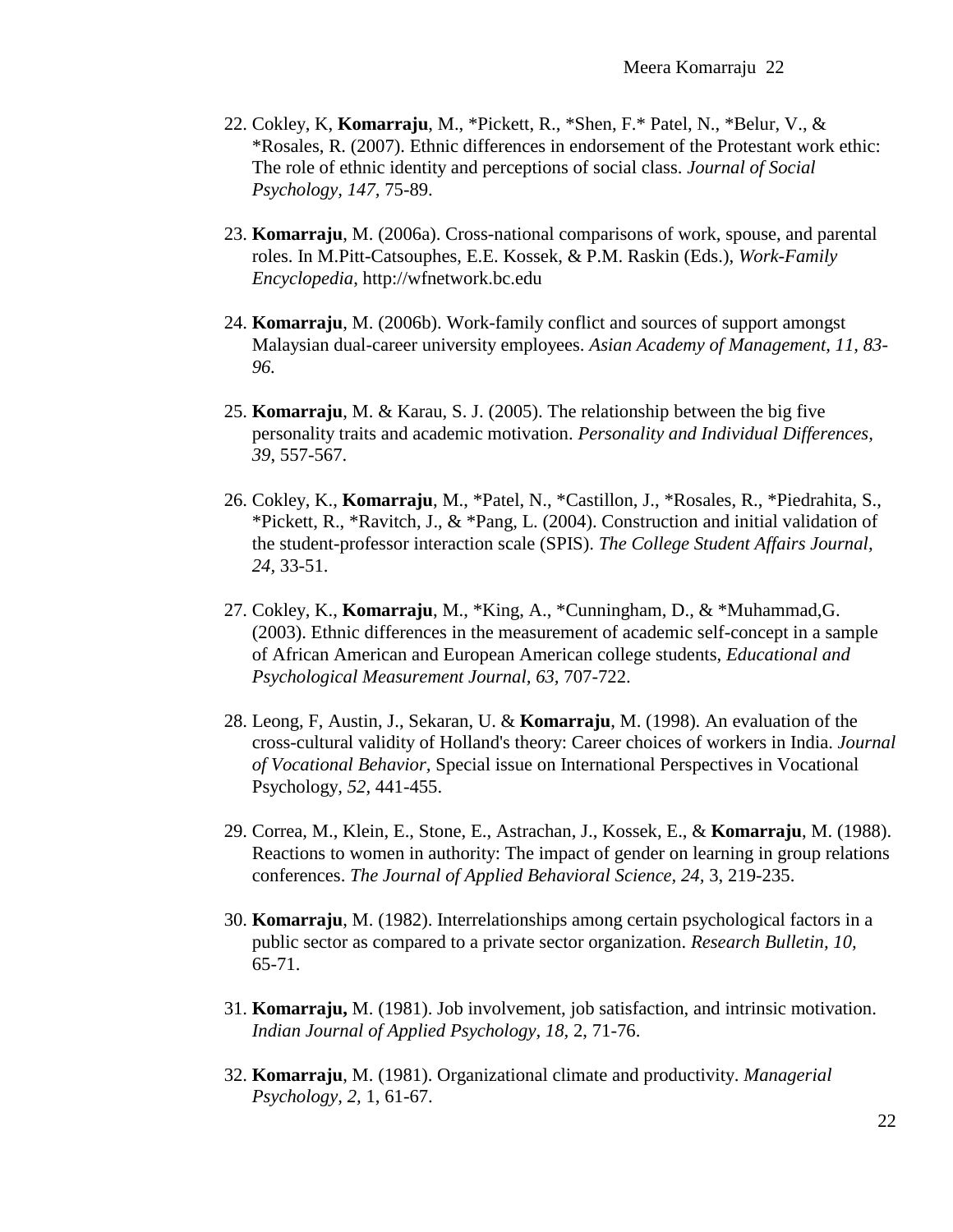## **C. Chapters in Professional Books/online Encyclopedia: 7**

- 1. **Komarraju, M**. (2019). *Personality Influences. Invited revised book chapter* in Hattie, J. and Anderman, E. M. Co-Editors, *Visible Learning Guide to Student Learning. (33-39).* New York: Routledge Publishers.
- 2. **Komarraju, M**. (2013; 2019 revised). *Personality Influences.* Invited Book Chapter in Hattie, J. and Anderman, E. M. Co-Editors, *International Guide to Student Achievement (59-61).* London: Routledge Publishers, Taylor & Francis Group.
- 3. \*Caldwell, T. L. & **Komarraju, M.** (2013). *Culture Counts: Enhancing Non-Cognitive Assessment for Predicting Retention and Academic Success in a Sample of African American College Students*. Book Chapter in Hicks, T. (Ed). *College Student Self-Efficacy Research Studies*. University Press of America, Inc., Rowman Littlefield Publishing Group
- 4. **Komarraju,** M. & Handelsman, M. (2012). *Preparing to Teach: Becoming Part of an Ethical Culture.* Book Chapter in Landrum, E. & McCarthy, M., Co-Editors, *Teaching Ethically: Challenges and Opportunities (191-201).* Washington, DC: American Psychological Association.
- 5. Rottinghaus, P. J., **Komarraju**, M., \*Conrath, J. A., & Swanson, J. L. (2011). *Assessing Career Development Outcomes in a Large Academic Department.* Book Chapter in P. A. Gore & L. H. Phinney (Eds.), *Exploring the Evidence: Career Development for Students in Transition (pp. 151-157).* Columbia, SC: The National Resource Center for the First-Year Experience and Students in Transition.
- 6. Bernstein, D., Addison, W., Altman, C., Hollister, D., **Komarraju, M**., Prieto, L., Rocheleau, C. A., & Shore, C. (2009). *Toward a scientist-educator model of teaching psychology.* Book chapter in Halpern, D. F. (Ed.), *Undergraduate education in psychology: A Blueprint for the future of the discipline* (pp. 29-45). Washington, DC: American Psychological Association.
- 7. **Komarraju, M.** (1997). The Work-Family Interface in India. Book chapter in Parasuraman, S, & Greenhaus, J. H. (Eds.), *Integrating Work and Family: Challenges and Choices for a Changing World.* Westport, CT: Quorum Books.

## **D. Chapters in Online Encyclopedia/Book: 2**

- 1. **Komarraju, M**., \*Nadler, D., & \*Morrison, M. M. (2017). *Self-Efficacy Scale.* Virgil Zeigler-Hill & Todd K. Shackelford (Eds.) *Encyclopedia of Personality and Individual Differences*. Springer International Publishing AG, Switzerland.
- 2. **Komarraju, M.** (2015). *How SoTL Can Aid in the Academic Classroom.* In R. A.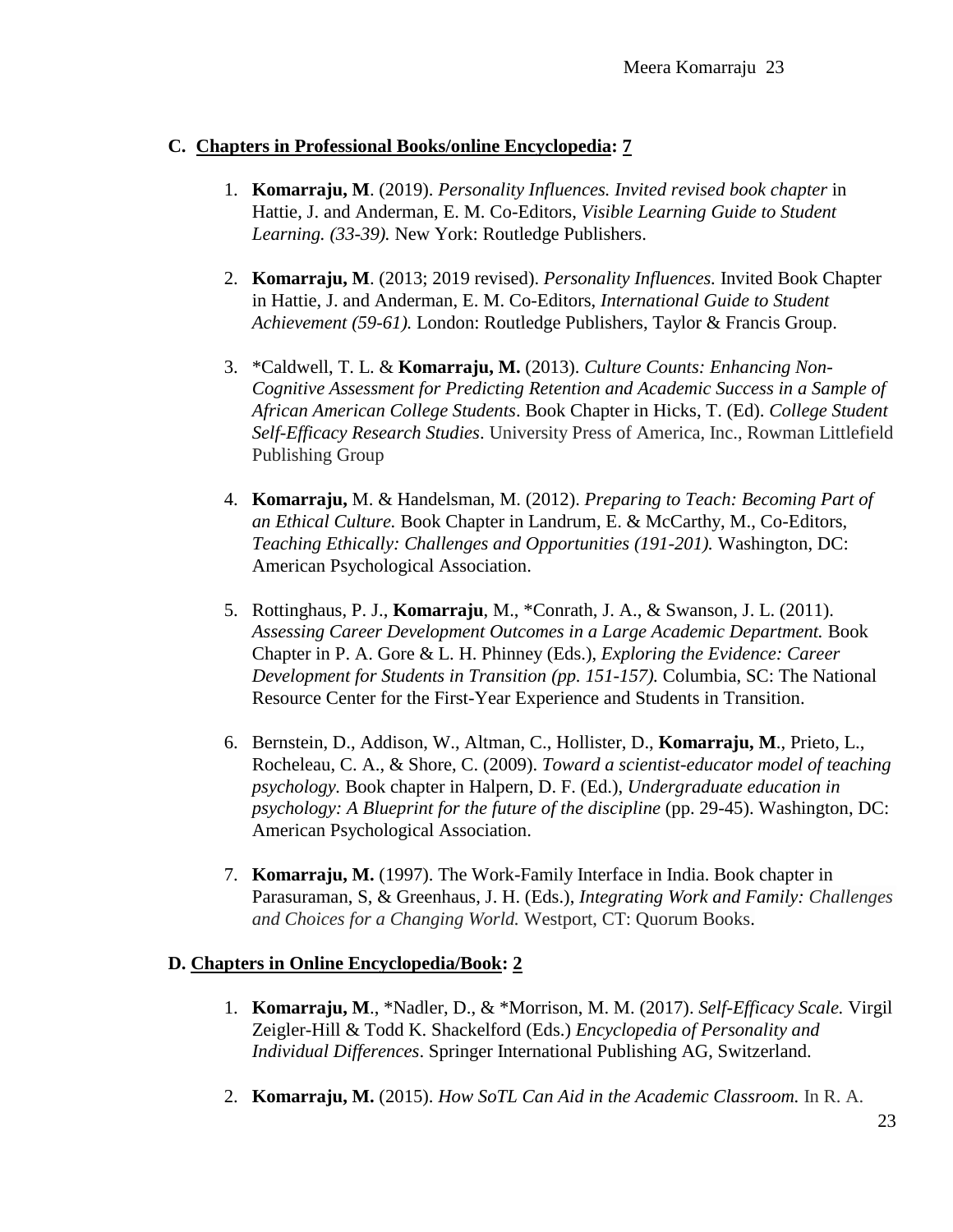Smith & B. M. Schwartz (Eds.), *Using SoTL to enhance your academic position.* Retrieved from the Society for the Teaching of Psychology web site: **<http://teachpsych.org/ebooks/>**

## **E. Book Review (Invited): 1**

1. **Komarraju, M**. (2011). *Becoming an Effective Teacher of Psychology.* [Invited Book Review - *A Guide for Beginning Teachers of Psychology*, by J. H. Korn & J. Sikorski]. *PsycCRITIQUES, 56(23).*

## **F. Manuscripts currently under Review (2), Revise and Resubmit (3) or Revise (1)**

- 1. Gartzia, L., Kulich, C., **Komarraju, M.** & Aelenei, C. (under Review). Contextualizing the Think Crisis-Think Female Stereotype: Gendered Traits, Gender, and Type of Crisis. Submitted to *Public Library of Science (PLOS ONE)*.
- 2. Strawbridge, R., Mountford-Zimdars, A., Fernandes, C., Tognin, S., Koutsantoni, K., Hodgman, C., Williams, B., Kravariti, E., **Komarraju, M.,** Lea, S., & Yiend, J. (under Review). Learning to teach in higher education: a small-group tutorial model enhances learning for postgraduate tutors and tutees. Submitted to *Studies in Graduate and Postdoctoral Education.*
- 3. \*Veeramani, V. & **Komarraju, M**. (revise and resubmit). Perceiving and Responding to Microaggressions: Role of Color-Blind Racial Attitudes.
- 4. \*Martell, R. R. & **Komarraju, M.** (revise and resubmit). Beyond Race: The Interplay of Race and Acculturation On Leader Perception.
- 5. \*Morrison, M. M., **Komarraju, M**., & Kowalchuk, R. (revise and resubmit). Intercultural and intracultural relationships: Examining differences in cohesion, consensus, and commitment.
- 6. Hamel, R.P., **Komarraju, M.,** & Hamel, M. (revise). Diversity Goals, Stereotypical Career Orientation, And Facial Attractiveness: Perceptions of Female Leader Competence.

## **G. Other Creative Contributions/Online Edited Books**

- 1. Staple, R. (2013). An Interview with Meera Komarraju**.** *SIU, Carbondale English 102 Reader* (custom edition)*.* Bedford/St.
- 2. **Komarraju,** M. (2012). Graduate Training Program in the Teaching of Psychology at SIU Carbondale. In edited book, Beers, M. J., Hill, J. C., & Thompson, C. A. (2012). *The STP guide to graduate training programs in the teaching of psychology* (2nd ed.). Retrieved from the Society for the Teaching of Psychology Web site: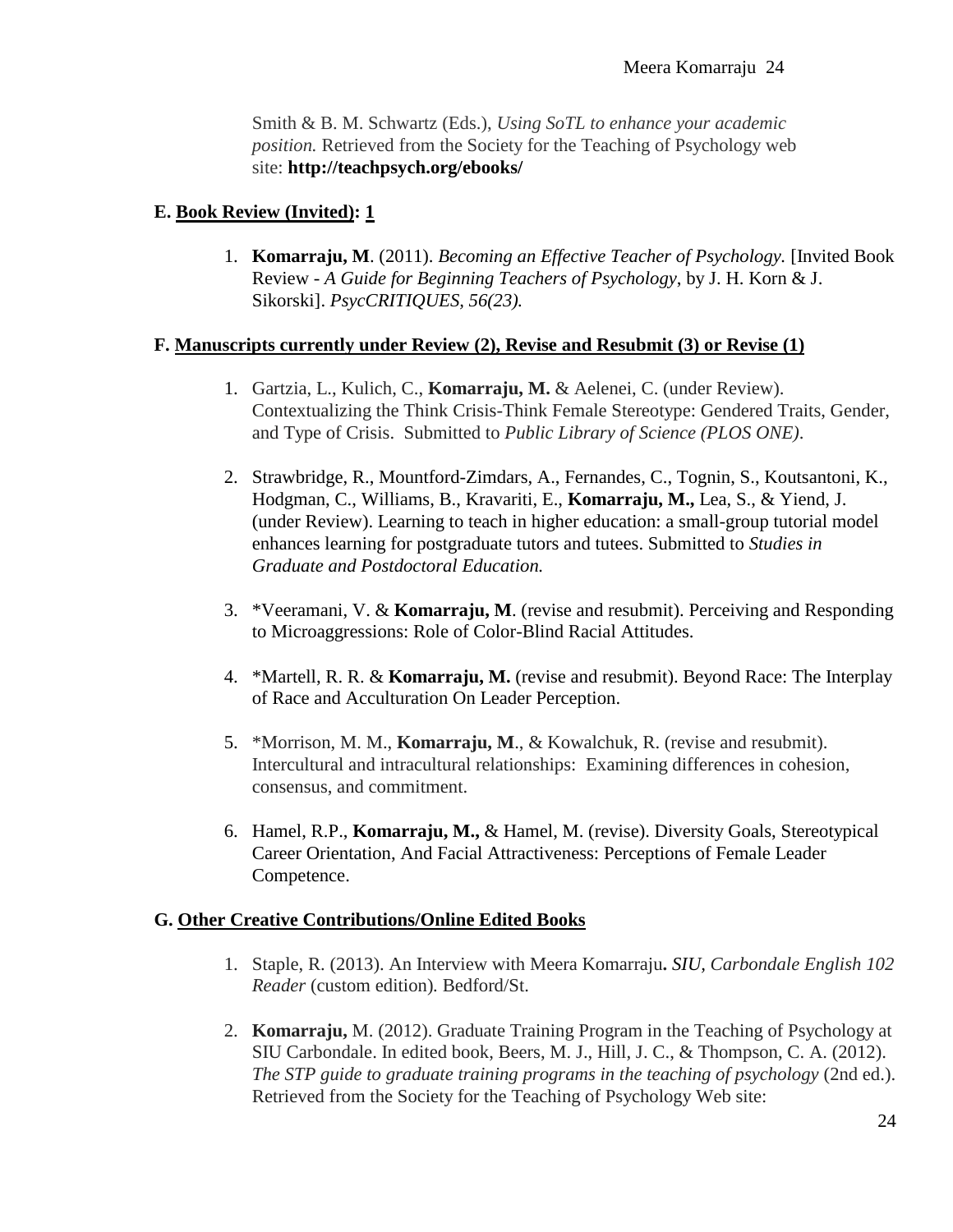<http://teachpsych.org/ebooks/gst2012/index.php>

- 3. **Komarraju,** M. (2010), M. *Ethics Assistance for Ethical Assistants.* Published on December 18, 2010. [http://www.psychologytoday.com/blog/the-ethical](http://www.psychologytoday.com/blog/the-ethical-professor/201012/ethics-assistance-ethical-assistants)[professor/201012/ethics-assistance-ethical-assistants](http://www.psychologytoday.com/blog/the-ethical-professor/201012/ethics-assistance-ethical-assistants)
- 4. **Komarraju**, M. (2004). "What have I learned?" *RSO News: A Publication of Student Development*, SIU Carbondale. 4, 1-2.
- 5. **Komarraju**, M. "She", "We Need More Time", and "The Price We Pay". Three short feature articles published in *India News and Views* by the India Association of Southern Illinois, during 1994-1996.
- 6. **Komarraju**, M. (1990). "Being a Parent in Two Worlds." Feature Article in the 'Reflections on Life Abroad' column of a national ethnic newspaper, *India Abroad*, *August,* published in New York.

# **VI.TEACHING EXPERIENCE**

## A. **Teaching Interests and Specialties:**

- 1. Industrial-Organizational Psychology
- 2. Managerial and Organizational Behavior
- 3. Introductory Psychology
- 4. Careers in Psychology
- 5. Practicum in the Teaching of Psychology

## B. **Current Graduate Faculty Status:** Regular

C. **Ph. D. and Master's Committees**

## **87 Completed Ph.D. Dissertations; 14 as Chair and 73 as a Committee Member**

- 1. Emily Neuhoff, **Chair**, 2020 (May) *Beyond The Good Solider: A Structural Equation Model Examining The Relationships Between Procedural Justice, Leadership, Job Satisfaction, And Organizational Commitment On Extra-Role Work Behavior*
- 2. Raquel Mendizabal Martell, **Chair**, 2019 (May) *The Impact of Diversity Related Corporate Social Responsibility Engagement and Person-Organization Fit on Organizational Attractiveness and Job Choice*
- 3. Megan Morrison, **Chair**, 2018 (May) *Establishing the Psychometric Properties of the Prejudice Against Interracial/Interethnic Couples (PTIC)*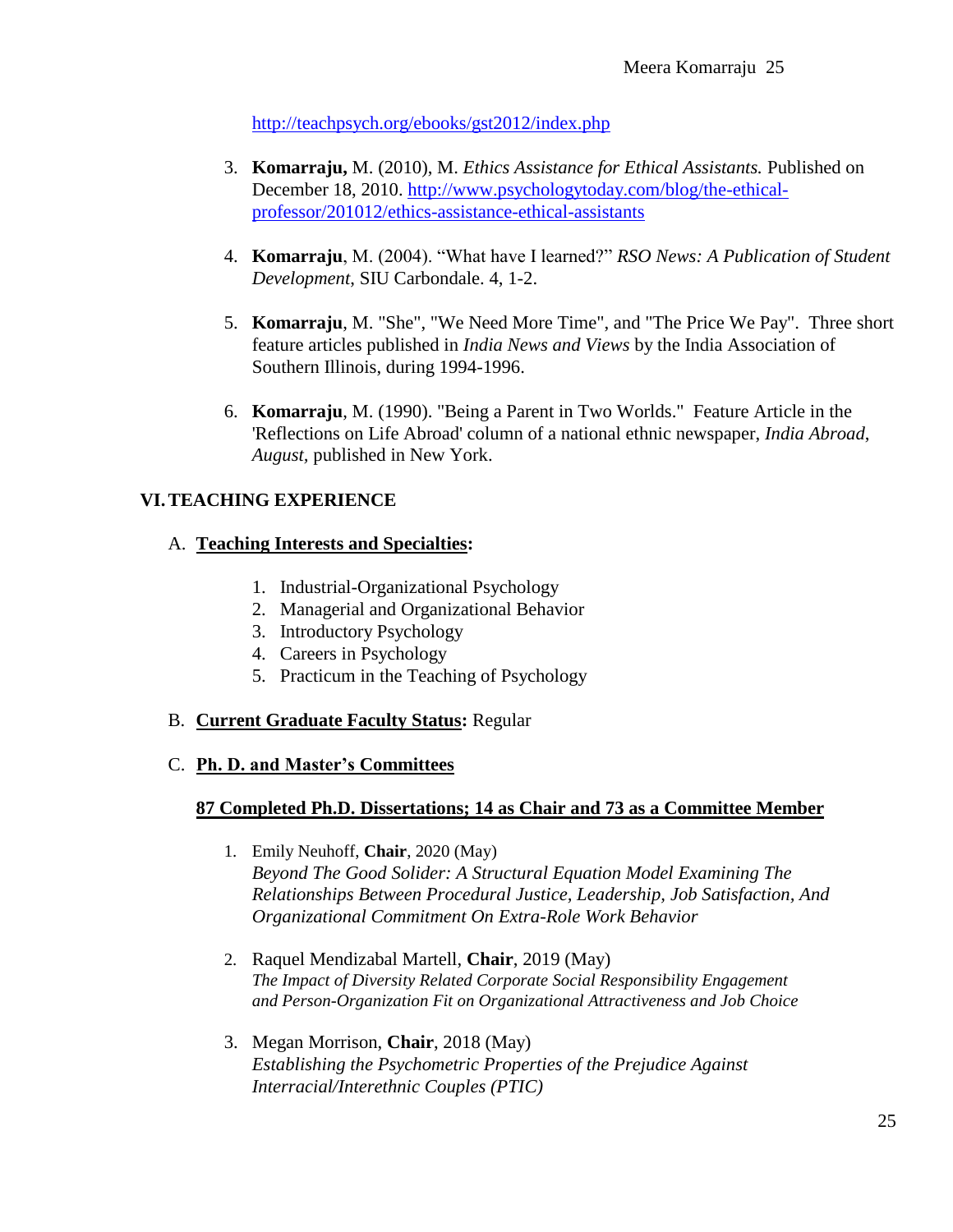- 4. Chad Briggs, **Chair**, 2017 (July) *The Prevalence of Religious Service Attendance in America: A Review and Meta-Analysis*
- 5. Nicole Gilson, **Chair**, 2017 (June) *Examining The Effects Of Mindfulness On The Relationships Between Citizenship Pressure, Job Stress, And Turnover Intentions Within Healthcare: A Moderated Mediation Model*
- 6. Rachel Hamel, **Chair**, 2014 (December) *Diversity goals, stereotypical career orientation, and facial attractiveness: Perceptions of female leader competence*
- 7. Randie Chance, **Chair,** 2013 (December) *Extension of the Tripartite Integration Model of Social Influence (TIMSI): Using Explicit and Implicit Measures to Examine Ethnic Minority and Majority Student Academic Achievement*
- **8.** Dustin Nadler, **Chair,** 2013 *The influence of social class on academic outcomes: A structural equation model examining the relationship between student dependency style, student-academic environment fit and satisfaction on academic outcomes*
- 9. Alen Avdic, **Chair,** 2012 *Understanding Personality and Job Performance: Criterion-Related Validity of Narrow-Trait Personality, and Mediating Mechanisms of the Personality-Performance Relationship*
- 10. Vinetha Belur, **Chair,** 2010 *A phenomenological investigation into the experience of having an Asian identity during U.S. counseling psychology professional training*
- 11. Taisha Caldwell, **Chair,** 2010 *Culture Counts: Enhancing Non-Cognitive Assessment for Predicting Retention and Academic Success in a Sample of African American College Students*
- 12. Alecia Eubanks, **Chair,** 2008 *To what extent is it altruism? An examination of how dimensions of religiosity predict volunteer motivation among college students*
- 13. Rebecca Eldredge, **Co-Chair**, 2006 *Relationships between religious orientation, religious beliefs, and social justice*
- 14. Mehvash Ali, **Co-Chair**, 2005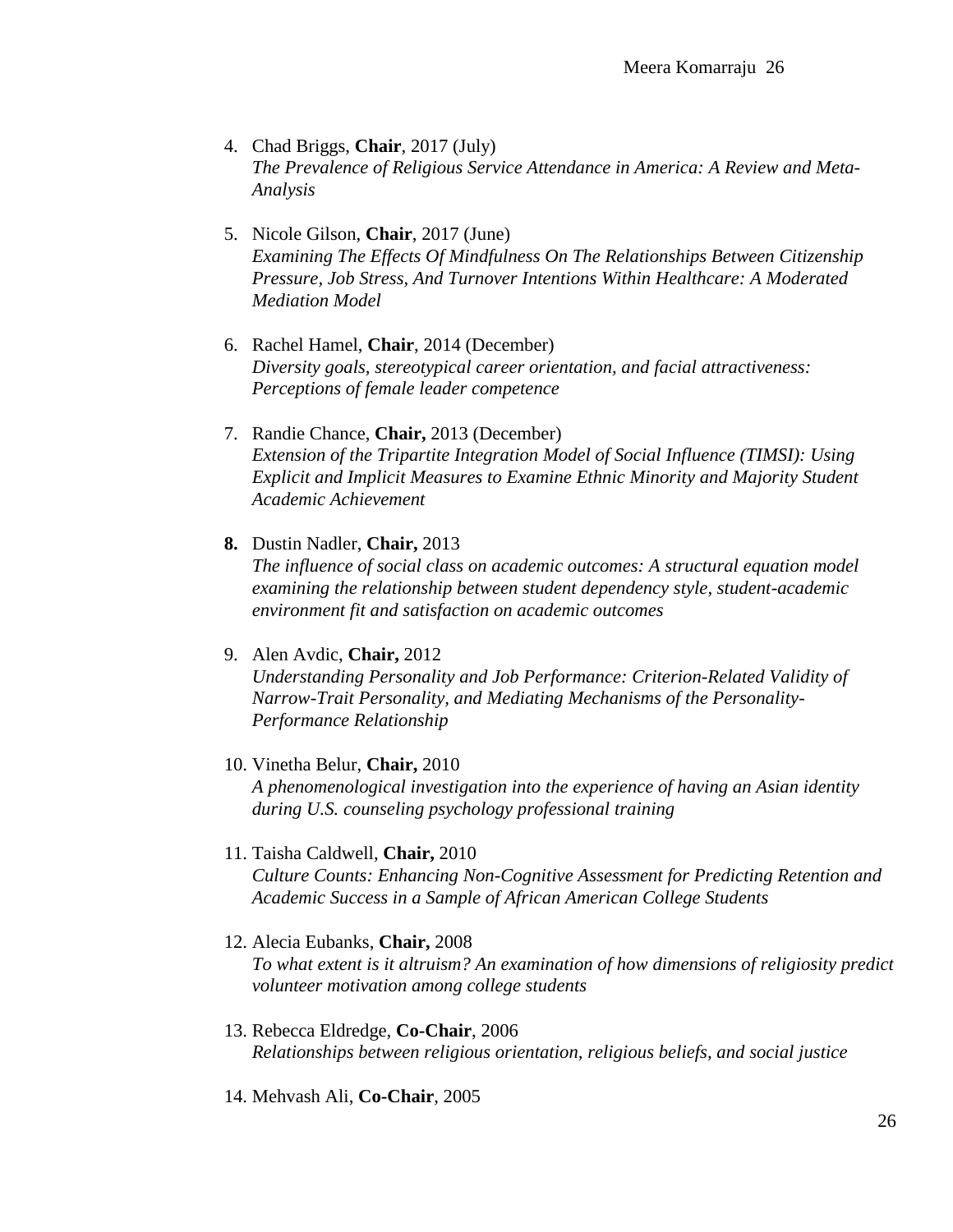*Impact of acculturation, ethnic identity, religiosity, and individual difference variables, on the subjective wellbeing of Pakistani Muslims in the United States*

- 15. Kenneth Washington, 2019
- 16. Brian Bettonville, 2018
- 17. Jodi Schoen, 2018, *Education*
- 18. Aditi Ahlawat, 2017
- 19. Megan Aiello, 2016
- 20. Alec Eshelman, 2016
- 21. Tracy Casanova, 2016
- 22. Michael Hamel, 2015
- 23. Lissa Lim, 2015
- 24. Qianhui Zhang, 2015
- 25. Randy Whittles, 2015
- 26. Sean Cameron, 2014
- 27. Gargi Bhattacharya, 2014
- 28. Mariela Agrawal, (*Education),* 2014
- 29. Elliott Fitzpatrick, 2014
- 30. Huijun Yi, *(Mathematics*), 2014
- 31. Sean Cameron, 2014
- 32. Patricia Hauser, 2014
- 33. Madalyn Schneider, 2014
- 34. Dawn Ohse, 2014
- 35. Albert Botchway, 2013
- 36. Melissa Newberry, 2013
- 37. Steven Andrews, 2013
- 38. Christian Bryant Gillespie, 2013
- 39. Abigail Gaffey Bilderback, 2013
- 40. Valeria Henderson, 2012
- 41. Bedford Palmer, 2012
- 42. Olivia Hoskins, 2012
- 43. Ryan Cheperka, 2012
- 44. Anjuli Amin, 2011
- 45. Julia Conrath, 2011
- 46. Steven Andrews, 2010
- 47. Susan Ramirez, 2010
- 48. Megan Lowery, 2010
- 49. Stephen Melka, 2010
- 50. Steven Lancaster, 2010
- 51. Vernon Sweetin (*Marketing),* 2010
- 52. Kim Kihwan (*Management),* 2010
- 53. Katherine Rimstad, 2009
- 54. Sheetal Shah, 2009
- 55. Vivian Tamkin, 2009
- 56. Lan Sze Pang, 2009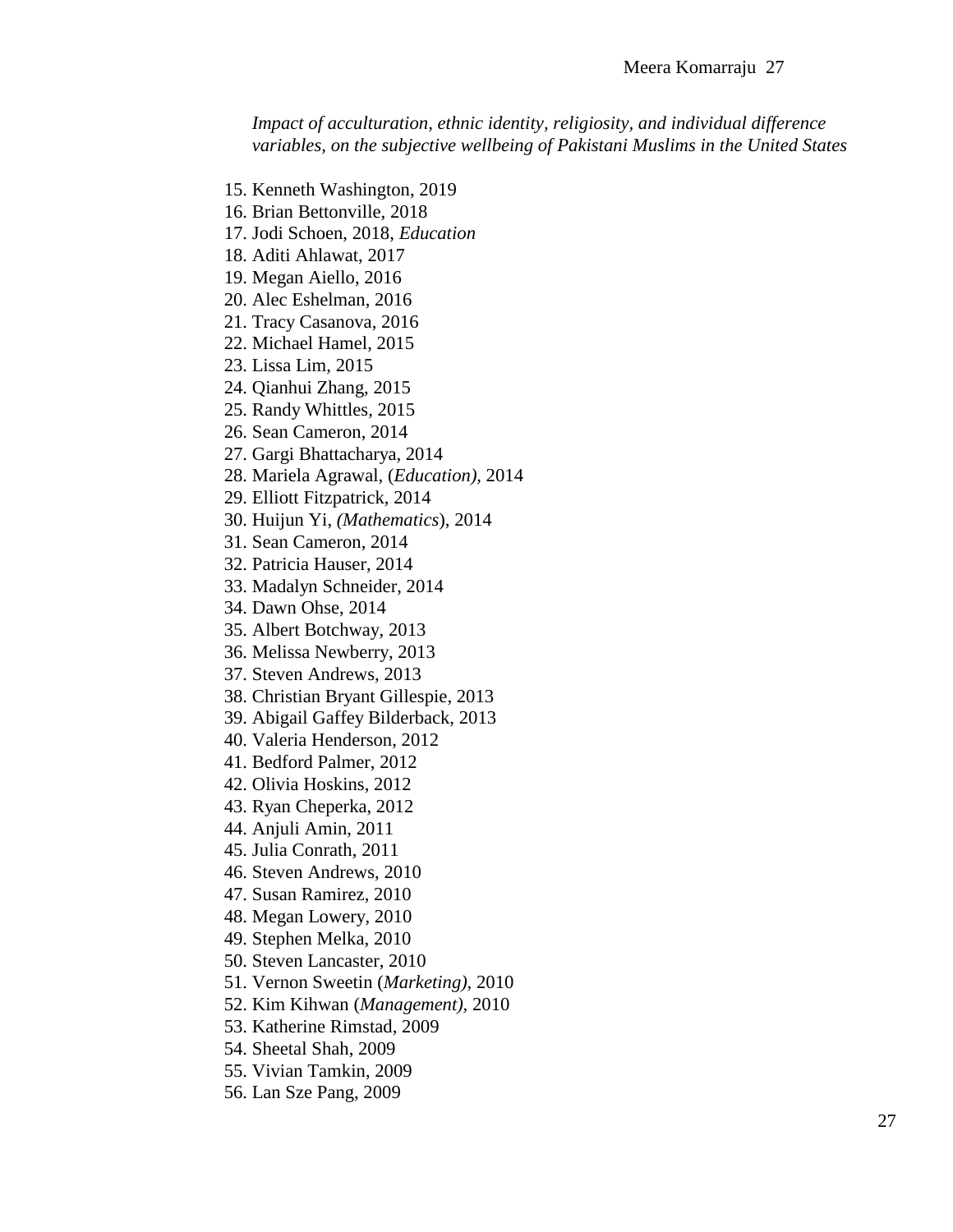- 57. Jessica Gerson Ashley, 2008
- 58. Frances Shen, 2008
- 59. Diana Boneva (*Management*), 2008
- 60. Heather Hartke Jia (*Management),* 2008
- 61. Najeli Chavez, 2007
- 62. Sharlonda Harvey, 2007
- 63. Rachel Pickett, 2007
- 64. Stephanie Swindler, 2007
- 65. Kristine Jehle-DiScalia, 2006
- 66. Grace Muhammad, 2006
- 67. Laura Rowald, 2006
- 68. Rachel Pickett, 2006
- 69. Christine Alexander*(Management*), 2006
- 70. Leigh Anne Clark (*Management),* 2006
- 71. Gigi Awad, 2005
- 72. Philip Burke, 2005
- 73. Feng Cao, 2005
- 74. Cynthia Gandalfo-Berry, 2005
- 75. Angela Heiligenthal, 2005
- 76. Peter Jaberg, 2005
- 77. Nima Patel, 2005
- 78. Shauna Summers, 2005
- 79. Sofia Pinero Kluch, 2005
- 80. Abdel Elsaid (*Management*), 2005
- 81. Jorie Hitch Edwards, 2004
- 82. Troy James, 2004
- 83. Kesi Miller, 2004
- 84. Lakshman Chandrashekar (*Management)*, 2003
- 85. Amy Cheng, 2003
- 86. Janice Motoike, 2003
- 87. Nicole Robinson, 2003

#### **50 Completed Master's Theses: 17 as Chair/Co-Chair, 33 as a Committee Member**

- 1. Sean Geraghty, **Chair**, 2019 (May) *Examining perceived injustice as a moderator of the relationship between dark tetrad traits and counterproductive work behavior*
- 2. Malinda Surprise, **Chair**, 2018 (May) *Social Exchange in Mentoring, Perceived Organizational Support, And Employee Engagement*
- 3. Vilosh Veeramani, **Chair,** 2017 (December) *Perceptions of Microaggressions and Color-Blind Racial Attitudes: Individual Differences in Assessing Action within Interracial Interactions*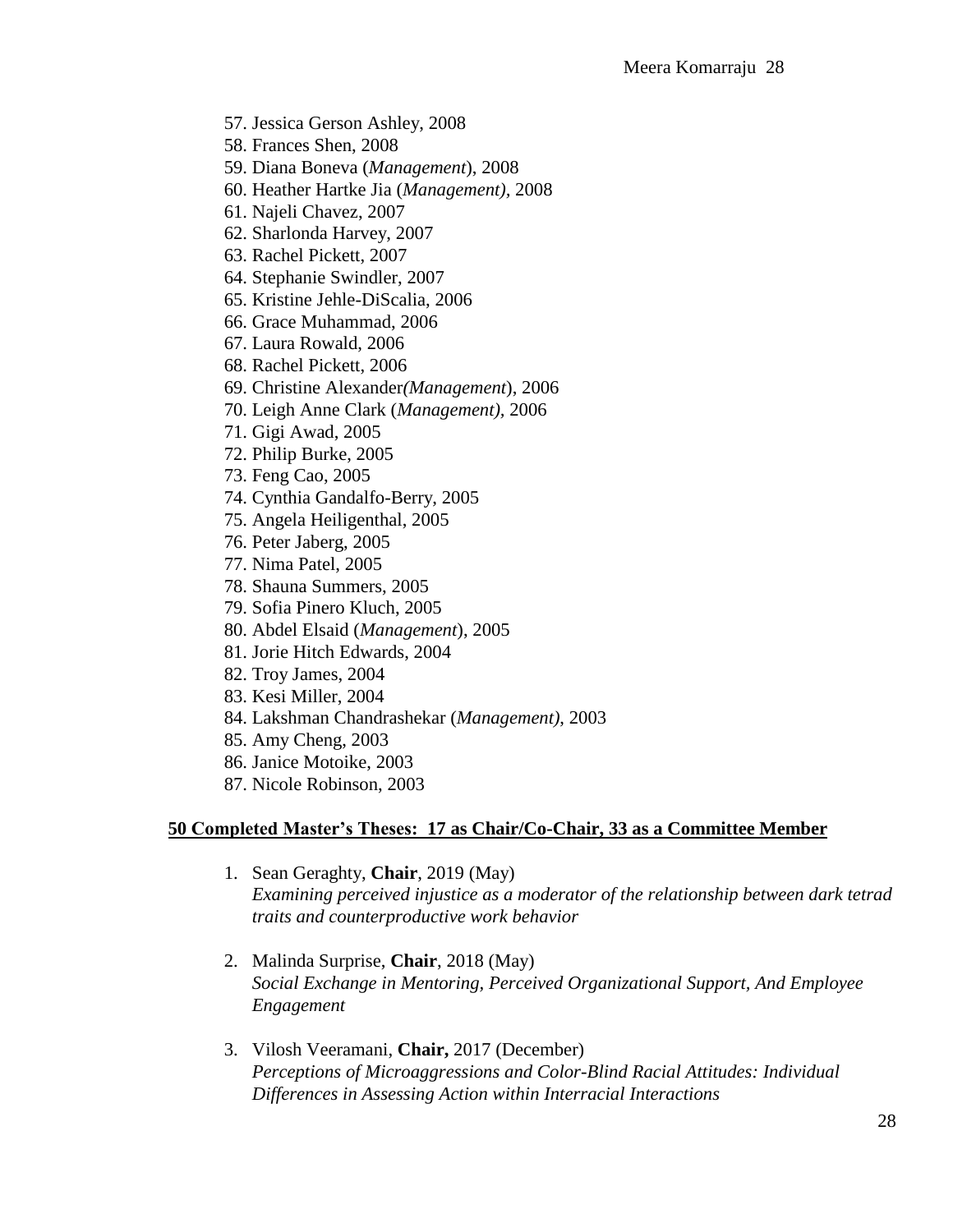- 4. Raquel Mendizabal Martell, **Chair**, 2017 (May) *Beyond Race: The Interplay of Race and Acculturation on Leader Perception*
- 5. Emily Neuhoff, **Chair**, 2016, (October) *Leadership and the Good Soldier: The Role of Transformational Leadership in Organizational Citizenship Behavior*
- 6. Joshua Palmer, **Chair**, 2016 (May) *Examining Ethical Leadership as A Moderator Of The Relationship Between The Dark Triad And Counterproductive Work Behavior*
- 7. Josh Doerner, **Chair,** 2014 (December) *Effects of Exclusion Attributions for Out-of-the-Loop Ostracism on Social Pain*
- 8. Joseph Narusis, **Chair**, 2014 (December) *The Relationship between Individual Level Cultural Values and the Perceived Effectiveness of Authentic Leadership*
- 9. Megan Morrison, **Chair**, 2014 (August) *Does Race Matter? Examining Differences in Intracultural and Intercultural Relationships*
- 10. Crystal Steltenpohl, **Chair,** 2013 (August) *The effect of status framing on student interest and recall regarding minority figures*
- 11. Nicole Gilson, **Chair,** 2013, Outstanding Thesis Award, Department of Psychology *Effects of person-environment fit on organizational attraction and acceptance intentions during the pre-hire phase of employment*
- 12. Dustin Nadler, **Chair,** 2011 *Autonomy Support: Moderating Stereotype Threat in African American Students*
- 13. Alen Avdic, **Chair,** 2009 *The role of personality and attachment in relation to academic motivation*
- 14. Nicholas Hoffman, **Co-Chair**, 2009 *Behavioral Religiosity Inventory: Measure construction and validation*
- 15. Nicole Cundiff, **Chair**, 2006 *Effect of Gender and Ethnicity on Perceptions of Prototypical Leadership*
- 16. Alecia Eubanks, **Chair,** 2006 *God help me: How college students use religion/spirituality to cope with stress*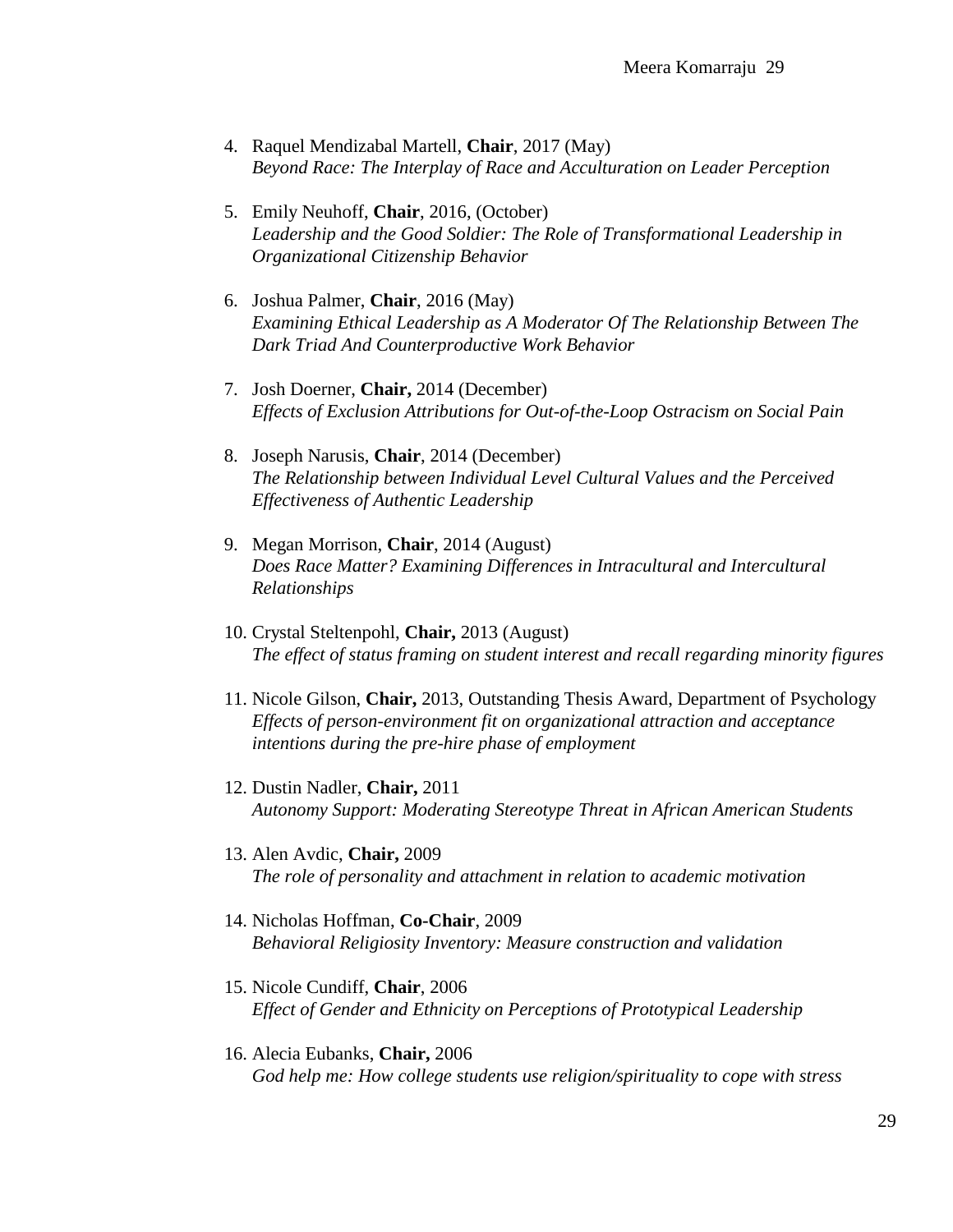17. Gwena Lovett, **Chair,** 2005

*Relations between spirituality, moral reasoning, and academic integrity among college students*

- 18. Keith Klein, 2017
- 19. Brian Bettonville, 2015
- 20. Christine Norris, 2015
- 21. Morgan Bobo, 2015
- 22. Jessica Zvonkovic, 2014
- 23. Elom Amuzu, 2014
- 24. Jared Bernard, 2012
- 25. Meng-I Chang, 2012
- 26. EiEi Hlaing, 2011
- 27. Clare Lewandowski, 2011
- 28. Patricia Hauser, 2010
- 29. Qianhui Zhang, 2010
- 30. Elliot Fitzpatrick, 2010
- 31. Steven Middleton, 2009
- 32. Cherisse Gill Jenkins, 2009
- 33. Kristin Pankey, 2009
- 34. Steven Andrews, 2009
- 35. Jennifer Lovell, 2008
- 36. Anjuli Amin, 2008
- 37. Julia Conrath, 2008
- 38. Cherisse Gill, 2008
- 39. Taisha Caldwell, 2007
- 40. Abigail Gaffey, 2007
- 41. Yesenia Ortiz, 2007
- 42. Vinny Belur, 2006
- 43. Lan-Sze Pang, 2006
- 44. Sheetal Shah, 2006
- 45. Katy O'Regan Rimstad, 2006
- 46. Andrew Wheeler, 2006
- 47. Najeli Chavez, 2005
- 48. Kristie Coon, 2005
- 49. Mehvash Ali, 2003
- 50. Nima Patel, 2003

Dissertation Committees (4 not yet completed)

- 1. Heather Rosenthal (Chair)
- 2. Joseph Narusis (Chair)
- 3. Vilosh Veeramani (Chair)
- 4. Malinda Surprise (Chair)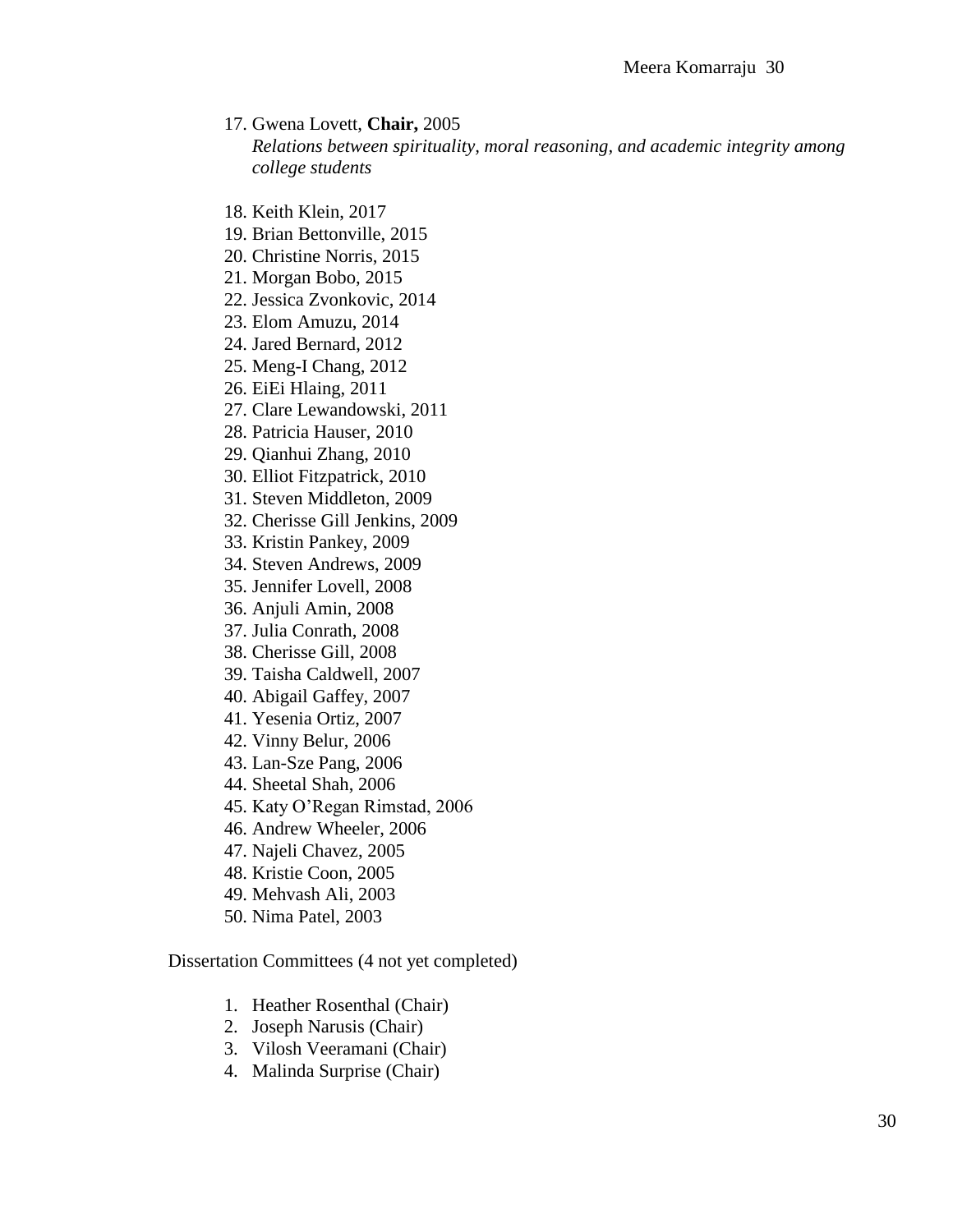## D. **Specialization Committees (5 completed)**

- 1. Chad Briggs, 2009
- 2. Meghan Lowery, 2009
- 3. Alecia Eubanks, Chair, 2007
- 4. Laura Rowald, 2005
- 5. Stephanie Swindler, 2005

# E. **Other: UG Honors Thesis (5 completed)**

- 1. Shayla Brown, McNair thesis, 2016
- 2. Tapiwa Saliji, McNair thesis, 2013
- 3. Ashley Jordan, McNair thesis, 2010, (Winner third prize)
- 4. Edward Tilton, 2008
- 5. Abby Burnam, 2007

# **VII. UNIVERSITY EXPERIENCE**

## A. **Department Committees:**

- 1. 2003-2012: Chair, Undergraduate Program Committee
- 2. 2008-2010: Graduate Admissions Committee, Applied Psychology Program
- 3. 2014: Graduate Admissions Committee, Applied Psychology Program

## B. **College and University Level Committees and Councils:**

- 1. 2017-2018, Dean Rep, Higher Learning Commission review.
- 2. 2016, Dean Rep, Graduate Council
- 3. 2015-2016, Chair, College of Business Dean Search Committee
- 4. 2014-2017: Undergraduate Research Advisory Committee, Center for Undergraduate Research and Creative Activities
- 5. 2014-2015, Chair, Student Learning & Success Action Plan Group, Provost Retention Task Force, SIU Carbondale
- 6. 2014, Member-Search Committee, Full-time Lecturer, Women, Gender, and Sexuality Studies Program.
- 7. 2013-2014, Provost's Task Force; Chair, Student Learning and Success, SIU Carbondale
- 8. 2013-2014: Chancellor's Leadership Team, Strategic Plan: Diversity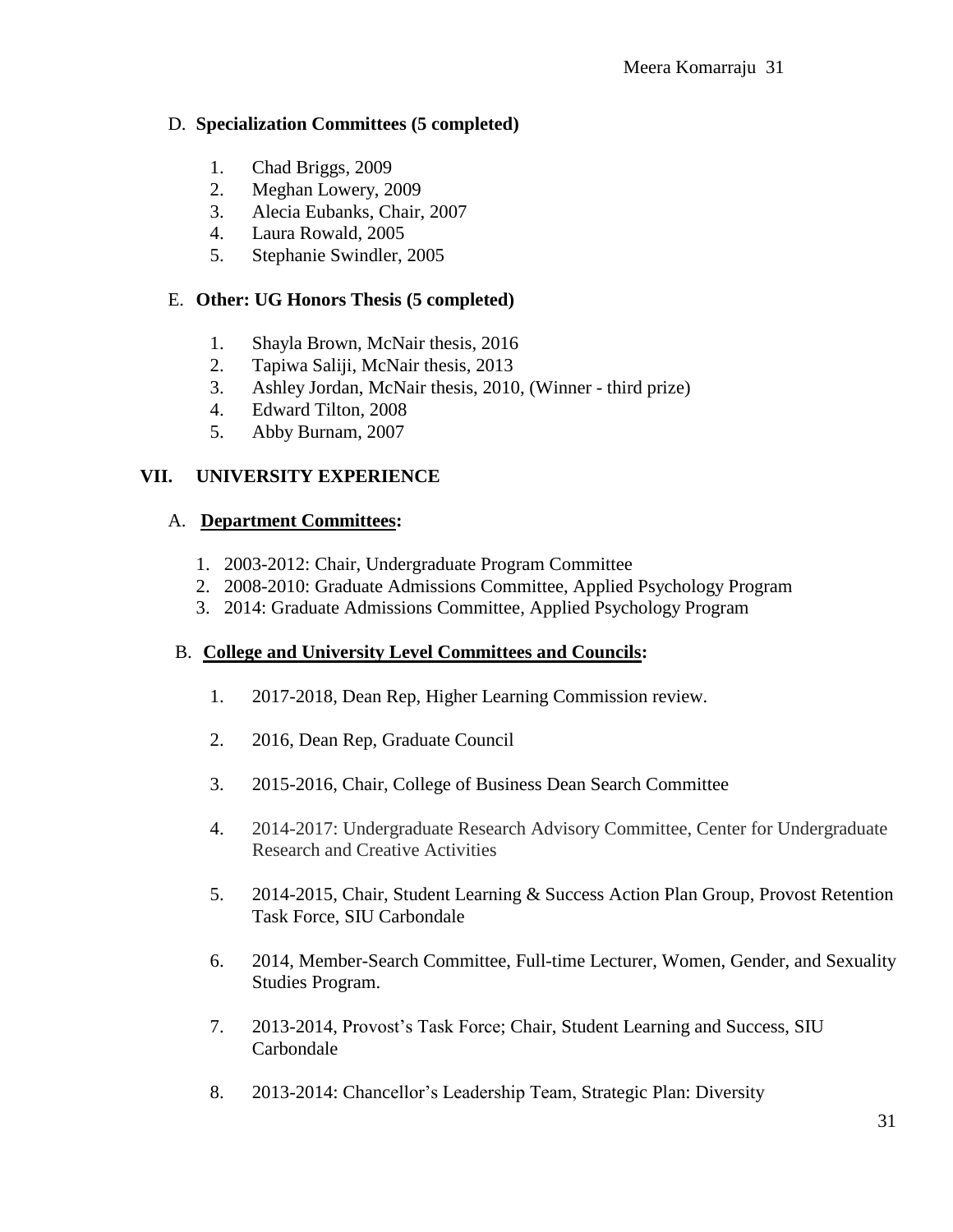- 9. 2013 Fall, Member-Presidential Search Advisory Committee, Southern Illinois University [Selection of President Randy Dunn]
- 10. 2012-2013: President, Faculty Senate, Southern Illinois University Carbondale
- 11. 2012 Fall-2013 Spring: Co-Chair, 5-10-15 Subcommittee of the Chancellor's Budget and Finance Committee
- 12. 2012-2013; 2013-2014: University-Level Teaching Excellence Award Committee
- 13. 2012: Member, Higher Learning Commission's Focus Visit report committee
- 14. 2011 Fall: Provost's Task Force on Academic Policy
- 15. 2011 Spring: Teaching & Student Success Lens Group, Strategic Planning Committee
- 16. 2010- 2012: Saluki First Year Assessment Committee
- 17. 2011 Spring: Administrative Intern, Dean's Office, College of Liberal Arts. Organized two Teaching Pedagogy Colloquia campus-wide.
- 18. 2011 Summer: Elected to three-year term on SIU Carbondale's Faculty Senate
- 19. 2011 Spring semester: Proxy, Faculty Senate
- 20. 2010: Search Committee for the University Core Curriculum Director
- 21. 2008-2011: Steering and Implementation Committees; First year Experience, Foundations of Excellence; SFY Executive Council
- 22. 2006-2011: Core Curriculum Executive Council: Course assessments, review requests to add courses to the core curriculum
- 23. 2008-2009: Faculty Senate; subcommittee on Undergraduate Education Policy
- 24. 2008-2010: CoLA Council; Academic Policy Sub-Committee
- 25. 2003-current: Training instructors for Univ101/UCOL101, Freshmen Orientation Course
- 26. 2006 November: Phone calls to potential students admitted to SIU Carbondale to answer questions and encourage them to come to SIU Carbondale
- 27. 2003-current: Faculty Associate, Residence Hall, 11<sup>th</sup> Floor, Schneider Hall.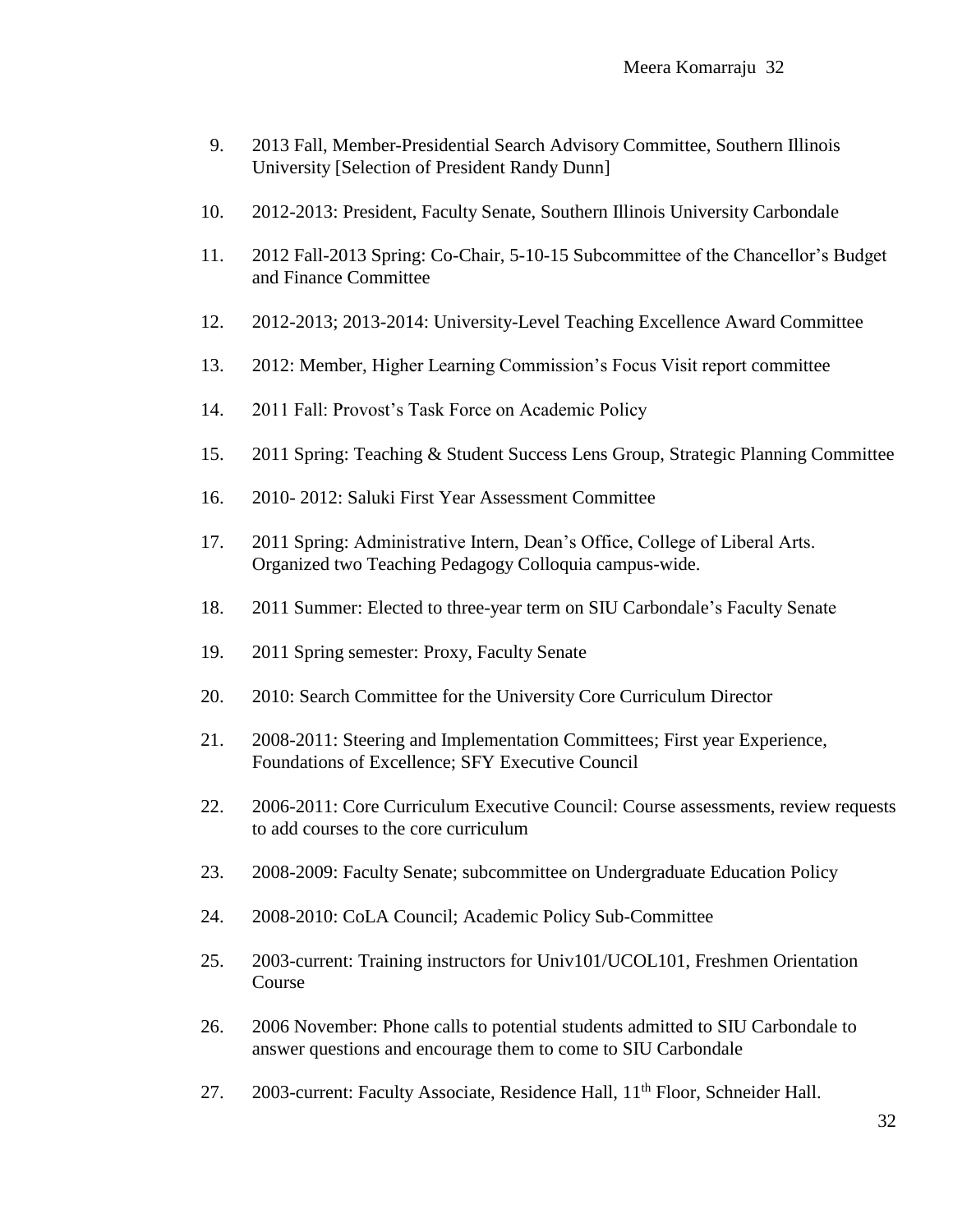- 28. 2005 Spring: Reviewed applications for COLA Honors Day Scholarship Awards (Senator Penny Severns Awards, James Benziger Award, Robert W. Davis Award, Margaret Griffin Award, Delyte Morris Award, Mae Nelson Award).
- 29. 2008, 2007, 2006, 2005, December: Annual Saluki Finals Finish Program
- 30. 2002 Fall: Provost's Task Force on Non-Tenure Track Faculty Policy
- 31. 2004-2005: Program Committee, Saluki Advantage Freshman Interest Groups

#### **VIII. PROFESSIONAL SERVICE**

#### A. **Membership in Professional Associations:**

Association for Psychological Science (APS) American Psychological Association (APA) APA, Division 2, Society for the Teaching of Psychology APA, Division 45, Society for the Psychological Study of Ethnic Minority Issues Midwestern Psychological Association (MPA) – Faculty Representative at SIU Carbondale

#### B. **Offices Held and Honors Awarded in Professional Associations:**

- 1. 2019 2020: **Served as Provost Rep** from an Illinois public university on the joint advisory council led by the Illinois Board of Higher Education, Illinois Community College Board, and state legislators. This joint advisory council had the charge, via Senate Joint Resolution 41, with expanding effective academic supports for Illinois college students with the goal of reducing placement in non-credit bearing, remediation classes.
- 2. 2017- 2019: **Member, Selection Committee,** G. Stanley Hall and Harry Kirke Wolfe lecture selection committee for Society for the Teaching of Psychology.
- 3. 2016-2021: **Vice President for Membership, Division 2, American Psychological Association**
- 4. 2015-current: **APA Fellows Selection Committee Member**
- 5. 2014-2017: **Council Member, Midwestern Psychological Association**
- 6. 2012-current: **Member, Editorial Board,** *Learning and Individual Differences*
- 7. 2010-current: **Coordinator, Midwestern Psychological Association Conference**: Coordinate annual conference programming for the [STP-MPA] Society for the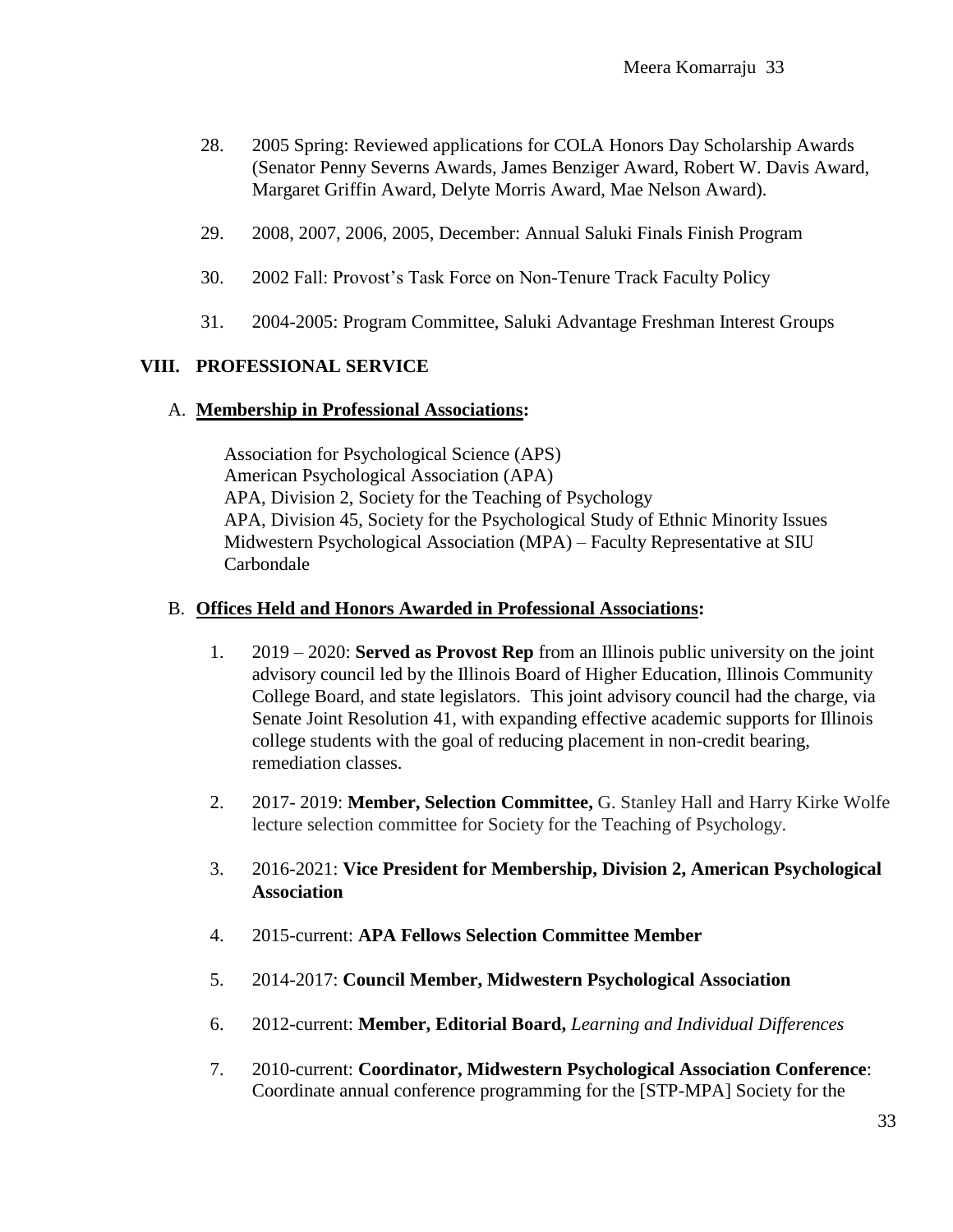Teaching of Psychology [STP, APA Division 2]-Midwestern Psychological Association [MPA]. Organize Invited Speakers

- 8. 2010-2016: **Coordinator, Midwestern Psychological Association Conference**: Coordinate annual conference programming for the [STP-MPA] Society for the Teaching of Psychology [STP, APA Division 2]-Midwestern Psychological Association [MPA]. Organize Invited Speakers, symposia, and roundtable discussions.
- 9. 2008-2012: **Advisory Board:** Annual Editions, Psychology

# C. **Consulting/Professional Service Experiences:**

- 1. **APA Accreditation site visitor** (Generalist on the team)
	- a. Clinical Psychology graduate program, Wayne State University, Detroit, Michigan (Summer 2011)
	- b. Counseling Psychology graduate program at Marquette University, Wisconsin (October, 2012)
	- c. Counseling Psychology graduate program, University of Iowa, Iowa City (November, 2012)
	- d. Clinical Psychology graduate program, Miami University, Ohio (Dec. 2013)
	- e. Clinical Psychology graduate program, University of Kansas, Lawrence, KS. (April, 2014)
	- f. Clinical Psychology graduate program, University of Detroit, Mercy (Nov. 2014)
	- g. Clinical Psychology graduate program University of Alabama Birmingham (Summer, 2016)
	- h. American School of Professional Psychology at Argosy University San Francisco Bay Area (March, 2018)
- 2. **External Program Reviewer, Psychology u**ndergraduate and graduate program
	- a. University of Texas, San Antonio (October, 2012)
	- b. Governors State University in Chicago (February, 2013)
- 3. **Internal Program Reviewer, SIUC**
	- a. Undergraduate Program in Sports Administration, Kinesiology, November, 2013
	- b. Undergraduate Program in Political Science, January 2015

## D. **Evaluation of Manuscripts for Journals, Book Publishers and Grant Proposals:**

- 1. **Grant Reviewer:**
	- a) Spring 2018: **Invited Reviewer,** NSF's Federal Cyber Service: Scholarship for Service (SFS) panel
	- b) Summer 2012: **Invited Reviewer,** NSF's Federal Cyber Service: Scholarship for Service (SFS) panel
	- c) Fall 2009: **Invited Reviewer**, Missouri University Research Board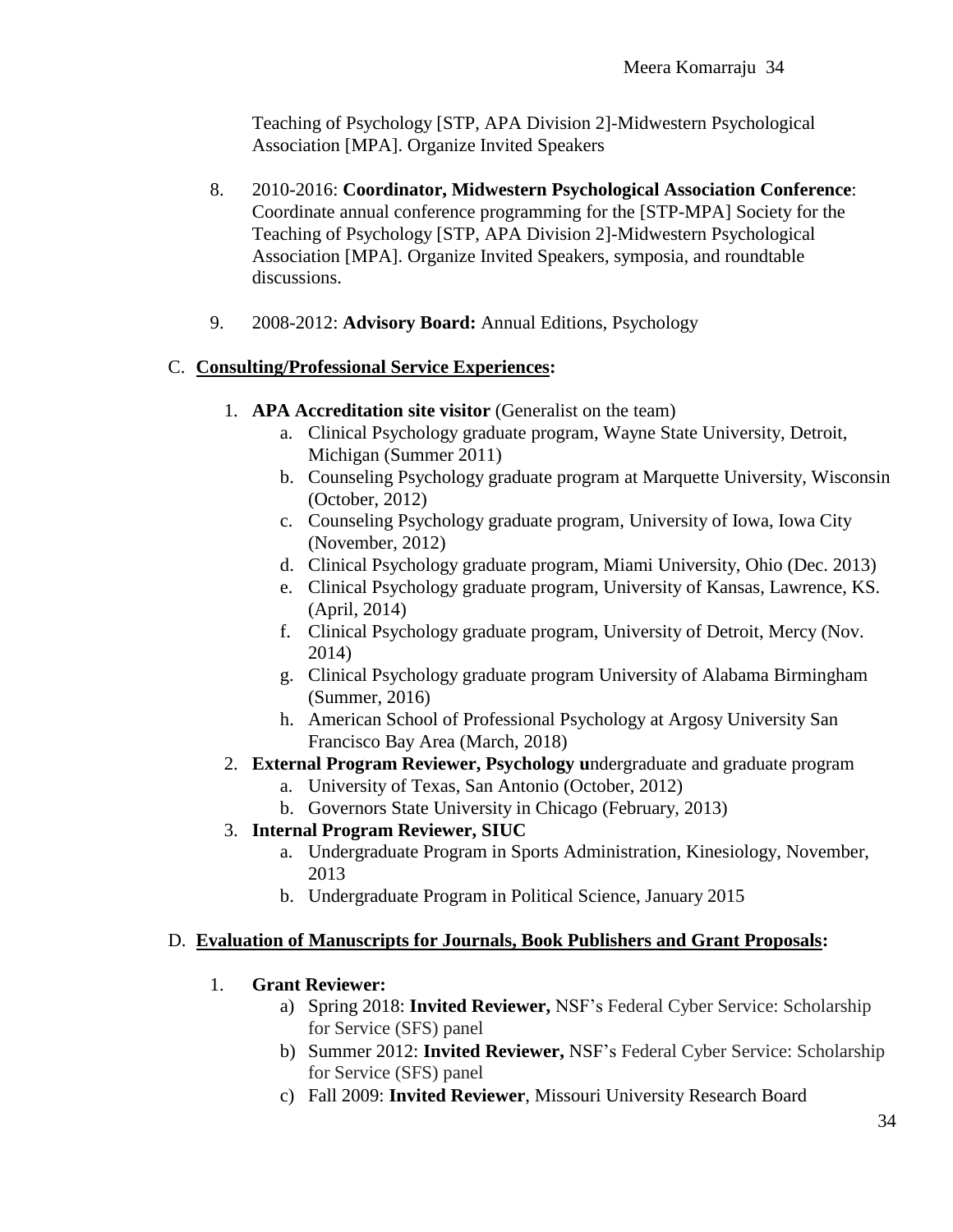#### 2. **Ad Hoc Journal Reviewer: Reviewed ~81 manuscripts between 2002-current:**

| 30 manuscripts:                                                                                                                                           | Learning & Individual Differences                               |  |
|-----------------------------------------------------------------------------------------------------------------------------------------------------------|-----------------------------------------------------------------|--|
| (July, 2020; February, 2020; November, April, Feb. 2019; May, June, Nov. 2018; 2017; 2016;<br>2015; 2014; 2013, 2012, 2011, 2010, 2009, 2008, 2007, 2006) |                                                                 |  |
| 5 manuscripts:                                                                                                                                            | Psychology of Women Quarterly (2007, 2005, 2004)                |  |
| 4 manuscripts:                                                                                                                                            | Journal of Developmental Psychology (2011, 2010)                |  |
| 3 manuscripts:                                                                                                                                            | Journal of Cross-Cultural Psychology (2010, 2009)               |  |
| 4 manuscripts:                                                                                                                                            | Teaching of Psychology                                          |  |
| (Sept. 2015, July, April 2014, August 2013, December, 2012)                                                                                               |                                                                 |  |
| 4 manuscripts:                                                                                                                                            | Cultural Diversity & Ethnic Minority Psychology                 |  |
|                                                                                                                                                           | (2011, 2013, 2014, Feb.2015)                                    |  |
| 2 manuscripts:                                                                                                                                            | Educational Psychology (2012)                                   |  |
| 2 manuscripts:                                                                                                                                            | North American Journal of Psychology (2012, 2006)               |  |
| 3 manuscripts:                                                                                                                                            | Personality and Individual Differences (2013, 2012, 2006)       |  |
| 3 manuscripts:                                                                                                                                            | International Journal of Conflict Management (2013, 2009, 2008) |  |
| 2 manuscripts:                                                                                                                                            | Anxiety, Stress, and Coping (2013, 2014)                        |  |
| 2 manuscripts:                                                                                                                                            | Scholarship of Teaching and Learning (February, July 2015)      |  |

#### 17 manuscripts:

#### **One manuscript reviewed for each of the following journals:**

*Asia-Pacific Education Reviewer* (July 2014) *Psychology Teaching and Learning* (June, 2014)*-International Journal-Germany Current Psychology (2013) Sex Roles (2013) American Journal of Psychology* (June, 2013) *The Sociological Quarterly* (June, 2013) *Educational Assessment Journal* (December, 2012) *European Journal of Psychology and Education* (January, 2012) *Canadian Journal of Behavioral Science* (March, 2011) *Proceedings of the EEEE Conference* (April, 2010) *Applied Psychology: An International Review* (Fall, 2009) *International Journal of Human Resource Management & Development* (Feb, 2009) *International Journal of Human Resource Management & Development* (Aug, 2008) *Journal of Social Psychology* (July, 2007) *Journal of Family Issues* (June, 2007) *Asian Academy of Management* (April, 2005) *International Journal of Psychology*, (December, 2002)

#### E. **Invited Speaker:**

2014 Nov. Invited Workshop: *Psychology: Why do people do what they do?* Expanding Your Horizons in Math and Science,  $5<sup>th</sup> - 9<sup>th</sup>$  Grade Girls' Gateway to Science, Technology, Engineering, and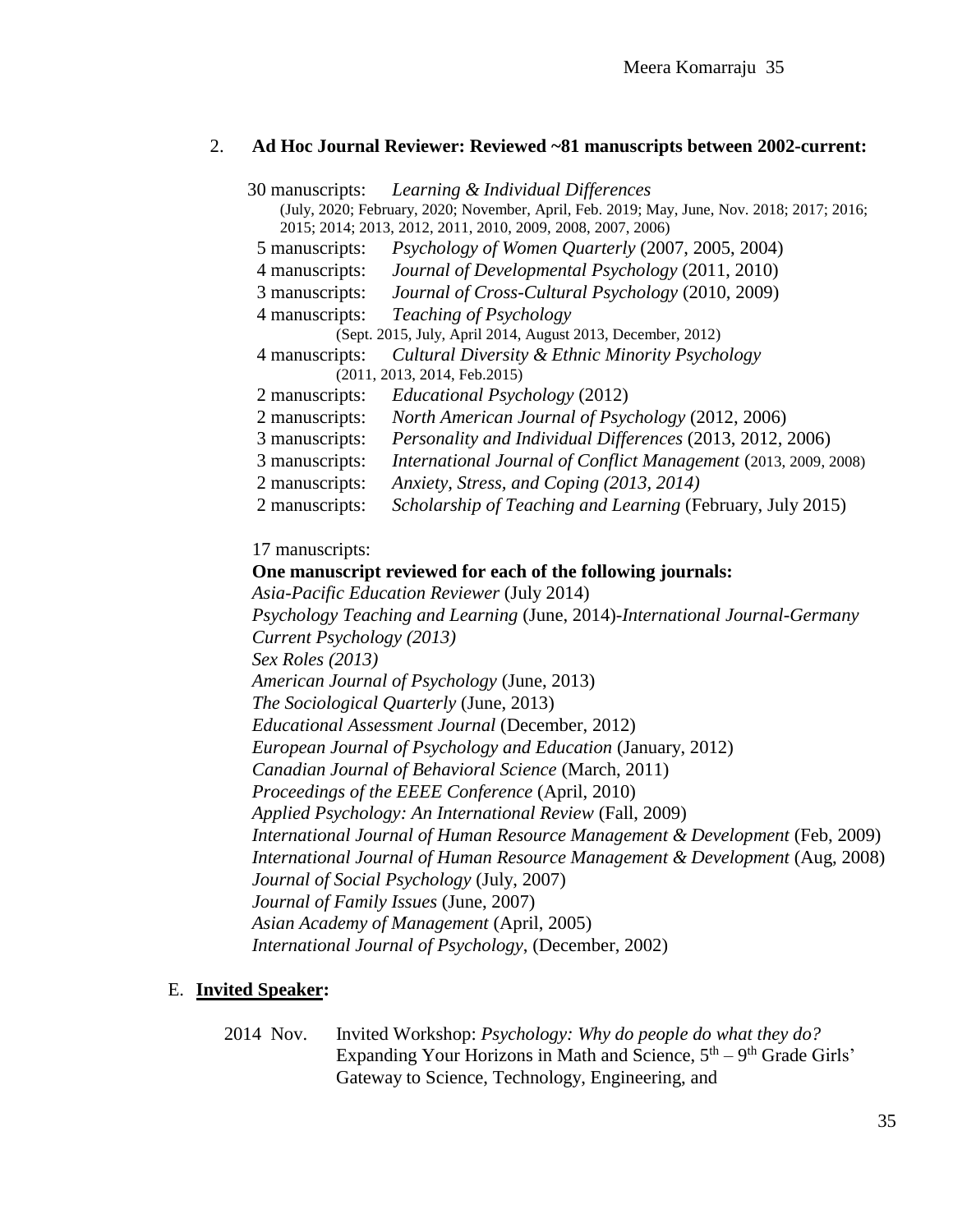Mathematics, SIU Carbondale

- 2014 October Invited Workshop, *Group Resources and Stress Management*, for Screeners' Training, Integrated Assessment Program, Social Work Department
- 2014 August Invited Workshop, "*Strengthening our Teamwork*" for Clinical Supervisors Training Integrated Assessment Program, Social Work Department
- 2014 May Invited Talk, *The "Best Advisor"?* Annual meeting of all SIUC Academic Advisors
- 2013 August Invited Speaker, *Classroom Diversity*, Training for Graduate Student Teaching Assistants, Center for Teaching Excellence, SIU Carbondale
- 2013 August Invited Speaker, *Engaging and Motivating Students*, Training for UCOL-101 Instructors, Center for Teaching Excellence, SIU Carbondale
- 2013 April Invited Speaker, *Role of Instructors and Teaching in Enhancing Students' Motivation and Performance,* Graduate Teaching Assistant Workshop, Center for Teaching Excellence, SIU Carbondale
- 2011 April *Increasing our students' success: What can faculty members do?* Teaching Pedagogy Symposium, University level, SIU Carbondale
- 2010 Fall *Increasing our students' success: What can faculty members do?* Presentation for Chairs and Directors, CoLA
- 2010 Feb *Tips for Making an Effective Presentation*, Invited speaker at the Civil Engineering Graduate Students Seminar
- 2011 May *Motivating Students and Increasing College Students' Academic Motivation*, and *First Day of Class*, Training program, Univ101 Instructors, SIU Carbondale
- 2008 Summer *Psyc102: Introduction to Psychology*, Mock Lecture for Saluki Summer Days SIU Carbondale, (June 2, July 14, and July 28, 2008).
- 2008 April *Teaching and Mentoring Strategies for First Generation College Students* Panel Member, 2<sup>nd</sup> Annual Diversity Conference, SIU Carbondale
- 2008 Summer *Psyc102: Introduction to Psychology*, Mock Lecture for SIU Carbondale SOAR Program (March 21, April 12, April 18, April 19).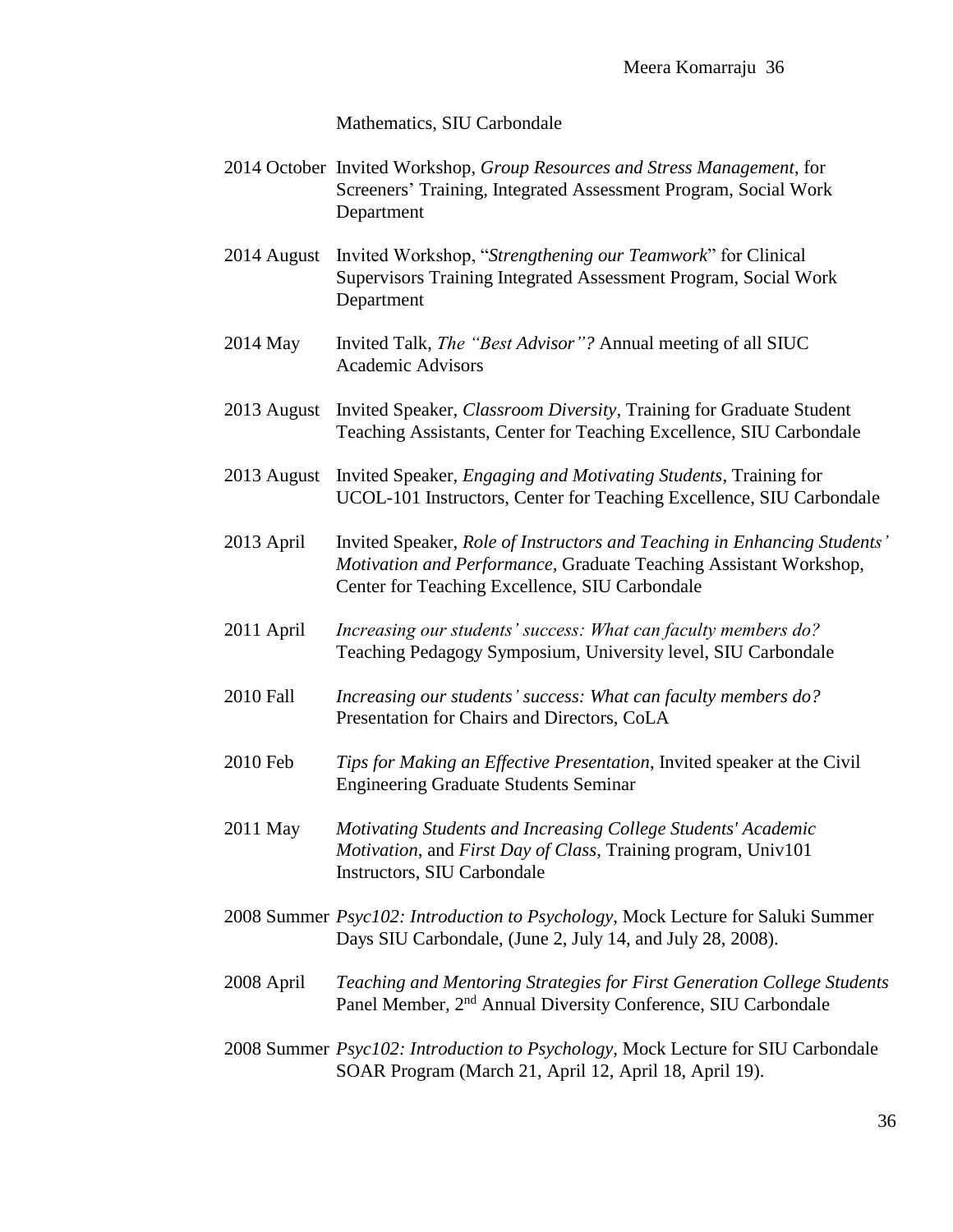| 2008 Feb    | Psyc102: Introduction to Psychology, Mock Lecture for SIU Carbondale<br>Open House (Feb. 18; June 2, July 18).                                                         |
|-------------|------------------------------------------------------------------------------------------------------------------------------------------------------------------------|
| 2001-2013   | Invited participant on a Multicultural Panel for Psyc303: Adolescence and<br>Young Adulthood, SIU Carbondale                                                           |
| $2007$ Sept | Invited member, Faculty Panel for the Student Affairs Directors Retreat,<br><b>SIU Carbondale</b>                                                                      |
| 2007 Feb    | Learning & Teaching: The Inside Story. Colloquium series for<br>Engineering Graduate students and faculty at SIU Carbondale                                            |
| 2006 May    | Art and Science of Teaching, Training program for SIU Carbondale<br>Univ101Instructors                                                                                 |
| 2006 Feb    | Stress & Time Management, Colloquium series for Civil Engineering<br>graduate students and faculty at SIU Carbondale                                                   |
| 2005 Aug    | What is Spirituality? Is it related to Well-being? Presentation, Spiritual<br>Care Committee Meeting, Memorial Hospital of Carbondale, Southern<br>Illinois Healthcare |
| 2005 April  | Preparing new doctoral students for classroom teaching, Brown Bag<br>series for the College of Business Administration, SIU Carbondale.                                |
| 2005 March  | Tips on Teaching, GSOP (Graduate students in psychology), SIU<br>Carbondale                                                                                            |
| 2005 March  | Stress & Time Management, Colloquium series for Civil Engineering<br>graduate students and faculty at SIU Carbondale.                                                  |
| 2005 May    | How to Teach Effectively, Training program for Univ101 Instructors                                                                                                     |
| 2004 April  | The Art and Science of Teaching, Celebrating Teaching and Learning,<br>College of Liberal Arts, SIU Carbondale                                                         |
| 2004 June   | How to make a good presentation, Training program for Univ101<br>Instructors                                                                                           |
| 2003 June   | Tips for effective teaching, Training program for Univ101 Instructors                                                                                                  |
| 1993 June   | Research Methods in the Social Sciences, for Malaysian graduate<br>students pursuing higher studies abroad, at Universiti Sains Malayasia,<br>Penang, Malaysia.        |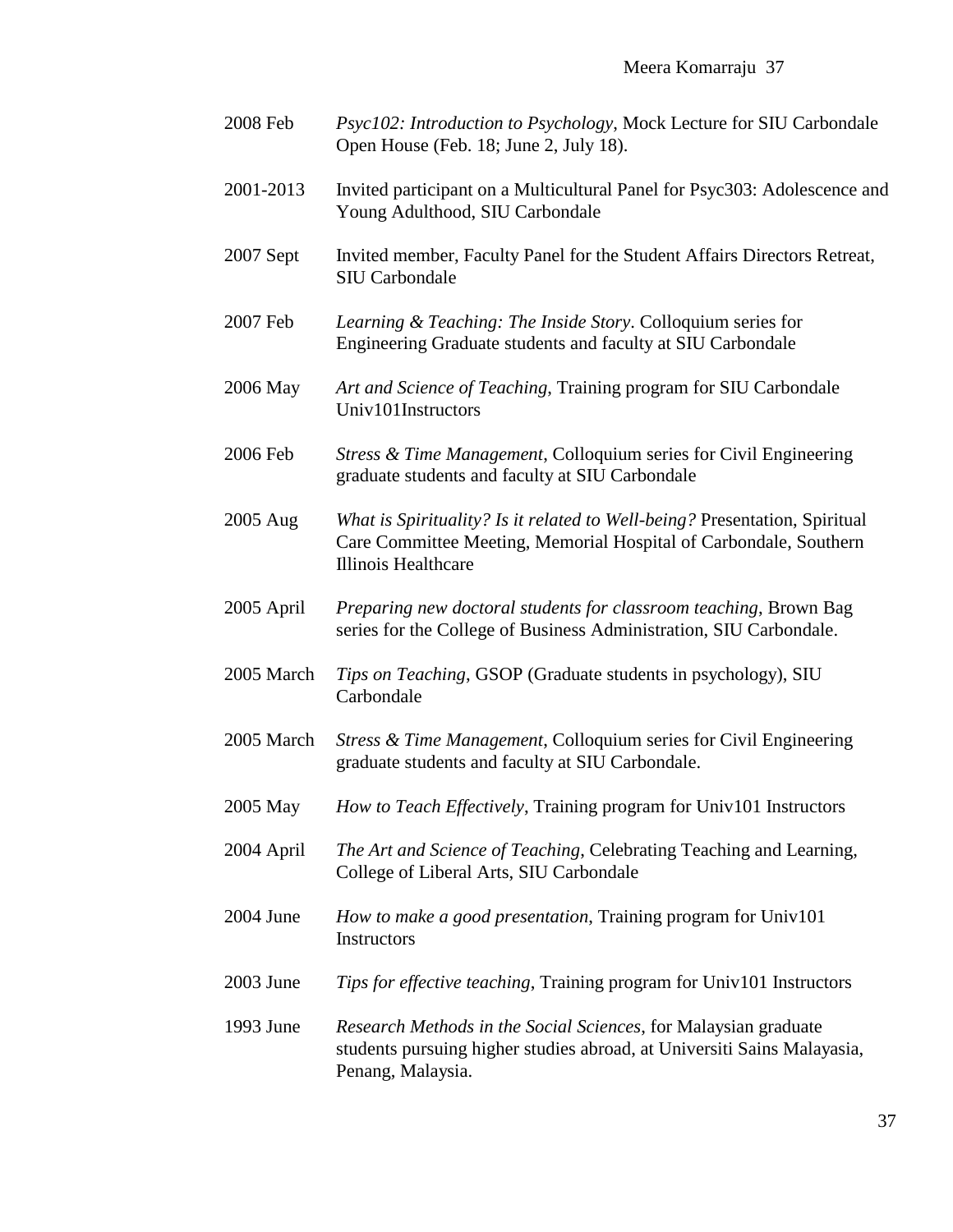- 1993 April *Psychology of Employee Relations*, for senior administrative staff at USM, Penang, Malaysia; Oct/Dec1992 Conducted training sessions on *Self Analysis* and *Counseling Techniques* for Executive Development Programs conducted by the School of Management, Universiti Sains Malaysia, Penang, Malaysia
- 1991 Oct *Interpersonal Communication*, Communication Seminar, Asian Indian Community of Southern Illinois

## **IX.COMMUNITY SERVICE**

| 2010-2012   | Vice President and Editor, India Association of Southern Illinois<br>Organized annual community events including picnics, dinners, cultural<br>Programs; maintained member database; managed email communication<br>and wrote newsletters                                                                                                                                                                                                                                                                                                                                                                                                                     |
|-------------|---------------------------------------------------------------------------------------------------------------------------------------------------------------------------------------------------------------------------------------------------------------------------------------------------------------------------------------------------------------------------------------------------------------------------------------------------------------------------------------------------------------------------------------------------------------------------------------------------------------------------------------------------------------|
| 2011 Oct    | Invited Speaker, Finding Peace: A Perspective from Hinduism.<br>Unitarian Fellowship, Carbondale                                                                                                                                                                                                                                                                                                                                                                                                                                                                                                                                                              |
| 2010 Feb    | Invited Speaker, Interconnections between Spirituality and Work,<br>Interfaith Center's Lunch Meeting for Carbondale's clergy and SIU<br>Carbondale's counselors                                                                                                                                                                                                                                                                                                                                                                                                                                                                                              |
| 2008 Spring | Invited Speaker, Intergenerational Conflict facing Immigrant Parents,<br>Annual meeting of the American Association for Physicians of Indian<br>Descent (AAPI)-Southern Illinois Chapter                                                                                                                                                                                                                                                                                                                                                                                                                                                                      |
| 1999-2009   | Member, Spiritual Care Committee, Southern Illinois Healthcare,<br>Carbondale, IL.<br>Attended monthly meetings; made presentations to members, nurses and<br>doctors at the hospital. Participated in creating a video on diversity and<br>patient care subsequently used for training new employees. Participated in<br>a panel discussion for medical residents on the topic of diverse religions<br>and patient care; also participated in a panel discussion (three years in a<br>row) for freshmen medical students at Southern Illinois University at<br>Carbondale, regarding the role of spirituality and diversity in the<br>healthcare profession. |
| 2000-2016   | Carbondale in Thanksgiving. Organize and make an annual presentation at<br>the Carbondale in Thanksgiving, an Interfaith event that is sponsored by<br>Southern Illinois Healthcare                                                                                                                                                                                                                                                                                                                                                                                                                                                                           |
| 2007 Fall   | Organized participation in a spiritual music presentation at the First<br>Christian Church, Carbondale, IL                                                                                                                                                                                                                                                                                                                                                                                                                                                                                                                                                    |